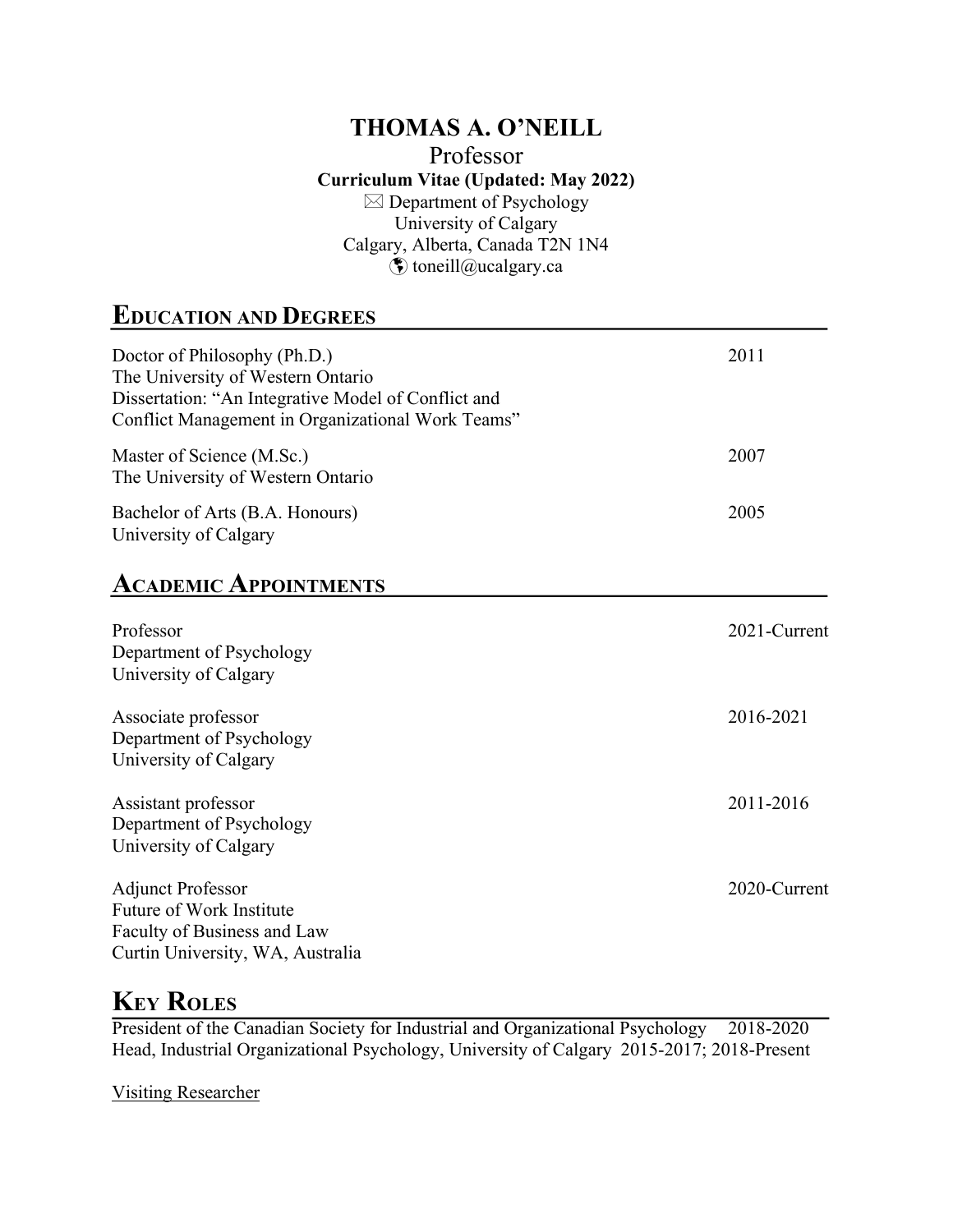| Curtin University – Australia | $2020$ Jan – 2020 Mar |
|-------------------------------|-----------------------|
| Curtin University - Australia | $2019$ Jan – 2019 Mar |
| ISCTE – Portugal              | $2018$ Mar – 2018 May |
| Curtin University – Australia | $2018$ Jan – 2018 Mar |
|                               |                       |

## **MAJOR FUNDING AWARDS**

 $*PI = Principal Investment$ 22. Partnership Development Grant, O'Neill (PI) 2021-2024 Social Sciences and Humanities Research Council of Canada Co-applicants: Drs. Matthew McLarnon and Cristina Gibson *Time for Flexible Remote Work? Developing the Capabilities of Leaders and Individual Contributors*  Value: \$500,000 21. Discovery Grant, Australian Research Council 2021-2024 Drs. Marylène Gagné (PI), Thomas O'Neill, Ramón Rico, & Mark Griffin *Motivating Work Teams: An Emergence-Based Process Model* Value: \$335,985 20. Insight Grant, O'Neill (PI), No Co-Applicants 2019-2024 Social Sciences and Humanities Research Council of Canada *Conflict Profiles in Organizational Work Teams: A New Frontier*  Value: \$238,115 19. Haydn Williams Fellowship, Curtin University, Australia 2019-2020 Nominated by Drs. Marylène Gagné, Nicoleta Maynard, and Amy Tian 2 awards per year, to support two visits to the institutions of at least 1 month *"The Haydn Williams Fellowships are reserved for academics with an outstanding global reputation"* Value: \$29,400 AUD 18. NSERC CREATE 2017-2023 Eaton, D. (PI) ... O'Neill, T. A. (Collaborator) Responsible Development of Low-Permeability Hydrocarbon Resources (ReDeveLoP) Value: \$1,650,000 17. Insight Grant, Donia (PI), O'Neill (Co-Applicant) 2016-2020 Social Sciences and Humanities Research Council of Canada Leading Multicultural Global Virtual Teams Value: \$109,997 16. Maternal Newborn Child & Youth Strategic Clinical Network<sup>TM</sup> 2017-2019 (MNCY SCNTM) Health Outcomes Improvement (HOI) Fund Gilfoyle, E. (PI) … O'Neill, T.A. (Co-Applicant)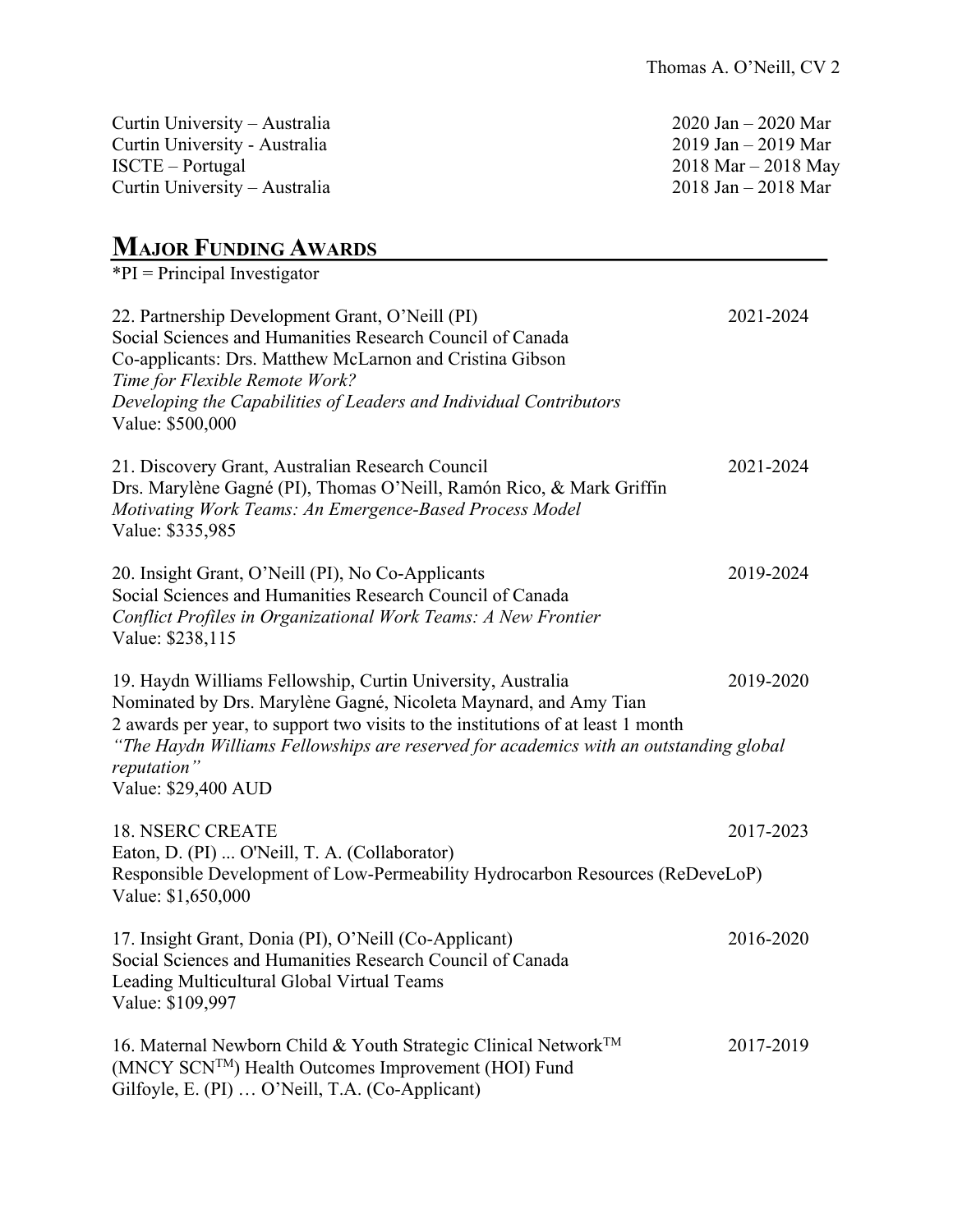Improving patient safety during pediatric resuscitation: Team performance and error Value: \$49,818

15. NSERC Chair in Design Engineering in Energy Systems 2016-2021 (Co-Investigators: Brennan & Li; Co-Applicants: O'Neill, Eggermont, Cowe-Falls) Develop, implement, and evaluate cutting-edge team competency and team dynamics training in student engineering design teams in the Schulich School of Engineering, University of Calgary Value: \$1,800,000

14. Joint Canada Foundation for Innovation and Provincial Ministry of 2013-2018 Innovation and Advanced Education Infrastructure and Technology Grant (Co-PIs: Tom O'Neill & Kibeom Lee) The Virtual Team Performance, Innovation, and Collaboration Laboratory Value: \$515,826

13. Partnership Development Grant, O'Neill (PI) 2016-2019 Social Sciences and Humanities Research Council of Canada The Intersection of Teamwork, Culture, and Technology: Enhancing Soft Skill Development in Post-Secondary Education through Student-Centered Feedback Value: \$436,500

12. Insight Grant, O'Neill (PI) 2014-2019 Social Sciences and Humanities Research Council of Canada Configural Dispersion in Virtual Teams and the Role of Constructive Controversy Value: \$171,087

11. Taylor Institute for Teaching and Learning, 2016-2019 Teaching Scholars Program Research Grant O'Neill, T. A., Boyce, M., Eggermont, M., & Onen, D. Developing Student Teamwork Skills through Feedback on Personality and Conflict Management Styles Value: \$40,000

10. Insight Development Grant, Donia (PI), O'Neill (Co-Applicant) 2014-2016 Social Sciences and Humanities Research Council of Canada The Use of Peer Feedback for Enhancing Performance in Virtual Teams Value: \$74,703

9. Society for Human Resources Management, Taras (PI), O'Neill (Co-Applicant) 2014-2016 Free-Riding in Global Virtual Teams: An Experimental Study of Antecedents and Strategies to Minimize the Problem Value: \$73,325

8. Insight Development Grant, O'Neill (PI) 2012-2014 Social Sciences and Humanities Research Council of Canada Constructive Controversy in Decision-making Teams with Different Degrees of Virtuality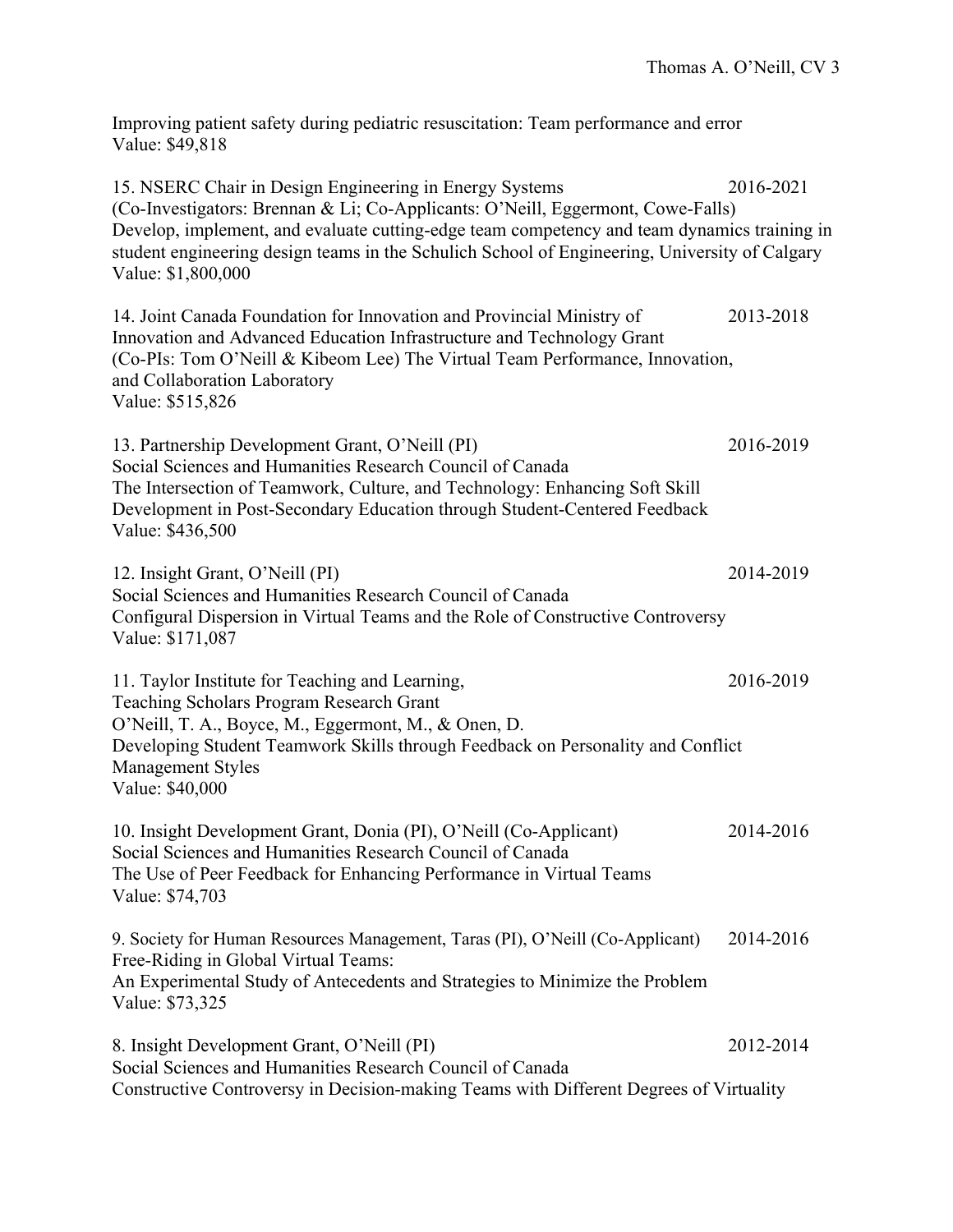Value: \$68,749

| 7. Chair in Design Engineering in Energy Systems<br>Co-Investigators: Rosehart & Brennan; co-Associates: Eggermont, Hugo, & O'Neill<br>My role in the current grant is to develop, implement, and evaluate cutting-edge team<br>competency and team dynamics training in student engineering design teams in the Schulich<br>School of Engineering, University of Calgary<br>Value: O'Neill's allocation was \$30,000 per year | 2013-2017 |
|--------------------------------------------------------------------------------------------------------------------------------------------------------------------------------------------------------------------------------------------------------------------------------------------------------------------------------------------------------------------------------------------------------------------------------|-----------|
| 6. Scholarship of Teaching & Learning Research Grant, University of Calgary<br>Building Teamwork and Communication Competencies in Engineering Education:<br>Investigating a Customized Peer Feedback Intervention<br>O'Neill, T.A., Eggermont, M., Rosehart, W., Brennan, R., & Hugo, R.<br>Value: \$40,000                                                                                                                   | 2014-2016 |
| 5. Insight Development Grant, Iaria (PI), O'Neill (Co-Applicant)<br>Social Sciences and Humanities Research Council of Canada<br>The Relationship Between Psychosocial Outcomes and Topographical Orientation Skills<br>Value: \$30,000                                                                                                                                                                                        | 2012-2014 |
| 4. Post-doctoral Fellowship (with Dr. Piers Steel)<br>Social Sciences and Humanities Research Council of Canada<br>Value: \$81,000, declined                                                                                                                                                                                                                                                                                   | 2011      |
| 3. Doctoral Fellowship<br>Social Sciences and Humanities Research Council of Canada<br>Value: \$105,000                                                                                                                                                                                                                                                                                                                        | 2007-2010 |
| 2. Ontario Graduate Scholarship<br>Value: \$20,000, declined                                                                                                                                                                                                                                                                                                                                                                   | 2007      |
| 1. Canadian Graduate Scholarship<br>Social Sciences and Humanities Research Council of Canada<br>Value: \$17,500                                                                                                                                                                                                                                                                                                               | 2005      |

### **JOURNAL ARTICLES**

- 75. Donia, M.B.L., Mach, M., O'Neill, T.A., & Brutus, S. (in press). Student satisfaction with use of an online peer feedback system. *Assessment and Evaluation in Higher Education*. doi: 10.1080/02602938.2021.1912286.
- 74. Gorenko, J. A., Konnert, C. A., O'Neill, T. A., Hodgins, D. C. (in press). Psychometric properties of the Problem Gambling Severity Index among older adults. *International Gambling Studies*.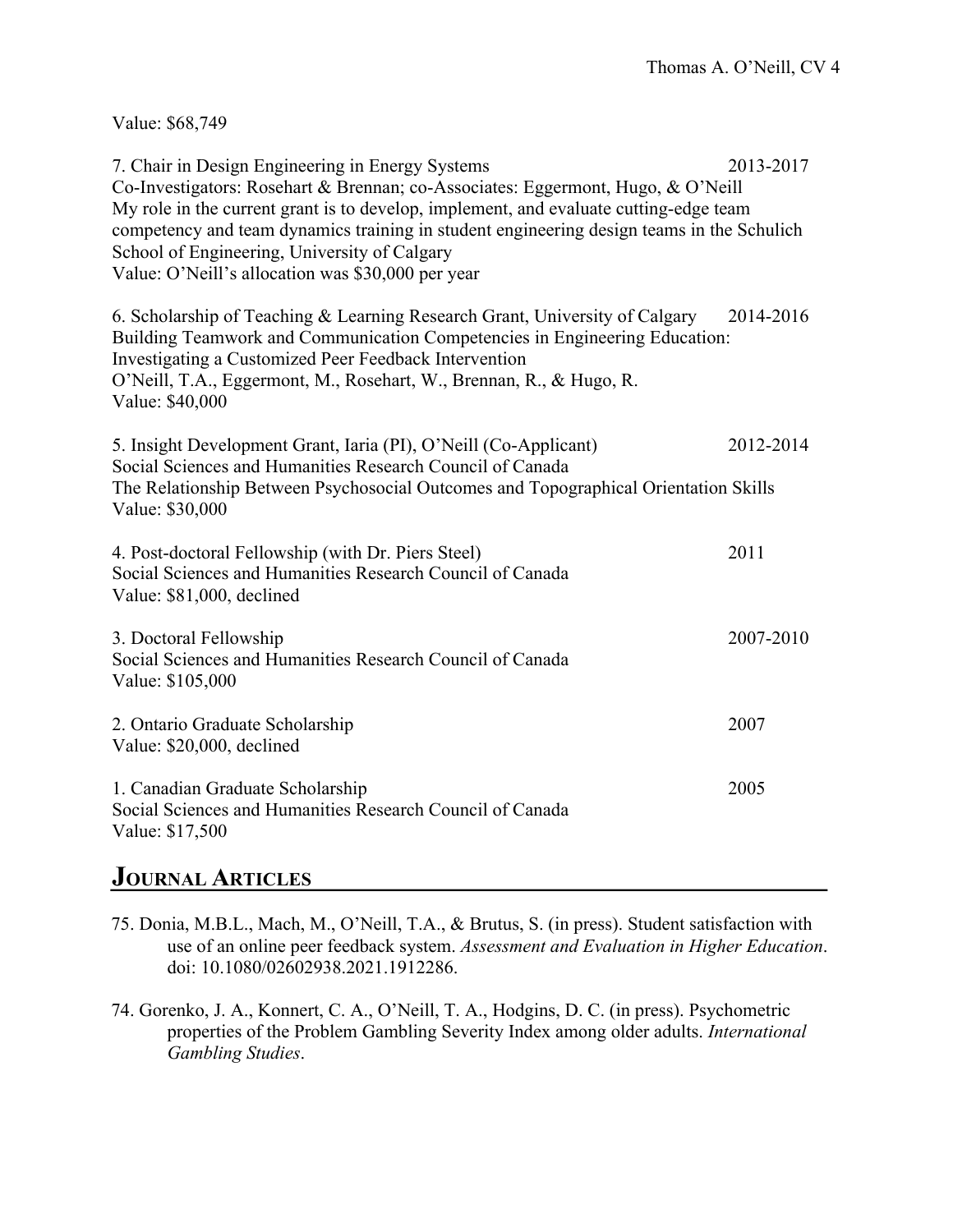- 73. Handke, L., Klonek, F. E., O'Neill, T. A., & Kerschreiter R. (in press). Unpacking the role of feedback in virtual team effectiveness. *Small Group Research*.
- 72. Musick, G., O'Neill, T. A., Schelble, B. G., McNeese, N. J., Henke, J. B. (in press). Humanautonomy teaming: What happens when humans believe their teammate is an AI? *Computers in Human Behavior.*
- 71. Gilson, L., Costa, P., O'Neill, T. A., Maynard, T. (in press). The role of leaders in putting the "TEAM" back into virtual teams. *Organizational Dynamics.*
- 70. Gilson, L., O'Neill, T. A., & Costa, P. (in press). Introduction to the special issue on virtual teams. *Organizational Dynamics.*
- 69. O'Neill, T. A., McNeese, N. J., Barron, A. H, & Schelble, B. G. (in press). Human-autonomy teaming: A review and analysis of the empirical literature. *Human Factors*. \*100-page monograph format. doi.org/10.1177/0018720820960865
- 68. Rose, S., Asna Ashari N., Davies, J. M., Solis, L., & O'Neill, T. A. (in press). Interprofessional clinical event debriefing - Does it make a difference? Attitudes of emergency department care providers to INFO clinical event debriefings. *Canadian Journal of Emergency Medicine.*
- 67. Schelble, B.G., Flathmann, C., McNeese, N.J., O'Neill, T., Pak, R., & Namara, M. (in press). Investigating the Effects of Perceived Teammate Artificiality on Human Performance and Cognition. International Journal of Human-Computer Interaction.
- 66. Brykman, K., & O'Neill, T. A. (2021). Beyond aggregation: How voice disparity relates to team conflict, satisfaction, and performance. *Small Group Research, 52,* 288–315*.* doi: 10.1177/1046496420956391
- 65. Costa, P. L., Handke, L., & O'Neill, T. A. (2021). Are all lockdown teams created equally? Work characteristics and team perceived virtuality. *Small Group Research*, *52*, 600–628.
- 64. Deacon, A. O'Neill, T. A., Gilfoyle, E. (2021). Family presence during resuscitation: A needs assessment of the education, policy, and opinion in Canada. *Canadian Journal of Anesthesia*, *68*(7), 1008-1017. doi: 10.1007/s12630-021-01972-w
- 63. Handke, L., Costa, P. L., Klonek, F. E., O'Neill, T. A., & Parker, S. K. (2021). Team perceived virtuality: An emergent state perspective. *European Journal of Work and Organizational Psychology*. 30(5), 624-638.
- 62. Hofmans, J.\*, Morin, A.J.S.\*, Breitsohl, H., Ceulemans, E., Chénard-Poirier, L.A., Driver, C.C., Fernet, C., Gagné, M., Gillet, N., González-Romá, V., Grimm, K.J., Hamaker, E.L., Hau, K.-T., Houle, S.A., Howard, J.L., Kline, R.B., Kuijpers, E., Leysen, T., Litalien, D., Mäkikangas, A., Marsh, H.W., McLarnon, M.J.W., Meyer, J.P., Navarro, J., Olivier, E., O'Neill, T.A., Pekrun, R., Salmela-Aro, K., Solinger, O.N., Sonnentag, S., Tay, L., Tóth-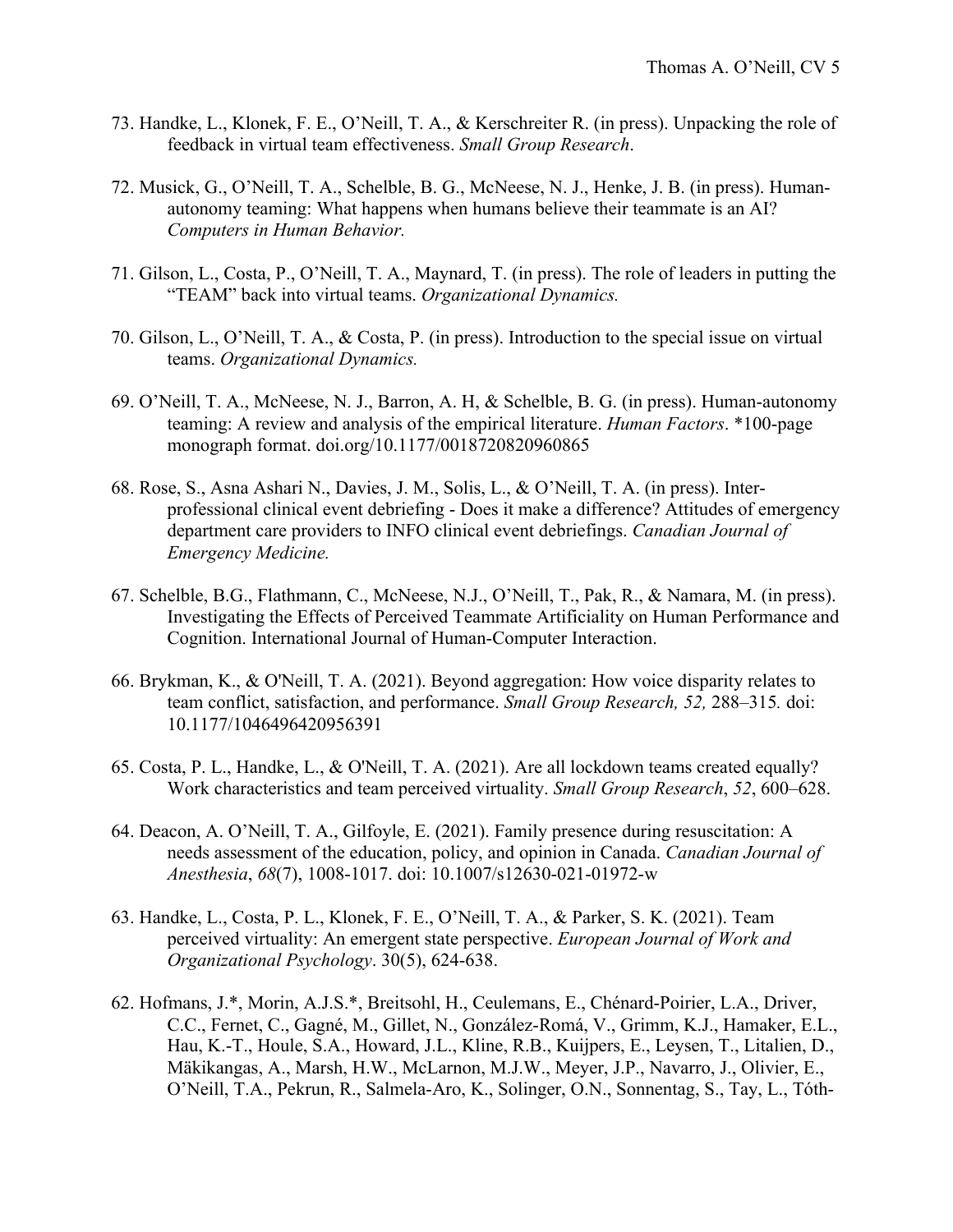Király, I., Vallerand, R.J., Vandenberghe, C., Van Rossenberg, Y.G.T., Vantilborgh, T., Vergauwe, J., Vullinghs, J.T., Wang, M., Wen, Z., & Wille, B. (2021). The baby and the bathwater: On the need for substantive-methodological synergy in organizational research. *Industrial and Organizational Psychology: Perspectives on Science and Practice, 14,* 497-504.

- 61. McLeod, P…O'Neill, T. A… (2021). Hacking teamwork in healthcare: Addressing adverse effects of ad hoc team composition in critical care medicine. *Health Care Management Review, 46*(4), 341-348. (17 authors, all 2<sup>nd</sup> authors made equal contributions.)
- 60. Roulin, N., Bourdage, J., Hamilton, L., O'Neill, T. A., & Shen, W. (2021). Emerging research in industrial and organizational psychology in Canada. *Canadian Journal of Behavioural Sciences, 53*(2), *91-97.* (Last four authors made equal contributions.)
- 59. Schmidt, J., O'Neill, T. A., Dunlop, P. (2021). The effects of team context on peer ratings of task and citizenship performance. *Journal of Business and Psychology, 36,* 573–588. doi: 10.1007/s10869-020-09701-8
- 58. Deacon, A., O'Neill, T. A., Delaloye, N., & Gilfoyle, E. (2020). A qualitative exploration of the impact of a distressed family member on pediatric resuscitation teams. *Hospital Pediatrics, 10*, 758-766.
- 57. Deacon, A., O'Neill, T. A., & Gilfoyle, E. (2020). A scoping review of the impact of family presence on pediatric resuscitation team members. *Pediatric Critical Care Medicine, 21*(12), e1140-e1147.
- 56. Delaloye, N. J., Tobler, K., O'Neill, T., Kotsakis, A., Cooper, J., Bank, I., & Gilfoyle, E. (2020). Errors during resuscitation: The impact of perceived authority on delivery of care. *Journal of Patient Safety, 16,* 73-78. doi: 10.1097/PTS.0000000000000359
- 55. Larson, N. L., McLarnon, M. J., & O'Neill, T. A. (2020). Challenging the "static" quo: Trajectories of engagement in team processes toward a deadline. *Journal of Applied Psychology, 105*, 1145-1163. doi: 10.1037/apl0000479
- 54. O'Neill, T. A., Boyce, M. A., & McLarnon, M. J. W. (2020). Team health is improved when peer evaluation scores affect grades on team projects. *Frontiers in Education, Vol 5, Article 49,* p. 1-10. doi: 10.3389/feduc.2020.00049
- 53. O'Neill, T. A., Hancock, S., McLarnon, M. J. W., & Holland, T. (2020). When the SUIT fits: Constructive controversy training in face-to-face and virtual teams. *Negotiation and Conflict Management Research, 13,* 44-59*.* doi: 10.1111/ncmr.12154
- 52. O'Neill, T. A., Pezer, L., Solis, L., Larson, N., Maynard, N., Dolphin, G., Brennan, R., & Li, S. (2020). Team dynamics feedback for post-secondary student learning teams: Introducing the "Bare CARE" assessment and report. *Assessment and Evaluation in Higher Education, 45,* 1121-1135. doi: 10.1080/02602938.2020.1727412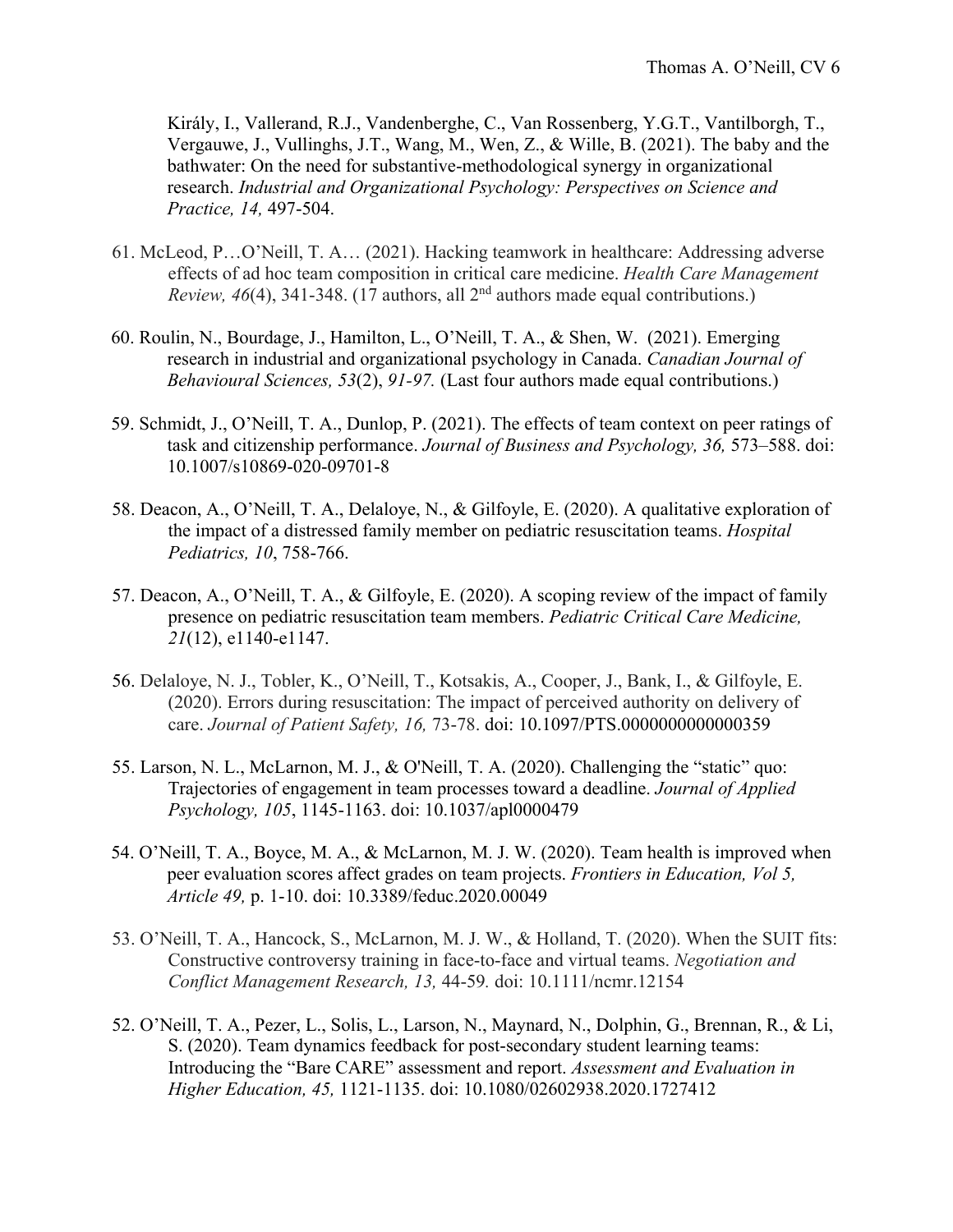- 51. McLarnon, M. J. W., O'Neill, T. A., Taras, V., Law, D., Donia, M. B. L., & Steel, P. (2019). Global virtual team communication, coordination, and performance across three peer feedback interventions. *Canadian Journal of Behavioural Science, 51,* 207-218.
- 50. O'Neill, T. A., Larson, N., Smith, J., Deng, C., Donia, M., Rosehart, W., & Brennan, R. (2019). Introducing a scalable peer feedback system for learning teams. *Assessment and Evaluation in Higher Education. 44*, 848-862.
- 49. Woodley, H., McLarnon, M. J. W., & O'Neill, T. A. (2019). The emergence of group potency and its implications for team effectiveness. *Frontiers in Psychology, 10,* 1-13.
- 48. Acai, A., Sonnadara, R. R., & O'Neill, T. A. (2018). Getting with the times: A review of the literature on group decision making in virtual environments and implications for clinical competency committees. *Perspectives on Medical Education, 7*(3), 147-155.
- 47. Bok, H. G. J., de Jong, L. H., O'Neill, T. A, Maxey, C., & Hecker, K. G. (2018). Validity evidence for programmatic assessment in competency-based education. *Perspectives on Medical Education, 7,* 362–372*.* doi: 10.1007/s40037-018-0481-2.
- 46. Donia, M. B. L., O'Neill, T. A., & Brutus, S. (2018). The longitudinal effects of peer feedback in the development and transfer of student teamwork skills. *Learning and Individual Differences, 61,* 87-98.
- 45. McLarnon, M. J. W., & O'Neill, T. A. (2018). Extensions of auxiliary variable approaches for the investigation of mediation, moderation, and conditional effects in mixture models. *Organizational Research Methods*, *21,* 955-982.
- 44. O'Neill, T. A., Law, S. J., McCarthy, J., & Jelley, R. B. (2018). Test-taking motivation in promotional employment re-examinations. *Canadian Journal of Behavioural Science, 50*(2), 71-76.
- 43. O'Neill, T. A., & McLarnon, M. J. (2018). Optimizing team conflict dynamics for high performance teamwork. *Human Resource Management Review*, *28*(4), 378-394.
- 42. O'Neill, T. A., McLarnon, M. J. W., Hoffart, G., Onen, D., & Rosehart, W. (2018). The multilevel nomological net of team conflict profiles. *International Journal of Conflict Management*, *29*(1), 24-46.
- 41. O'Neill, T. A., McLarnon, M. J. W., Hoffart, G.C., Woodley, H. J., & Allen, N.J. (2018). The structure and function of team conflict profiles. *Journal of Management*, *44*(2), 811- 836.
- 40. O'Neill, T. A., & Salas, E. (2018). Creating high performance teamwork in organizations. *Human Resource Management Review*, *28*(4), 325-331.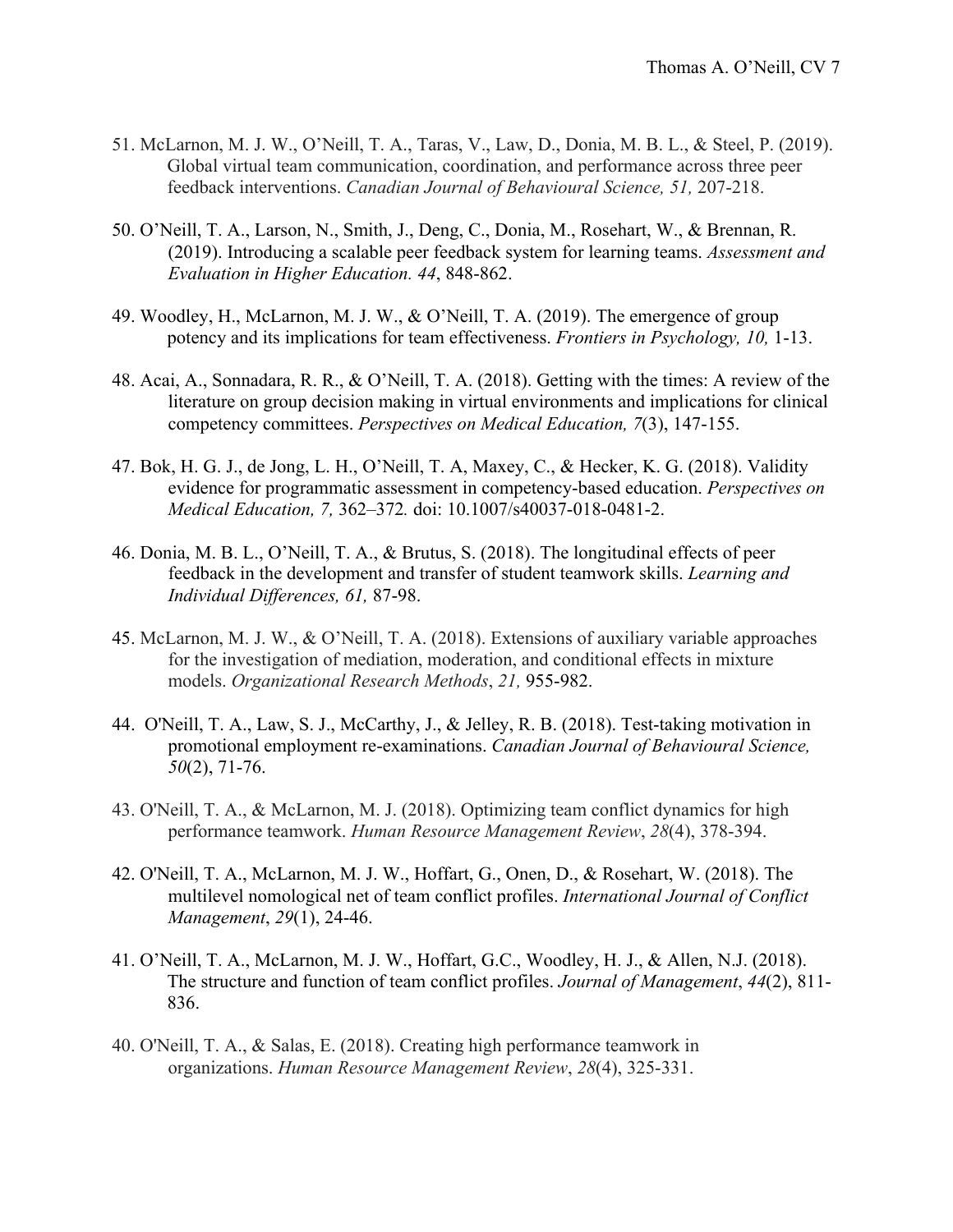- 39. O'Neill, T. A., & Steel, P. (2018). Weighted composites of personality facets: An examination of unit, rational, and mechanical weights. *Journal of Research in Personality, 73,* 1-11.
- 38. O'Neill, T. A., White, J., Delaloye, N., & Gilfoyle, E. (2018). A taxonomy and rating system to measure situation awareness in resuscitation teams. *PloS ONE, 13*(5)*,* p.e0196825.
- 37. O'Neill, T. A., Hoffart, G. C., McLarnon, M. J. W., Woodley, H. J., Eggermont, M., Rosehart, W., & Brennan, R. (2017). Constructive controversy and reflexivity training promotes effective conflict profiles and outcomes in student learning teams. *Academy of Management Learning and Education, 16*, 257-276.
- 36. O'Neill, T. A. (2017). An overview of interrater agreement on Likert scales for researchers and practitioners. *Frontiers in Psychology, 8,* 777-792.
- 35. O'Neill, T. A., Deacon, A., Gibbard, K., Larson, N., Hoffart, G., Smith, J., & Donia, M. (2017). Team dynamics feedback for post-secondary student learning teams*. Assessment and Evaluation in Higher Education, 43,* 571-585.
- 34. O'Neill, T. A., Lewis, R. J., Law, S. J., Larson, N. L., Hancock, S., Radan, J., Lee, N. M., & Carswell, J. J. (2017). Forced-choice pre-employment personality assessment: Construct validity and resistance to faking. *Personality and Individual Differences, 115,* 120-127.
- 33. Law, S. J., Bourdage, J., & O'Neill, T. A. (2016). To fake or not to fake: Antecedents of interview faking, warning instructions, and its impact on applicant reactions. *Frontiers in Psychology, 7,* 1-13*.*
- 32. O'Neill, T. A., Hancock, S., Zivkov, K., Larson, N. L., Law, S. J., (2016). Team decision making in virtual and face-to-face environments. *Group Decision and Negotiation, 25,* 995-1020. doi: 10.7007/s10726-015-9465-3
- 31. O'Neill, T. A., McLarnon, M., Xiu, L., & Law, S. (2016). Core self-evaluations, perceptions of group potency, and job performance: The moderating role of individualism and collectivism cultural profiles*. Journal of Occupational and Organizational Psychology, 89*, 447-473.
- 30. Allen, N. J., & O'Neill, T. A. (2015). The trajectory of emergence of shared group-level constructs. *Small Group Research, 46,* 352-390.
- 29. O'Neill, T. A., Deacon, A., Larson, N., Hoffart, G.C., Brennan, R., Eggermont, M., & Rosehart, W. (2015). Life-long learning, conscientious disposition, and longitudinal measures of academic engagement in engineering design teamwork. *Learning and Individual Differences, 39,* 124-131.
- 28. O'Neill, T. A., McLarnon, M. J. W., & Carswell, J. J. (2015). Variance components of job performance ratings. *Human Performance, 28,* 66-91.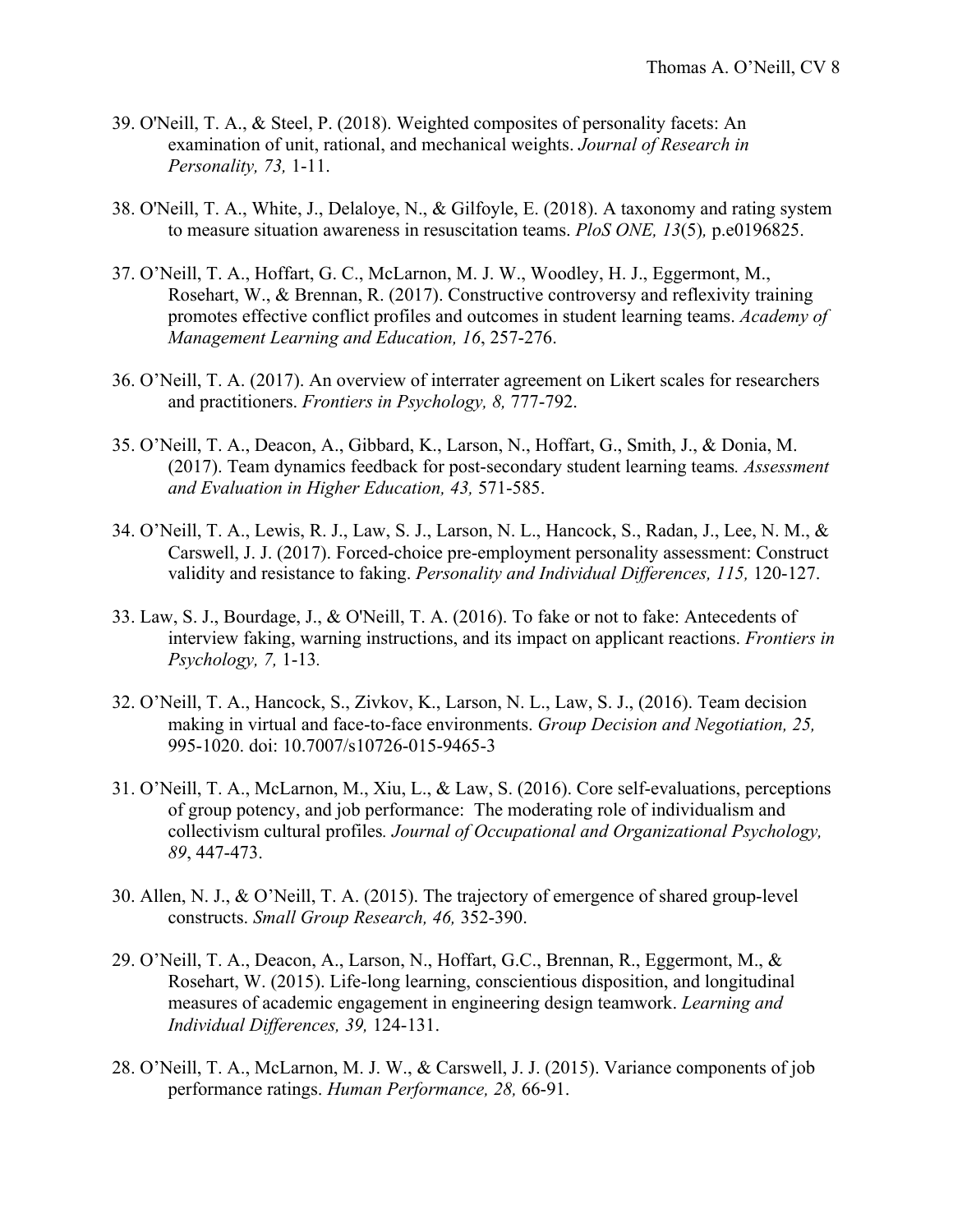- 27. Szeto, A. C. H., O'Neill, T. A., & Dobson, K. S. (2015). The association between personality and individual differences and stigma toward people with mental disorders. *American Journal of Psychiatric Rehabilitation, 18,* 303-332.
- 26. Burles, F., Guadagni, V., Hoey, F., Arnold, A. E. G. F., Levy, R. M., O'Neill, T. A., & Iaria, G. (2014). Neuroticism and self-evaluation measures are related to the ability to form cognitive maps critical for spatial orientation. *Behavioural Brain Research, 271,* 154-159.
- 25. Irwin, K. C., Konnert, C., Wong, M., & O'Neill, T. A. (2014). Posttraumatic stress disorder symptoms and pain in Canadian military veterans. *Journal of Traumatic Stress, 27,* 175- 181.
- 24. O'Neill, T. A., & Allen, N. J. (2014). Team task conflict resolution: An examination of its linkages to team personality composition and team effectiveness outcomes. *Group Dynamics: Theory, Research, and Practice, 18,* 159-173.
- 23. O'Neill, T. A., Hambley, L. A., & Chatellier, G. (2014). Cyberslacking, engagement, and personality in distributed work environments. *Computers in Human Behavior, 40,* 152- 160.
- 22. O'Neill, T. A., Hambley, L. H., & Bercovich, A. (2014). Prediction of cyberslacking when employees are working away from the office. *Computers in Human Behavior, 34,* 291- 298.
- 21. O'Neill, T. A., McLarnon, M. J. W., Schneider, T. J., & Gardner, R. C. (2014). Current misuses of multiple regression for investigating bivariate hypotheses: An example from the organizational domain. *Behavior Research Methods, 46,* 798-807.
- 20. Bonaccio, S., Chiocchio, F., Forget, A., Forget, C., Foucher, R., Kelloway, E. K., & O'Neill, T. A. (2013). Bridging divides in industrial and organisational psychology in Canada: An action-oriented collaborative framework. *Canadian Psychology, 54,* 213-222. [The last four authors made equal contributions.]
- 19. O'Neill, T. A., Allen, N. A., & Hastings, S. E. (2013). Examining the 'Pros' and 'Cons' of Team Conflict: A Team-Level Meta-Analysis of Task, Relationship, and Process Conflict. *Human Performance, 26,* 236-260.
- 18. O'Neill, T. A., Lee, N. M., Radan, J., Law, S. J., Lewis, R. J., & Carswell, J. J. (2013). The impact of "non-targeted traits" on personality test faking, hiring, and workplace deviance. *Personality and Individual Differences, 55,* 162-168.
- 17. Chiocchio, F., Grenier, S., O'Neill, T. A., Willms, J. D., & Savaria, K. (2012). Multilevel effects of collaboration on performance: A validation in service project teams. *International Journal of Project Organisation and Management*, *4*, 1-37.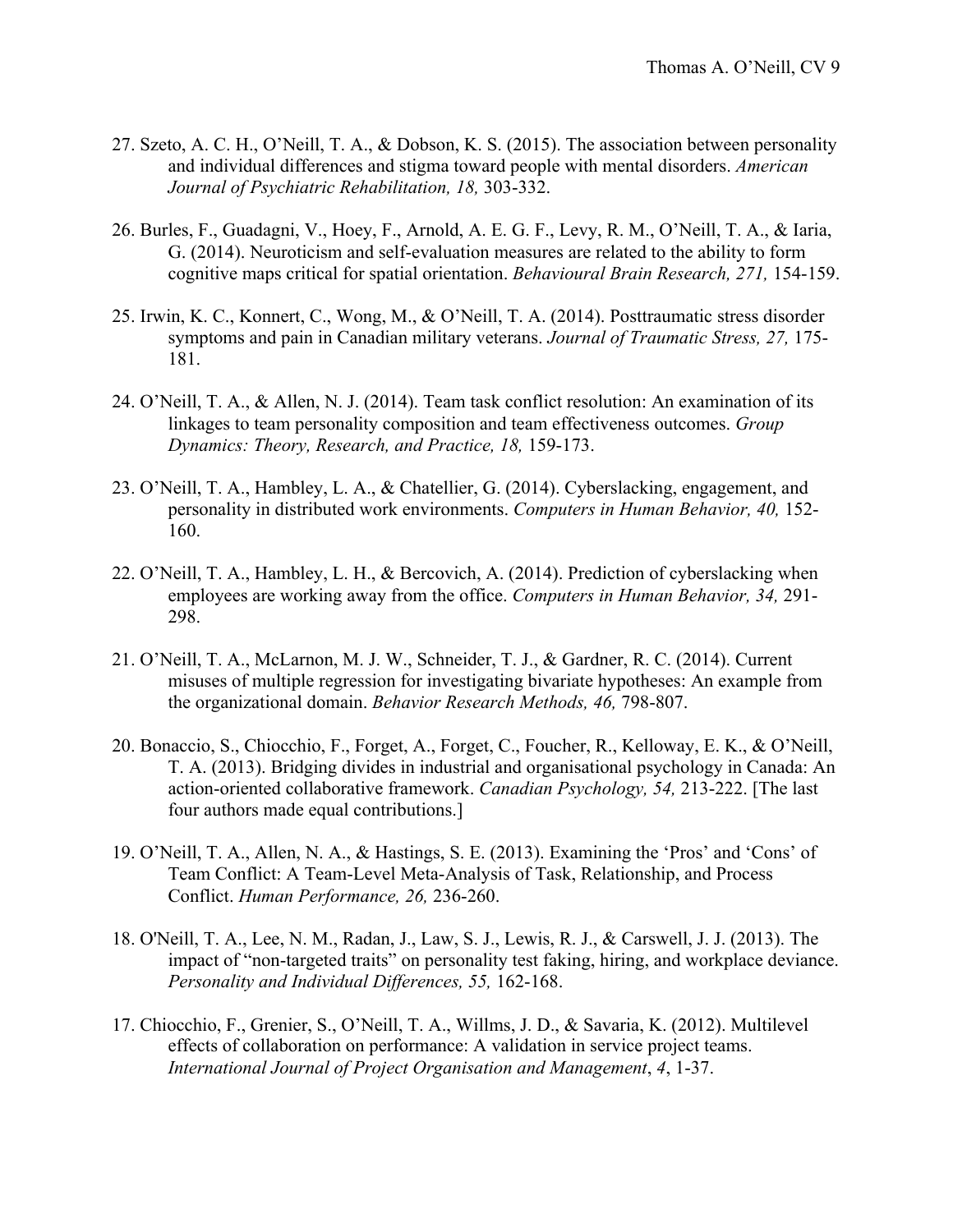- 16. O'Neill, T. A., & Allen, N. A. (2012). Team meeting attitudes: Conceptualization and investigation of a new construct. *Small Groups Research, 43,* 186-210.
- 15. O'Neill, T. A., Goffin, R. D., & Gallatly, I. R. (2012). The use of random coefficient modeling for understanding and predicting job performance ratings: An application with field data. *Organizational Research Methods, 15,* 436-462.
- 14. O'Neill, T. A., Goffin, R. D., & Gellatly, I. R. (2012). The teamwork-knowledge, skills, and abilities test: Its validity and psychometric properties. *International Journal of Selection and Assessment, 20,* 36-52.
- 13. O'Neill**,** T. A., & Allen, N. A. (2011). Personality and the prediction of team performance. *European Journal of Personality, 25,* 31-42.
- 12. O'Neill, T. A., Lewis, R. J., & Carswell, J. J. (2011). Employee personality, justice perceptions, and the prediction of workplace deviance. *Personality and Individual Differences*, *51,* 595-600.
- 11. O'Neill, T. A., Goffin, R. D., & Gellatly, I. R. (2010). Test-taking motivation and personality test validity. *Journal of Personnel Psychology, 9,* 117-125.
- 10. O'Neill, T. A., & Hastings, S. E. (2010). Explaining workplace deviance behavior with more than just the "Big Five." *Personality and Individual Differences, 50,* 268-273.
- 9. Paunonen, S. V., & O'Neill, T. A. (2010). Self reports, peer-ratings, and construct validity. *European Journal of Personality*, *24*, 189-206.
- 8. Hastings, S. E., & O'Neill, T. A. (2009). Predicting workplace deviance using broad and narrow personality traits. *Personality and Individual Differences*, *47*, 289-293.
- 7. MacDonnell, R., O'Neill, T. A., Kline, T. J. B., & Hambley, L. H. (2009). Bringing grouplevel personality to the electronic realm: A comparison of face-to-face and virtual contexts. *The Psychologist-Manager Journal*, *12*, 1-24.
- 6. O'Neill, T. A., Goffin, R. D., & Tett, R. P. (2009). Content validation is fundamental for optimizing the criterion validity of personality tests. *Industrial and Organizational Psychology: Perspectives on Science and Practice*, *2*, 509-513.
- 5. O'Neill, T. A., Hambley, L. A., Greidanus, N., MacDonnell, R., & Kline, T. J. B. (2009). Predicting teleworker success: An exploration of personality, motivational, situational, and job characteristics. *New Technology, Work, and Employment*, *24*, 144-162.
- 4. O'Neill, T. A., & Kline, T. J. B. (2008). Personality as a predictor of teamwork: A business simulator study. *North American Journal of Psychology*, *10*, 65-77.
- 3. Hambley, L. A., O'Neill, T. A., & Kline, T. J. B. (2007). The effects of leadership and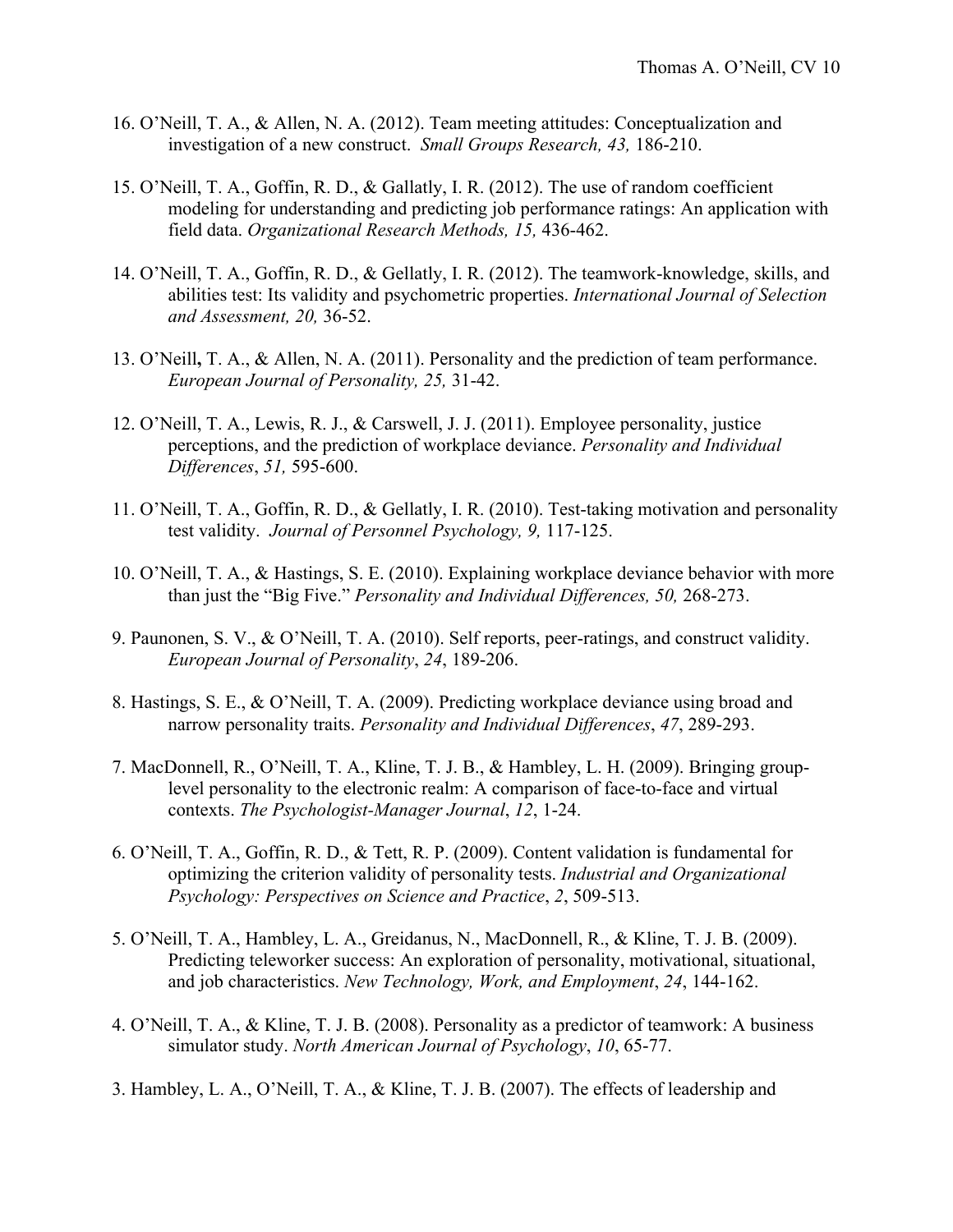communication medium on team interaction styles and outcomes. *Organizational Behavior and Human Decision Processes*, *103*, 1-20*.*

2. Hambley, L. A., O'Neill, T. A., & Kline, T. J. B. (2007). Virtual team leadership: Perspectives from the field. *International Journal of e-Collaboration*, *3*, 40-64.

1. Reprinted In J. Kisielnicki (Eds.), *Virtual technologies: Concepts, methodologies, tools, and applications* (pp. 1231-1253). Hershey, PA: IGI Global.

# **BOOK CHAPTERS**

- 7. Abrantes, A. C. M., O'Neill, T. A., & Passos, M. A. (2020). A temporal perspective on teams. In Y. Griep, & S. D. Hansen (Eds.), *Handbook of Temporal Dynamics in Organizational Behavior* (pp. 274-289)*.* Northampton, MA: Edward Elgar Publishers, Inc.
- 6. Varty, C. T., O'Neill, T. A., & Hambley, L. A. (2017). Leading anywhere workers: A scientific and practical framework. In Y. Blount & M. Gloet (Eds.), *Anywhere working and the new era of telecommuting* (pp. 47-88). Hershey, PA: IGI Global.
- 5. Allen, N. J., & O'Neill, T. A. (2015). Team composition and performance: Considering the project team challenge. In E. K. Kelloway, B. Hobbs, & F. Chiocchio (Eds.), *The psychology and management of project teams: An interdisciplinary perspective (pp. 301-*328). Oxford University Press.
- 4. O'Neill, T. A., Goffin, R. D., & Rothstein, M. G. (2013). Personality and the need for personality-oriented work analysis. In N. Christiansen & R. P. Tett (Eds.), *Handbook of Personality at Work* (pp. 226-253). New York: Routledge.
- 3. O'Neill, T. A., & Paunonen, S. V. (2013). Breadth in personality assessment: Implications for the understanding and prediction of work behavior. In N. Christiansen & R. P. Tett (Eds.), *Handbook of Personality at Work* (pp. 299-333). New York: Routledge.
- 2. O'Neill, T. A., & Kline, T. J. B (2010). Virtual teams: Difficult groups across all factors of process, context, and structure. In S. Schuman (Ed.), *The handbook for working with difficult groups: How they are difficult, why they are difficult, what you can do* (pp. 189- 206)*.* San Francisco: Jossey-Bass.
- 1. O'Neill, T. A., Lewis, R. J., & Hambley, L. A. (2008). Leading virtual teams: Potential problems and simple solutions. In J. Nemiro, M. Beyerlein, S. Beyerlein, & L. Bradley (Eds.), *Handbook of high performance virtual teams: A toolkit for collaborating across boundaries* (pp. 213-238). San Francisco: Jossey Bass.

### **NON-REFEREED CONTRIBUTIONS**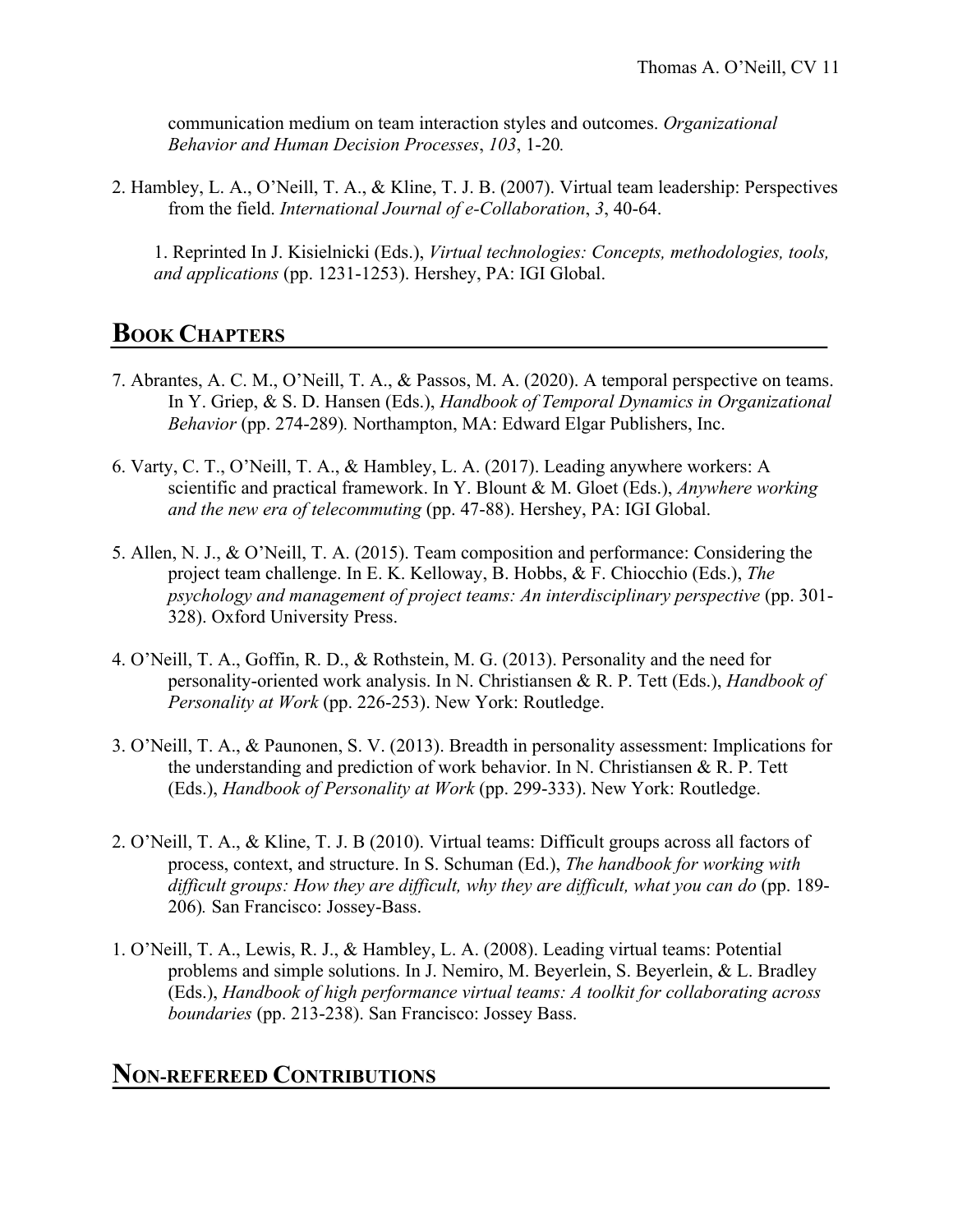- 4. O'Neill, T. A. (2020). Enriched student teamwork experiences are possible online! *White paper posted to https://www.itpmetrics.com/team.resources*
- 3. O'Neill, T. A. (2019). Chair's column: Board amendments, Virtual AGM, Negotiations with CPA, and Recruitment for Executive. *Canadian Society for Industrial and Organizational Psychology, 36,* 1-2. \*I wrote ~20 columns in this newsletter over my involvement from 2010-2020. My 3-year term as chair ended July 31, 2020.
- 2.\* Hoffart, G., Ferguson, C., Sears, C., & O'Neill, T. A. (2015). *Preparing graduates to meet industry's growing needs: Advisory workshop,* Calgary, AB: Schulich School of Engineering. \*This is an example of dozens of such reports my team and I have prepared for universities and industry.
- 1. O'Neill, T. A. (2008). *Test and item bias: Meaning, sources, and detection*. Ottawa, ON, Canada: Directorate of Human Resources Research and Evaluation, Department of National Defense.

## **INVITED SPEAKER**

- 75. O'Neill, T. A. (2022, June). *Here, there, and everywhere: Creating hybrid workplace policies that work for everyone*. 40th Annual Labour Arbitration and Policy Conference, Calgary, Canada.
- 74. Hambley, L. A., & O'Neill, T. A. (2021, Sept). *Navigating the Transition to the Hybrid Workplace.* Presentation given to the Strategic Capabilities Network, Calgary, AB, Canada.
- 73. O'Neill, T. A. (2021, Aug). *Effective Team Member Behaviors Makes for High-Performance Teamwork!* Webinar provided for the Math to the Power of Industry Workshop, Virtual.
- 72. O'Neill, T. A. (2021, July). Future Research on Human-Autonomy Teaming. In Endsley, M. (Chair), *Human-AI Teaming Through Warfighter-Centered Designs Workshop*. National Academy of Sciences, Virtual.
- 71. O'Neill, T. A. (2021, June). *Introducing Dr. Marylène Gagné as the Plenary Session Keynote Speaker for the Annual Meeting of the Canadian Psychological Association.*  Presented at the Annual Meeting of the Canadian Psychological Association, Virtual.
- 70. O'Neill, T. A. (2021, Apr). *Trends and Myths of Remote Work, and How to Thrive*. Presentation given to the Libraries and Cultural Resources – Personal Development Day, Calgary, AB, Canada.
- 69. O'Neill, T. A. (2021, Apr). *Encouraging Conflict in High-Performing Remote & Hybrid Teams*. Presentation organized by Teamit Recruiting, Calgary, AB, Canada.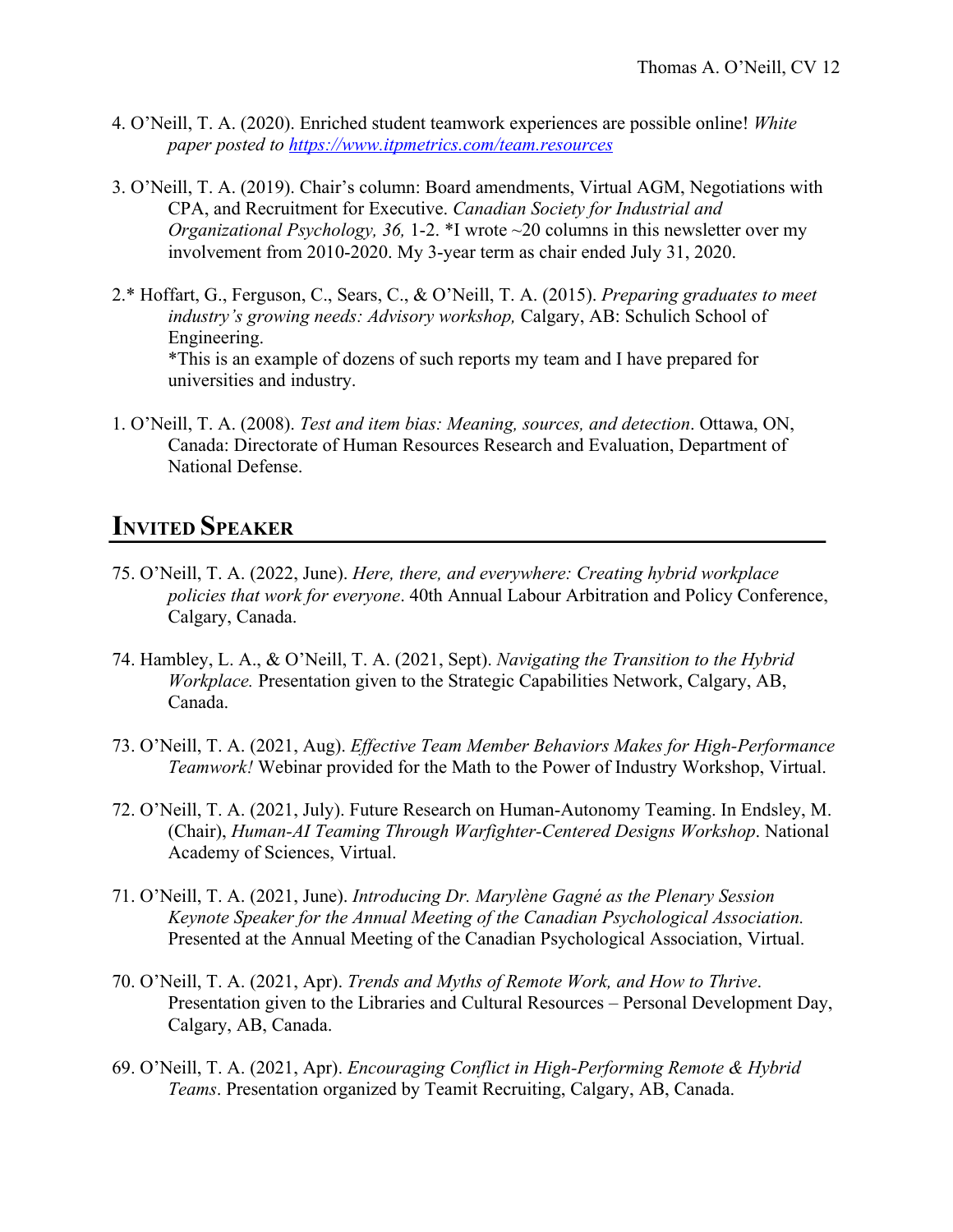- 68. O'Neill, T. A. (2021, Mar). *Outside the Office: A Changing Landscape of Remote Work.*  Presentation given to the Ontario Network for Industrial-Organizational Psychology, Toronto, ON, Canada.
- 67. O'Neill, T. A. (2021, Mar). *Managing, Leveraging, and Mitigating Conflict.* Presentation given to the Georgia Clinical & Translational Science Alliance, Team Science Skill Series, GA, USA.
- 66. O'Neill, T. A. (2021, Jan). *Creating Effective Student Teams: Research, Practice, and Experience.* Presentation given to the University of Texas – Arlington *Professional Learning Community,* Arlington, TX, USA.
- 65. O'Neill, T. A. (2021, Jan). *The Latest Research on the Myths and Realities of Working Remotely.* Presentation given to the Calgary Public Library Speaker Series, Calgary, AB, Canada.
- 64. O'Neill, T. A. (2020, Dec). *Myths and Reality: A Closer Look at Working Remotely*. Presentation given to Alberta Health Services *President's Lecture Series*, Edmonton, AB, Canada.
- 63. O'Neill, T. A. (2020, Dec). *Myths and Reality: A Closer Look at Working Remotely*. Presentation given to Alexion Pharmaceuticals Future of Work Committee, Calgary, AB, Canada.
- 62. O'Neill, T. A. (2020, Oct). *Flexible Remote Work: Fostering Fulfilling Work Through People Post COVID-19*. Presentation given to the City of Calgary's City Manager's Office and Directors, Calgary, AB, Canada.
- 61. O'Neill, T. A. (2020, Sept). *Flexible Remote Work: Fostering Fulfilling Work Through People Post COVID-19*. Presentation given to Alberta Health Services Relaunch and Reimagine Steering Committee, Edmonton, AB, Canada.
- 60. O'Neill, T. A. (2020, May). *Leaders! Set Your Teams Up for Success!* Presentation given to the North Rotary Club of Calgary, Calgary, AB, Canada.
- 59. O'Neill, T. A. (2020, Apr.). *Leading Teams During COVID: Considerations from the Science of Virtual Teaming.* Webinar conducted through the Instituto Tecnológico Autónomo de México (ITAM), Mexico City, Mexico.
- 58. O'Neill, T. A. (2020, Mar). *New Interventions that Create Healthier Student Learning Teams*. Platinum speaker presentation given to the Department of Chemical Engineering, Monash University, Melbourne, Australia.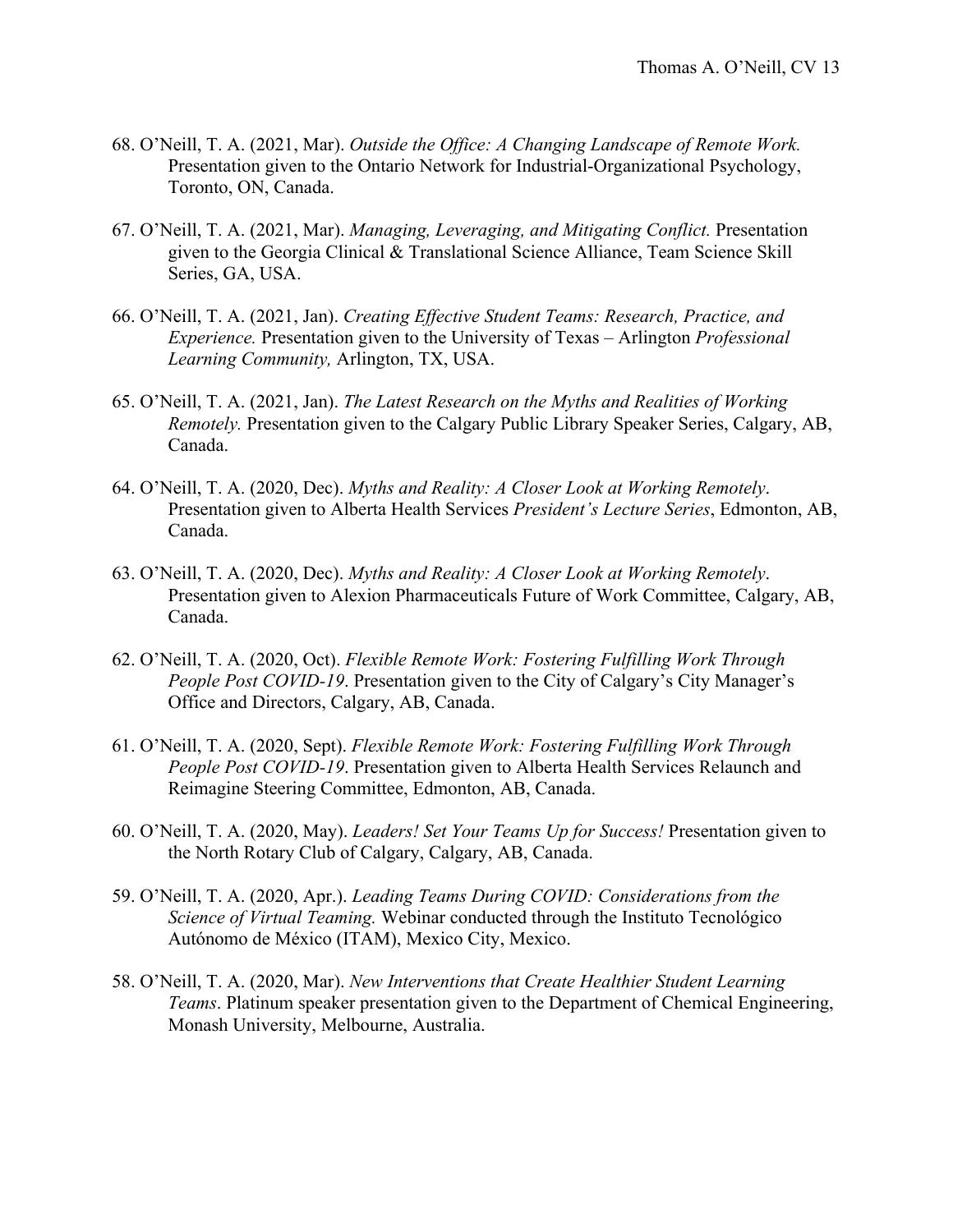- 57. O'Neill, T. A., & Maynard, N. (2020, Mar). *Metrics for Creating Healthier Teams*. Workshop given to tutors in the Department of Chemical Engineering, Monash University, Melbourne, Australia.
- 56. O'Neill, T. A. (2020, Feb). *Leaders! Set Your Team Up For Success!* Public business lecture given at the Perth Central Business District as the Haydn Williams Research Fellow, Curtin University, Perth, Australia.
- 55. O'Neill, T. A. (2020, Feb). *Using ITPmetrics to Enhance Teamwork.* Workshop given at the University of Western Australia, Perth, Australia.
- 54. O'Neill, T. A. (2020, Feb). *The Final Frontier: Human-Autonomy Teaming*. Presentation given to the Future of Work Institute, Perth, Australia.
- 53. O'Neill, T. A. (2019, Feb). *Developments in High Performance Teamwork, Multiple Team Systems, and Human-Autonomy Teaming*. Keynote lecture delivered at the Future of Work / Bankwest Curtin Economics Center Conference at Curtin University, Perth, Australia.
- 52. O'Neill, T. A. (2018, May). *Team Resilience: What is it and is it dynamic?* In J. Raver and M. Spitzmuller (Chairs), Team Resilience Conference*.* Queen's University, Kingston, ON, Canada.
- 51. Raver, J., & O'Neill, T. A. (2019, Apr). *Coaching the team health CARE model*. Workshop given to the Team Coaches in the Smith School of Business, Queen's University, Kingston, ON, Canada.
- 50. O'Neill, T. A., Zivkov, K., Pezer, L., & Lee, C. (2019, Apr). *Leading high performance teamwork in the academy*. Workshop given to members of the Academic Leadership Academy, University of Calgary, AB, Canada.
- 49. O'Neill, T. A. (2019, Apr). *The Structure and Function of Team Conflict State Profiles*. Presentation given to the Organizational Behavior and Human Resource research group at the Lazaridis School of Business & Economics, Wilfrid Laurier University, ON, Canada.
- 48. O'Neill, T. A. (2019, Feb). *Promoting Team Health and the "Right" types of team conflict*. Presentation given jointly to the Organizational Behavior and Engineering Education units at Curtin University, WA, Australia.
- 47. O'Neill T. A. (2019, Feb). *Two Studies: Conflict in Capital Projects and Recurring Episodes of Team Processes.* Presentation given to the Future of Work Institute, Curtin University, WA, Australia.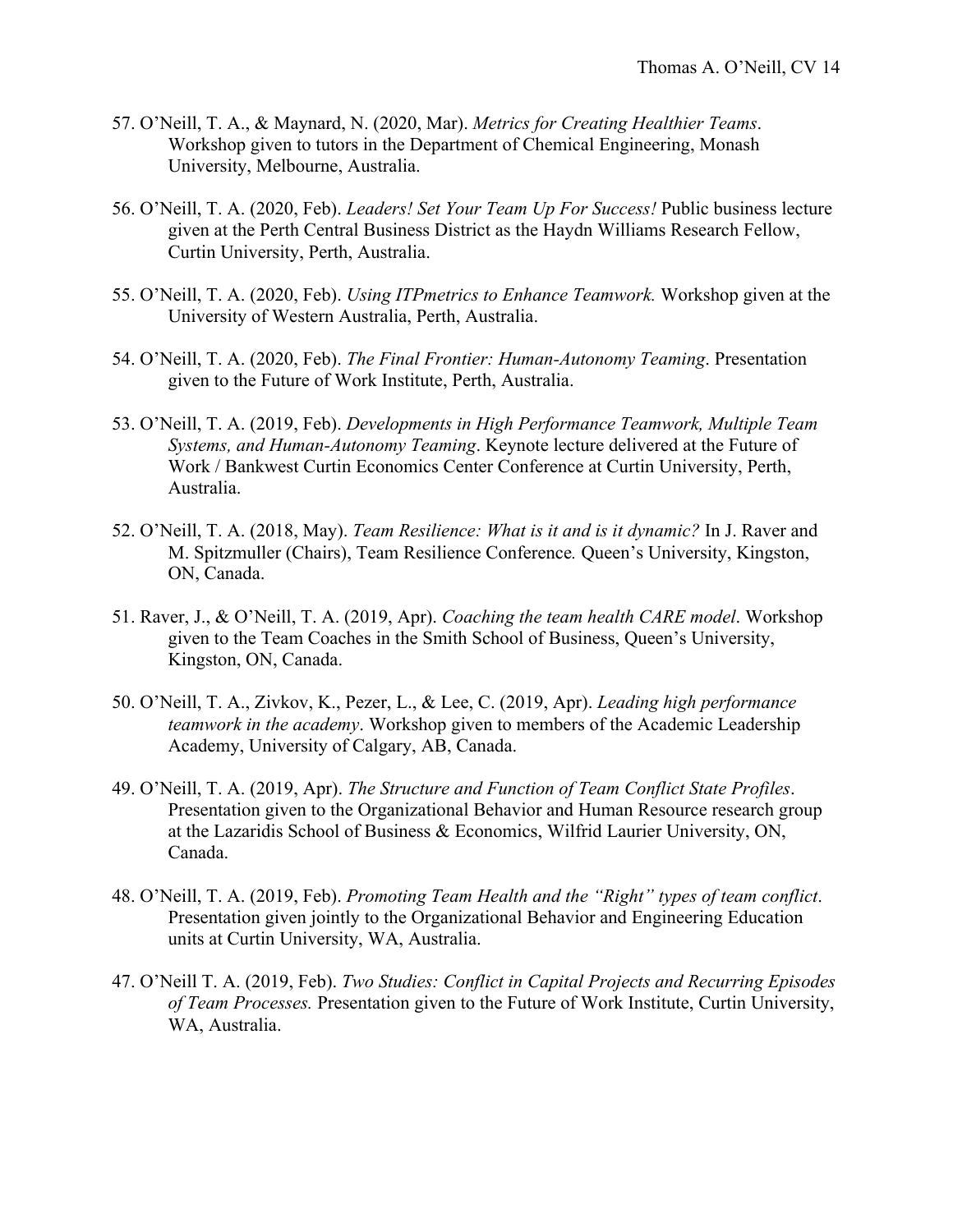- 46. O'Neill, T. A. (2019, Feb). *How to Choose a Journal and Write a Paper.* Panelist at the Western Australia Business Faculties Research Students Festival, Curtin University, WA, Australia.
- 45. O'Neill, T. A. (2019, Jan). *The Structure and Function of Team Conflict Profiles*. Presentation given to the Telfer School of Management OB Group, University of Ottawa, Ottawa, ON, Canada.
- 44. O'Neill, T. A. (2018, Nov). *An integrative view of team task, relationship, and process conflict in organizational work teams*. Presentation given the School of Business at the Instituto Tecnológico Autónomo de México (ITAM).
- 43. O'Neill, T. A. (2018, Oct). *Capacitando Alunos para Trabalho em Equipe com o Individual and Team Performance Metrics (ITPmetrics.com)*. Presentation given the Faculty of Management at the Universidade de Brasilia, Brazil.
- 42. O'Neill, T. A. (2018, Oct). *Optimizing teamwork effectiveness.* Presentation given at the Post Graduate Medical Education Simulation Symposium. Calgary, AB, Canada.
- 41. O'Neill, T. A. (2018, June). *A team-centered approach to team conflict*. Presentation given to the College of Business Administration, Capital University of Economics and Business, Beijing, China.
- 40. O'Neill, T. A. (2018, June). *A team-centered approach to team conflict*. Presentation given to the School of Economics and Management of Beijing, University of Chemical Technology, Beijing, China.
- 39. O'Neill, T. A. (2018, May). *Personality and Teamwork Over Time.* In E. Salas (Chair), Team Science Summit, The Science of Teamwork – Discoveries, Findings, and Promises*.* Rice University, Houston, TX.
- 38. O'Neill, T. A. (2018, April). *A Team-Centered View of Intra-Team Conflict.* Presentation given to the Smith School of Business, Queen's University, Kingston, ON, Canada.
- 37. O'Neill, T. A. (2018, March). *Enabling Energized Teams*. Presentation given to the Senior Talent Management Team and Organizational Development, Encana, Calgary, AB, Canada.
- 36. O'Neill, T. A. (2018, Feb). *An Integrative View of Team Task, Relationship, and Process Conflict in Organizational Work Teams.* Presentation given to the University of New South Wales Business School, Management Group. Sydney, NSW, Australia.
- 35. O'Neill, T. A. (2018, Feb). *Patterns of Team Conflict Types in Work Teams.* Presentation given to the University of Sydney Business School, Management Group. Sydney, NSW, Australia.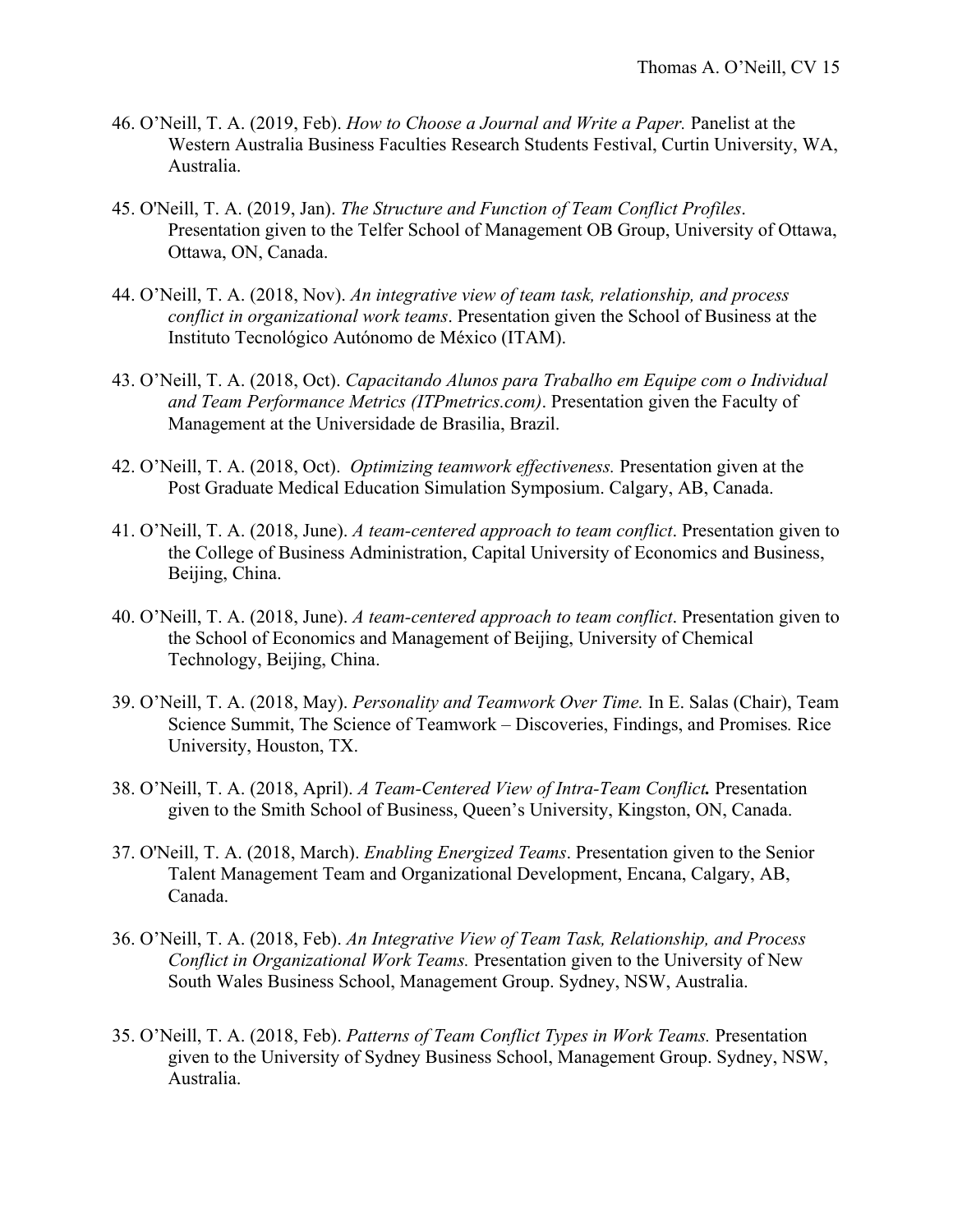- 34. O'Neill, T. A. (2018, February). *Team Conflict, Processes, and Performance.* Presentation given to the University of Western Australia Business School, Organizational Behavior Group. Perth, WA, Australia.
- 33. O'Neill, T. A. (2018, February). *Feedback Tools and Techniques for Effective Teamwork.*  Presentation given to the Curtin University Faculty of Science and Engineering, EFPC Group. Perth, WA, Australia.
- 32. O'Neill, T. A. (2018, February). *Training Teams to be Healthy.* Presentation given to the Curtin University Faculty of Science and Engineering, T&L Group. Perth, WA, Australia.
- 31. O'Neill, T. A. (2018, January). *Individual and Team Performance (ITP) Metrics: Implementing Assessment Tools for Teams*. Presentation given to the College of Business at Camosun College, Victoria, BC, Canada.
- 30. O'Neill, T. A. (2017, November). *Making Sense of Team Conflict from a Team-Centered Perspective.* Presentation given to the Department of Psychology, Clemson University, Clemson, SC.
- 29. O'Neill, T. A. (2017, November). *Teamwork Training in Pediatric Resuscitations and Self/Team Awareness Development*. Presentation given to the Senior Leadership Team and Organizational Development Staff, Greenville Health Systems, Greenville, SC.
- 28. O'Neill, T. A. (2017, October). *Understanding Intrateam Conflict from a Team-Centric Perspective.* Presentation given to the Teaming Inside and Out meeting attendees, HEC, Université de Montréal, Montréal, QC, Canada.
- 27. O'Neill, T. A. (2017, September). *Identifying and Nurturing Aptitude for Remote Teams.*  Panelist in the annual meeting of Telecommuting, Remote work, and Distributed work (TRaD) organized by Flexjobs, Washington, D.C.
- 26. O'Neill, T. A., & Zivkov, K (2017, August). *Individual and Team Performance (ITP) Metrics: Implementing Assessment Tools for Teams*. Half-day workshop given to the College of Engineering Technology at Purdue Polytechnic, West Lafayette, IN, USA.
- 25. O'Neill, T. A. (2017, April). *A Systems Perspective on High Performance Teamwork in Organizations*. Presentation given to the Strategic Capabilities Network, Calgary, AB.
- 24. O'Neill, T. A. (2017, April). *Building High Performance Teams in Academia and Industry*. Presentation given at the Research to Impact event, Innovate Calgary, AB, Canada.
- 23. O'Neill, T. A. (2017, March). *A Systems Perspective on High Performance Teamwork in Organizations*. Presentation given to the organizational behavior group at the Southern Alberta Institute of Technology, Calgary, AB, Canada.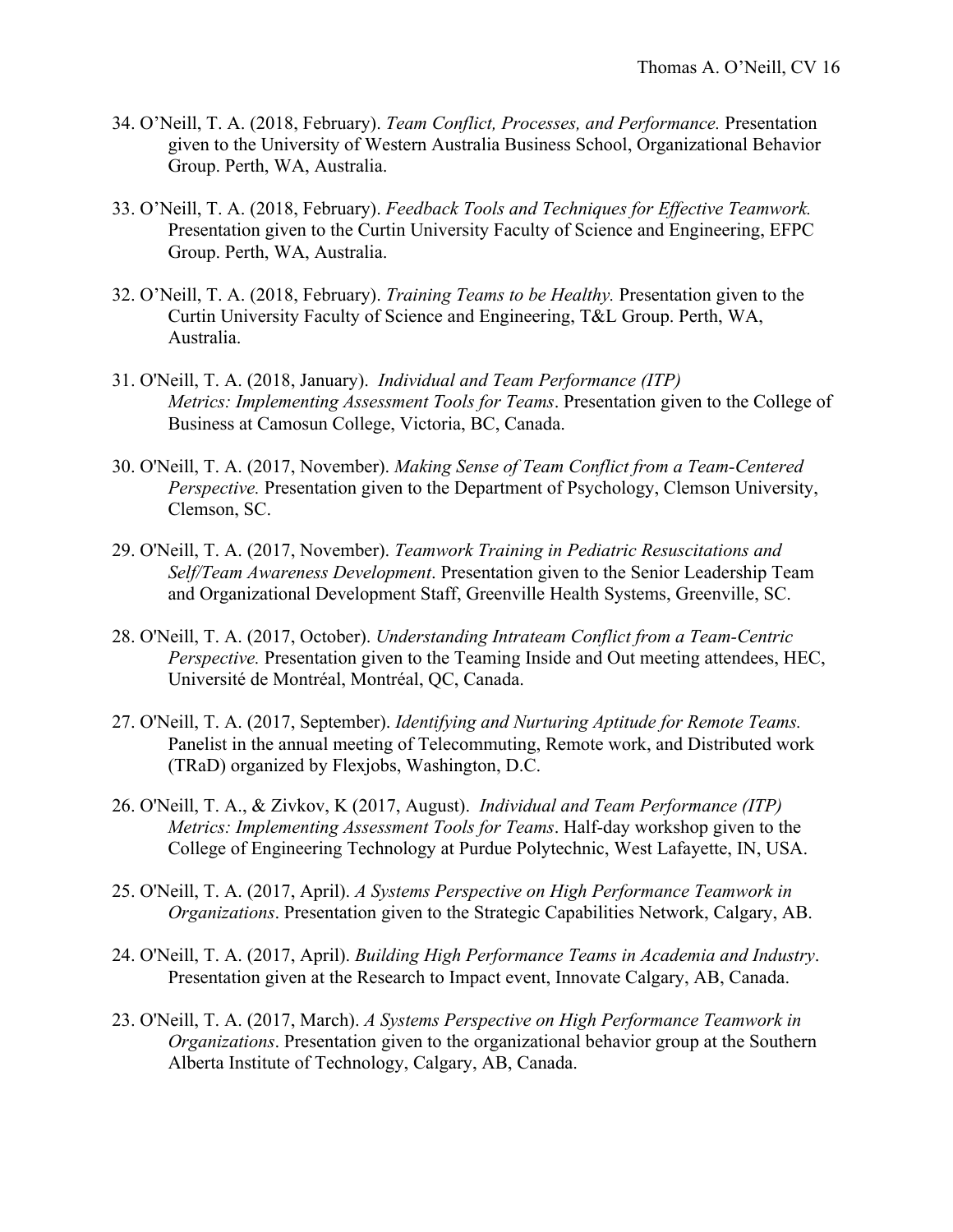- 22. O'Neill, T. A. (2017, March). *A Systems Perspective on High Performance Teamwork in Organizations*. Live webinar produced by the Conference Board of Canada.
- 21. O'Neill, T. A. (2017, March). *Building an Effective Team.* Presentation given to the Calgarysite Canadian Child Health Clinician Scientist Program, Calgary, AB, Canada.
- 20. O'Neill, T. A., & Hambley, L. A. (2017, March). *Virtual Work Success: Thriving When Working Apart.* Half-day workshop presented at SxSW, Austin, TX.
- 19. O'Neill, T. A. (2017, February). *High Performance Teamwork*. Presentation given to Skunkworks at the University of Calgary, AB, Canada.
- 18. O'Neill, T. A. (2017, February). *Developing Distributed Team Effectiveness.* Half-day workshop given to Business Fights Poverty, Oxford, UK.
- 17. O'Neill, T. A., & Larson, N. (2017, January). *Implementing Self and Peer Assessment Tools for Teams –* H*ow, When and Where.* Full-day workshop given to TeamSwork at Royal Roads University, Victoria, BC, Canada.
- 16. O'Neill, T. A., Hoffart, G., & Kendall, M. (2017, January). *Navigating Conflict*. Half-day workshop given to the Faculty of Science Dean's Executive Team at the University of Calgary, AB, Canada.
- 15. O'Neill, T. A. (2016, November). *Research on Teamwork in Organizations*. Presentation given to the Ward of the 21st Century, Foothills Hospital, Calgary, AB, Canada.
- 14. O'Neill, T. A. (2016, November). *Conflict in Teams*. Presentation given to the Department of Psychology, Brooklyn College, Brooklyn, New York.
- 13. O'Neill, T. A. (2016, November). *Conflict in Teams*. Presentation given to the Department of Psychology, Hofstra University, Hempstead, New York.
- 12. O'Neill, T. A. (2016, October). *Conflict in Teams*. Presentation given to the Department of Psychology, Oakland University, Rochester Hills, Michigan.
- 11. O'Neill, T. A. (2016, October). *Teamwork, Emotional Intelligence, and Collaboration*. Keynote speaker for the annual Retreat of the Department of Family Medicine, South Health Campus, University of Calgary, AB, Canada.
- 10. O'Neill, T. A. (2016, May). *High performance teamwork in organizations*. Keynote speaker for the Department of Family Medicine's 2016 Annual Meeting, Calgary, AB, Canada.
- 9. O'Neill, T. A. (2016, May). *Individual and team work*. Presentation given to the Schulich Faculty of Engineering Leadership and Staff, Canada Olympic Park, Calgary, AB, Canada.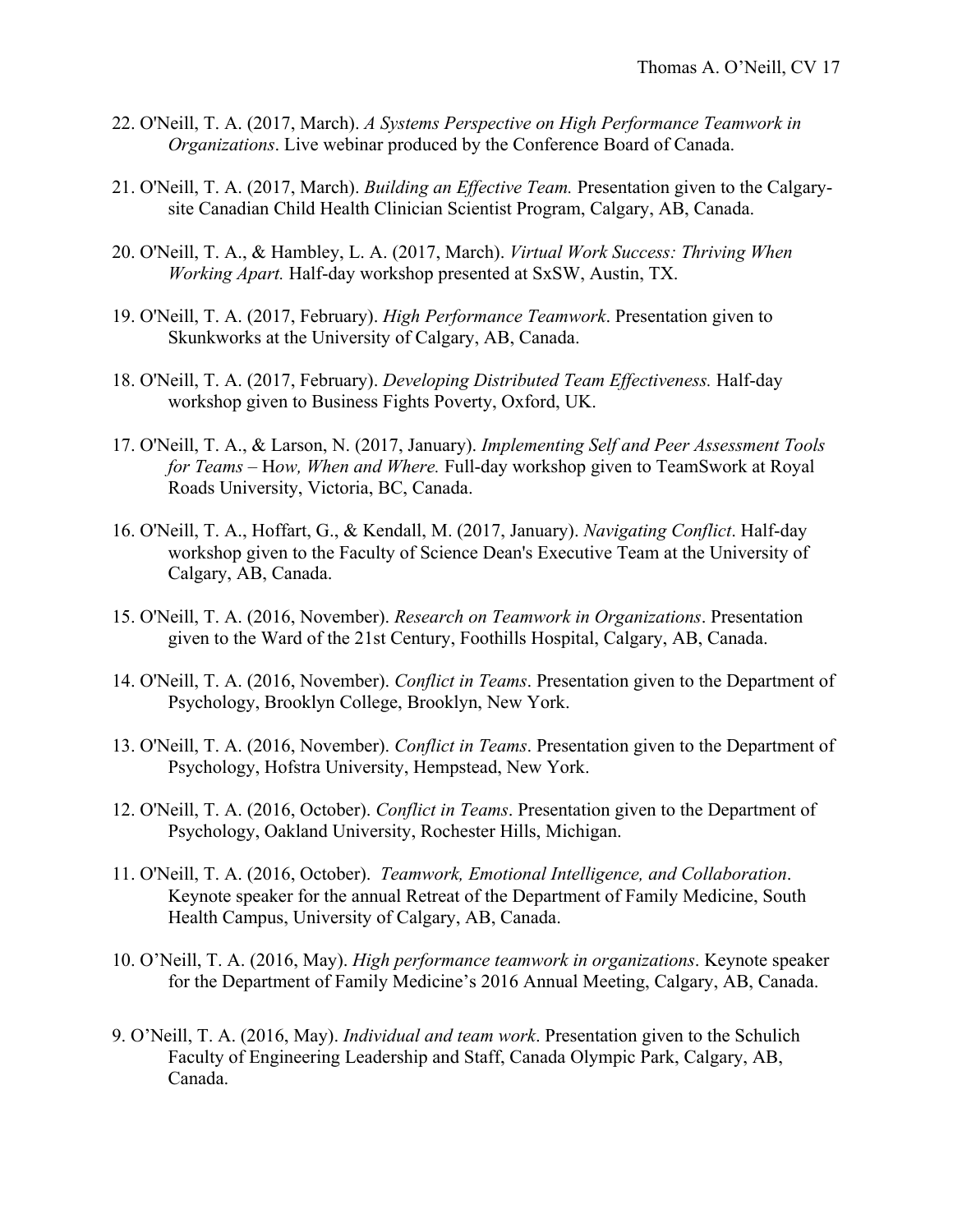- 8. O'Neill, T. A. (2016, March). *Welcome to the ITP lab*. Presentation given to the Bissett School of Business, Mount Royal University, Calgary, AB, Canada.
- 7. O'Neill, T. A. (2016, January). *Welcome to the ITP lab*. Presentation given to the Centre for Teaching and Educational Technologies, Royal Roads University, Victoria, BC, Canada.
- 6. O'Neill, T. A. (2015, December). *Welcome to the ITP lab*. Presentation given to the Telfer School of Management, University of Ottawa, ON, Canada.
- 5. O'Neill, T. A., Buchner, D. C., Calliou, B. L., Eggermont, M., Hugo, R., Khinda, N, Sager, R. L., Uggerslev, K. L., & Wilson, K. (2015, November). *Networks and nodes: Preparing PSE students for 21st century teams.* Panel presented at the 3rd Skills and Post-Secondary Summit, Edmonton, AB, Canada.
- 4. O'Neill, T. A. (2015, June). What attributes make a good collaborator? In L. Little (Chair), *Collaboration in a Changing, Challenging E&P Market.* Symposium presented at the annual meeting of the Society for Petroleum Engineers, Calgary, AB, Canada.
- 3. O'Neill, T. A. (2015, June). *Assessing and developing teamwork skills during post-secondary education*. Honorary presentation at the annual meeting of the Canadian Psychological Association, Ottawa, ON, Canada.
- 2. Hambley, L. A., & O'Neill, T. A. (2015, April). How does personality influence the success of employees working remotely? In R. Bews (Chair), *Workshift and the transformation of work*. Presentation to Nova Scotia government municipalities, Halifax, NS, Canada.
- 1. O'Neill, T. A. (2015, January). WORKshift success: Assessing people's fit. In R. Bews (Chair), *The transformation of work*. Presentation for members of Metrolinx Toronto, Toronto, ON, Canada.

#### **BRIDGE JOURNAL AND MAGAZINE CONTRIBUTIONS**

- 11. Delaloye, N., Grant, E., Krueger, C., Deacon, A., O'Neill, T. A., Koot, D., & Gilfoyle, E. (2016). The interaction between teamwork and leadership in pediatric resuscitation. *Critical Care Medicine, 44*(12), p. 156.
- 10. Hambley, L. A., & O'Neill, T. A. (2016). *How to be a leader when you work remotely*. Work Design Magazine.
- 9. Hambley, L. A. & O'Neill, T. A. (2014). *Culture and community without the workplace – Creating outstanding work experiences in a distributed world*. The Better Workplace Conference, Conference Board of Canada, Calgary, AB, Canada.
- 8. Chatellier, G., O'Neill, T. A., & Hambley, L. A. (2015). Cyberslacking, engagement, and personality issues in distributed work. *Direccion Estrategica, 51*.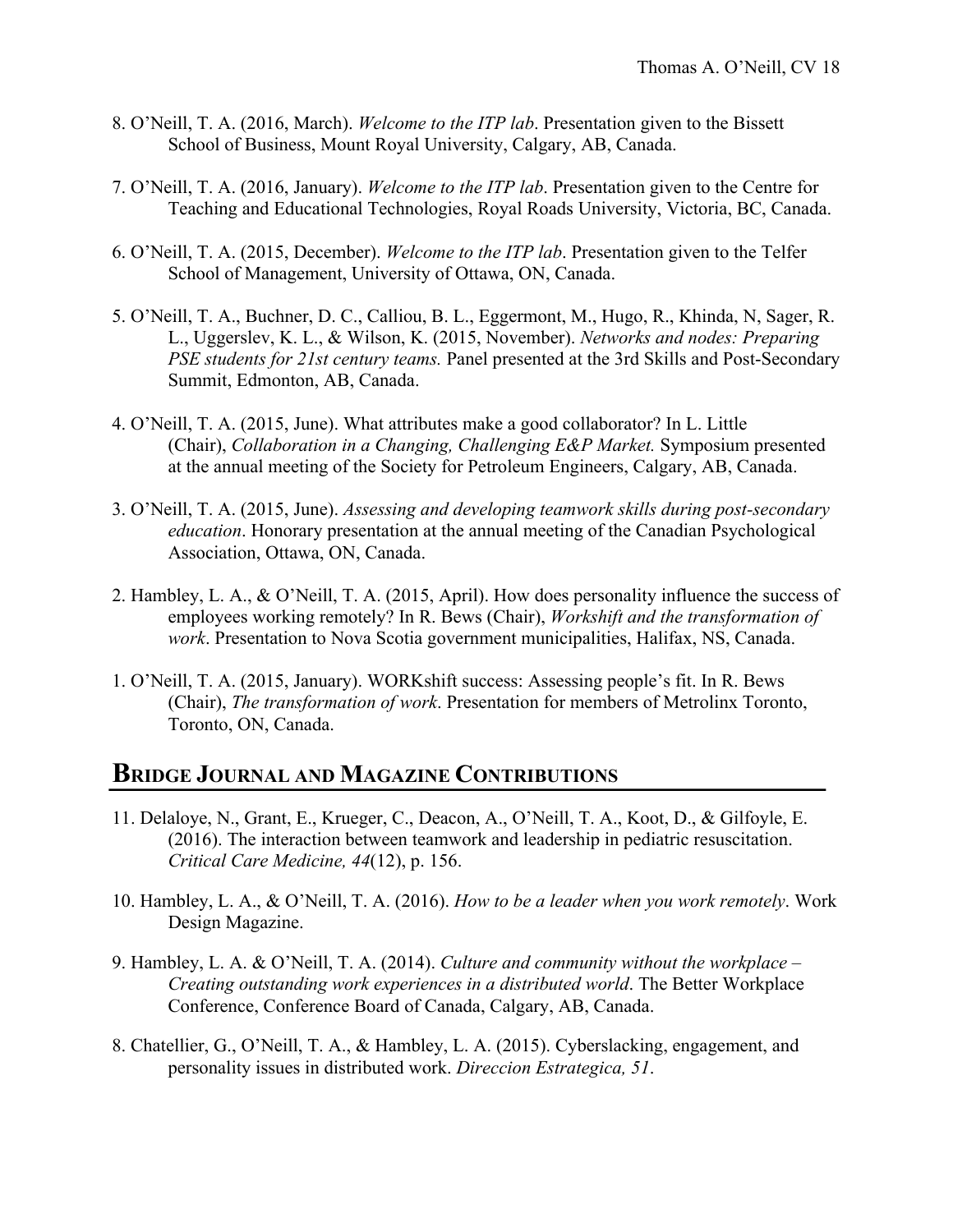- 7. Hambley, L. A., O'Neill, T. A., & Varty, C. (2015). Managing people in a workshift: Discovering the leadership capabilities that matter. *Business Voice Magazine, 24*(8), 24- 25.
- 6. O'Neill, T. A., & Jelley, R. B. (2014). Integrating practical experience in I/O courses. *The Industrial-Organizational Psychologist*, *52,* 142-153.
- 5. O'Neill, T. A., Powell, D. M., Jelley, R. B. (2014). Pre-employment personality assessment in personnel selection. *Canadian Psychological Association*: http://www.cpa.ca/psychologyfactsheets
- 4. O'Neill, T. A., Chapman, D., & Jelley, R. B. (2013). Hire better job applicants using a structured interview. *Canadian Psychological Association*: http://www.cpa.ca/psychologyfactsheets
- 3. Hambley, L. A., & O'Neill, T. A. (2012). Personality and workshift success. In R. Bews (Chair), *The psychology of workshift*. Presented in Calgary, AB, Canada.
- 2. O'Neill, T. A., & Jelley, R. B. (2012). Toward evidence-based practice in organizations. *Psynopsis: Canada's Psychology Magazine*, *34*(2), 16-17.
- 1. O'Neill, T. A., Gilfoyle, E., Cheng, A., & Caird, J. (2012). How industrial and organizational psychology can impact innovation in health care. *Psynopsis: Canada's Psychology Magazine*, *34*(4), 20-20.

#### **WEBINARS & BLOGS**

- 8. Dyrda, A., O'Neill, T. A. (2020, Sept). Introduction to Distributed Work Webinar: The New, Flexible Workplace at Bay-Flex. [Webinar]. In *Baytex Webinar Series*.
- 7. Hambley, L. A., & O'Neill, T. A. (2020, July). Albertans Return to the Office or to Work? Why the Hybrid Workplace Wins. https://www.cphrab.ca/albertans-return-office-orwork-why-hybrid-workplace-wins
- 6. Hambley, L. A., & O'Neill, T. A. (2020, May). Everyone Working Remote or Together: Why Not a Middle Ground? https://www.workevohlution.com/everyone-working-remote-ortogether-why-not-a-middle-ground/
- 5. Hambley, L. A., & O'Neill, T. A. (2020, March). Building Trust in Distributed Work Environments. https://www.sigmaassessmentsystems.com/building-trust/
- 4. O'Neill, T. A. (2018, January 9). Top Tips that Build Student Teams that Excel. [Webinar]. In *The University of Calgary Explore Initiative.*
- 3. O'Neill, T. A., Hambley, L. A. (2015, December 3). Leading in the mobile world: How to successfully lead from a distance. [Webinar]. In *The Conference Board of Canada Webinar Series.*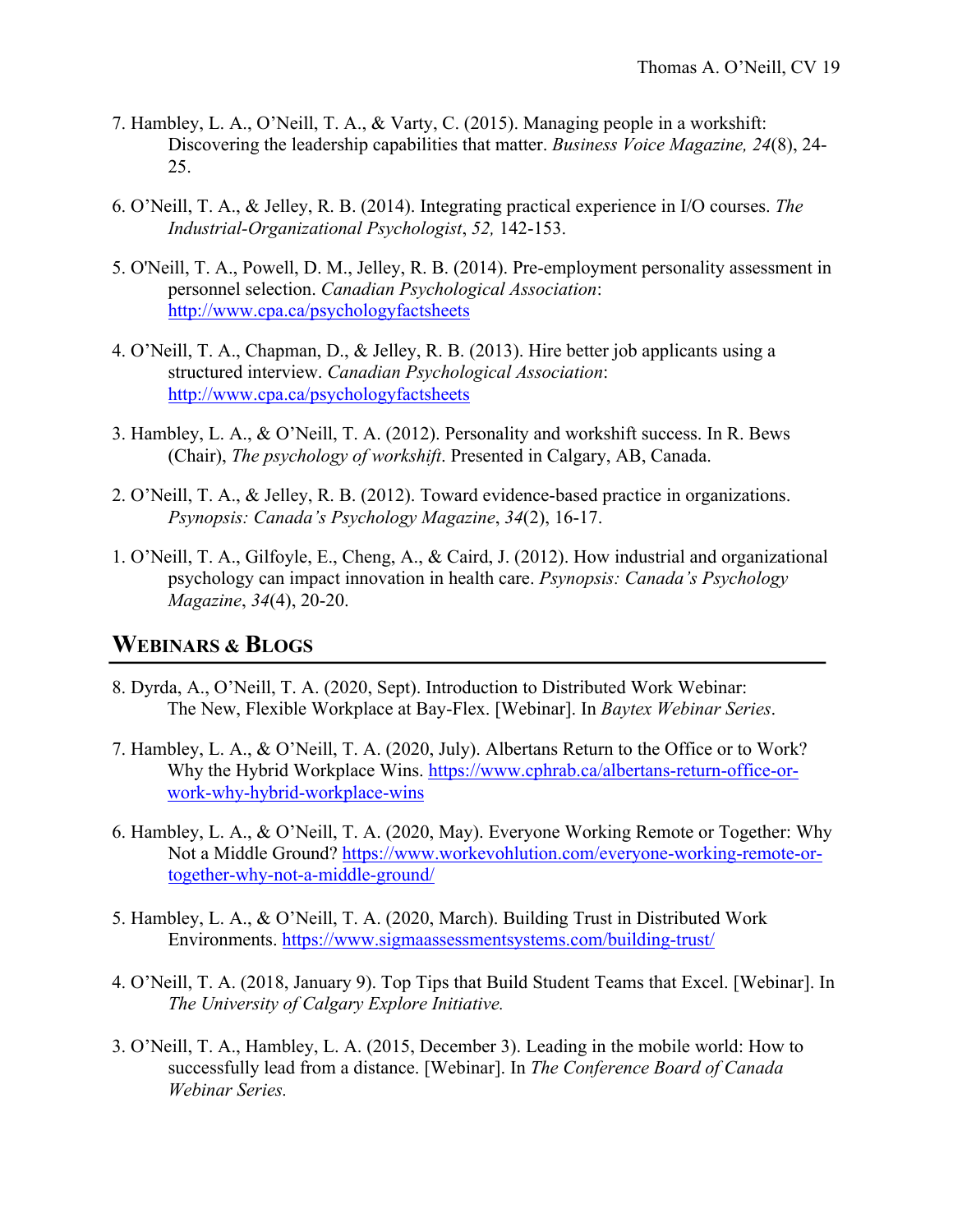- 2. O'Neill, T. A., Hambley, L. A. (2015, November 10). When your office is anywhere: Adapting and performance in a mobile work environment [Webinar]. In *The Conference Board of Canada Webinar Series.*
- 1. O'Neill, T. A. (2012). Canadian scholars working to bridge the perceived scientist-practitioner gap. *The Industrial-Organizational Psychologist*, *49*(4), 63-65.*\*

#### **CONFERENCE PRESENTATIONS**

- 174. O'Neill, T. A. & Jones, S. (2022, June). *Making teamwork effective in engineering design using state of the art team diagnostics*. Workshop presented at the annual meeting of the Canadian Engineering Education Association, Toronto, Canada.
- 173. O'Neill, T. A. & Jones, S. (2022, June). *Making teamwork effective in engineering design using state of the art team diagnostics*. Workshop presented at the annual meeting of CDIO, Reykjavik, Iceland.
- 172. Adriasola, E., & O'Neill, T. A. (2022, May). *Top-down and bottom-up processes for shared leadership: The context provided by team members' self-schemas, dyadic and team processes*. Paper presented at International Perspectives on Leadership Symposium, Mykonos, Greece.
- 171. Foster, J., Harms, P. D., Steel, P., Wood, D., & O'Neill, T. A. (2022, May). We predict job performance really well; It's predicting ratings we struggle with. Panel presentation at the annual meeting of the Society for Industrial and Organizational Psychology, Seattle, WA.
- 170. Handke, L., O'Neill, T. A., Gilson, L., Kozlowski, K., Salas, E., & Cogliser, C. (2022, May). *Past, present, and future of virtual teamwork in organizations*. Panel presentation at the annual meeting of the Society for Industrial and Organizational Psychology, Seattle, WA.
- 169. Schmidt, J. A., Dunlop, P. D., O'Neill, T. A. (2022, May). *Understanding the structure of perceiver effects in ratings of team constructs*. Poster presented at the annual meeting of the Society for Industrial and Organizational Psychology, Seattle, WA.
- 168. Junaid, S., Isaac, S., & O'Neill, T. A. (2022, Apr). *Intercultural and conflict management skills in teams.* European Engineering Education Society, Hybrid.
- 167. Gorenko, J., Konnert C., O'Neill, T., & Hodgins, D. (2022*, June 23 - 25). Psychometric properties of the Problem Gambling Severity Index in older adults* [Accepted poster presentation]. Alberta Gambling Research Institute's 21stAnnual Conference, Banff, AB. Banff, Alberta.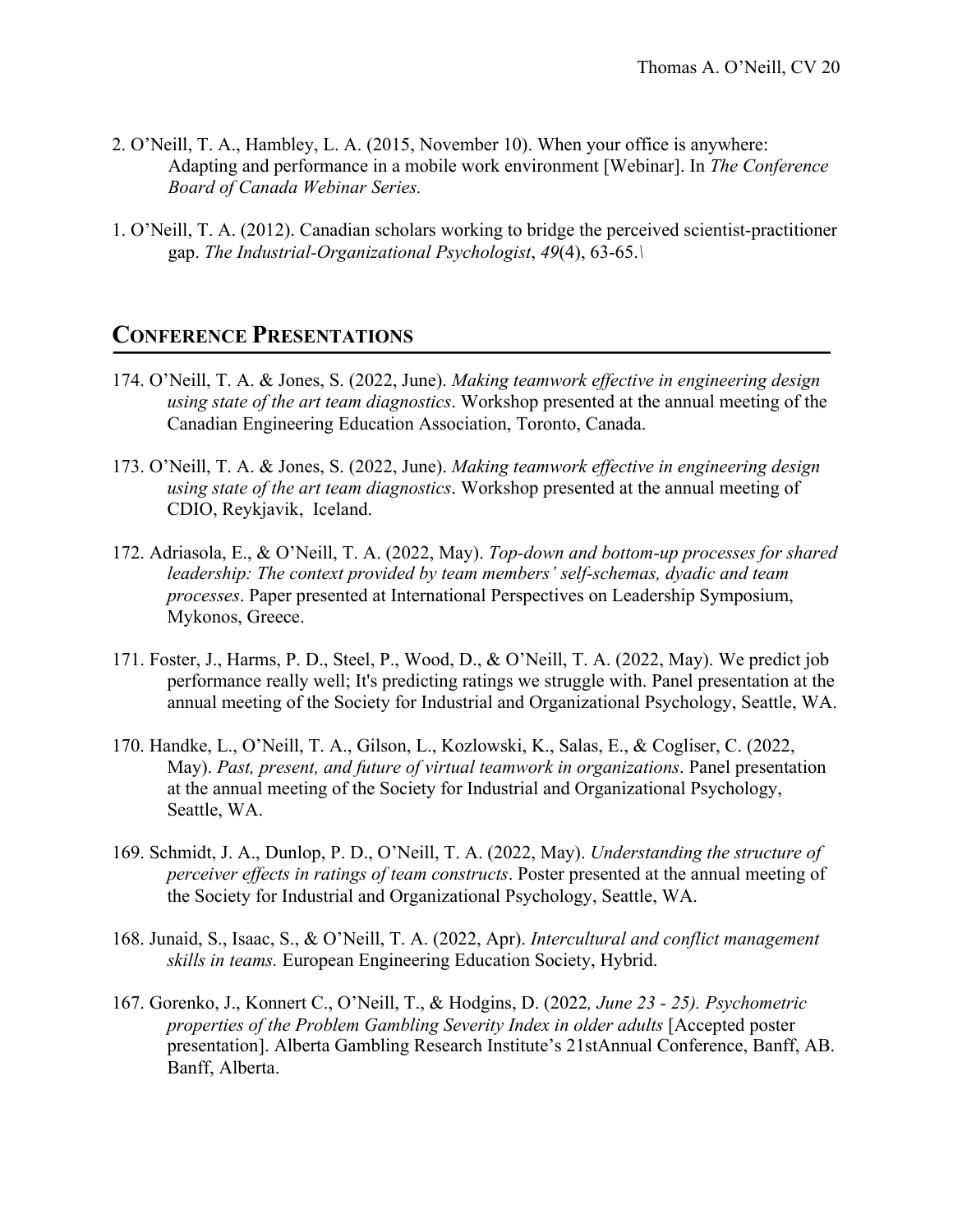- 166. Handke, L., Klonek, F. E., O'Neill, T. A., & Kerschreiter, R. (2022, Jan). *Unpacking the Role of Feedback in Virtual Team Effectiveness*. Paper presented at the European Association for Work and Organizational Psychology conference, Glasgow, UK.
- 165. Larson, N. L., O'Neill, T. A. (2021, Nov). *Team PLAYER: Teaching Students to Excel in a Team Environment*. Workshop held at the Deakin Learning and Teaching Conference, Melbourne, VIC.
- 164. Park, S., Bendersky, C., & O'Neill, T. A. (2021, Aug). *Power and Conflict Roundtable Discussion: Future Research Directions*. Presentation given at the annual meeting of the Academy of Management, Virtual.
- 163. Costa, P., Handke, L., O'Neill, T. A. (2021). *Are all virtual teams created equally? Work characteristics and Team Perceived Virtuality.* Presentation given at the annual meeting of the Academy of Management, Virtual.
- 162. O'Neill, T. A. (2021, Aug). *Developing High Performing Student Virtual Teams with Assessments and Feedback at ITPmetrics.com*. In I. Gokham & L. DeChurch (Co-chairs), *Innovations in teaching teamwork.* Presentation given at the annual meeting of the Academy of Management, Virtual.
- 161. Daljeet, K.N., Moon, B., Harwood, H., Awad, W., Beletski, L., & O'Neill, T.A. (2021, June 7-25). A Pairwise Meta-Analysis of Faking Warnings [Poster Presentation]. 82nd Annual Convention for the Canadian Psychological Association.
- 160. Moon, B., Daljeet, K.N., Awad, W., Harwood, H., Beletski, L., & O'Neill, T.A. (2021, June 7-25). Comparing the effectiveness of faking warnings within pre-employment personality tests: A Network Meta Analysis [Poster Presentation]. 82nd Annual Convention for the Canadian Psychological Association.
- 159. Maynard, N., O'Neill, T. A., Kim, M. (2020, Dec). *Teamwork through constructive controversy*. Workshop presented at the Australian Association for Engineering Education, Sydney, Australia, Virtual.
- 158. Donia, M.B.L., Mach, M., Ronen, S., O'Neill, T., Brutus, S. (2020, Aug). *Student satisfaction with use of a peer feedback system*. Academy of Management Conference Annual Meeting, Virtual.
- 157. Wang, S., McLarnon, M. J. W., & O'Neill, T. A. (2020, August). *Location, location, location: The effects of centrality in conflict network on team member experiences and effectiveness* [Paper session]. 15th Annual Meeting of the International Network for Group Research, Seattle, WA, Virtual.
- 156. Adriasola, E., & O'Neill, T. A. (2019, July). *Top-down and bottom-up processes for shared leadership: The context provided by team members' self-schemas, dyadic and team*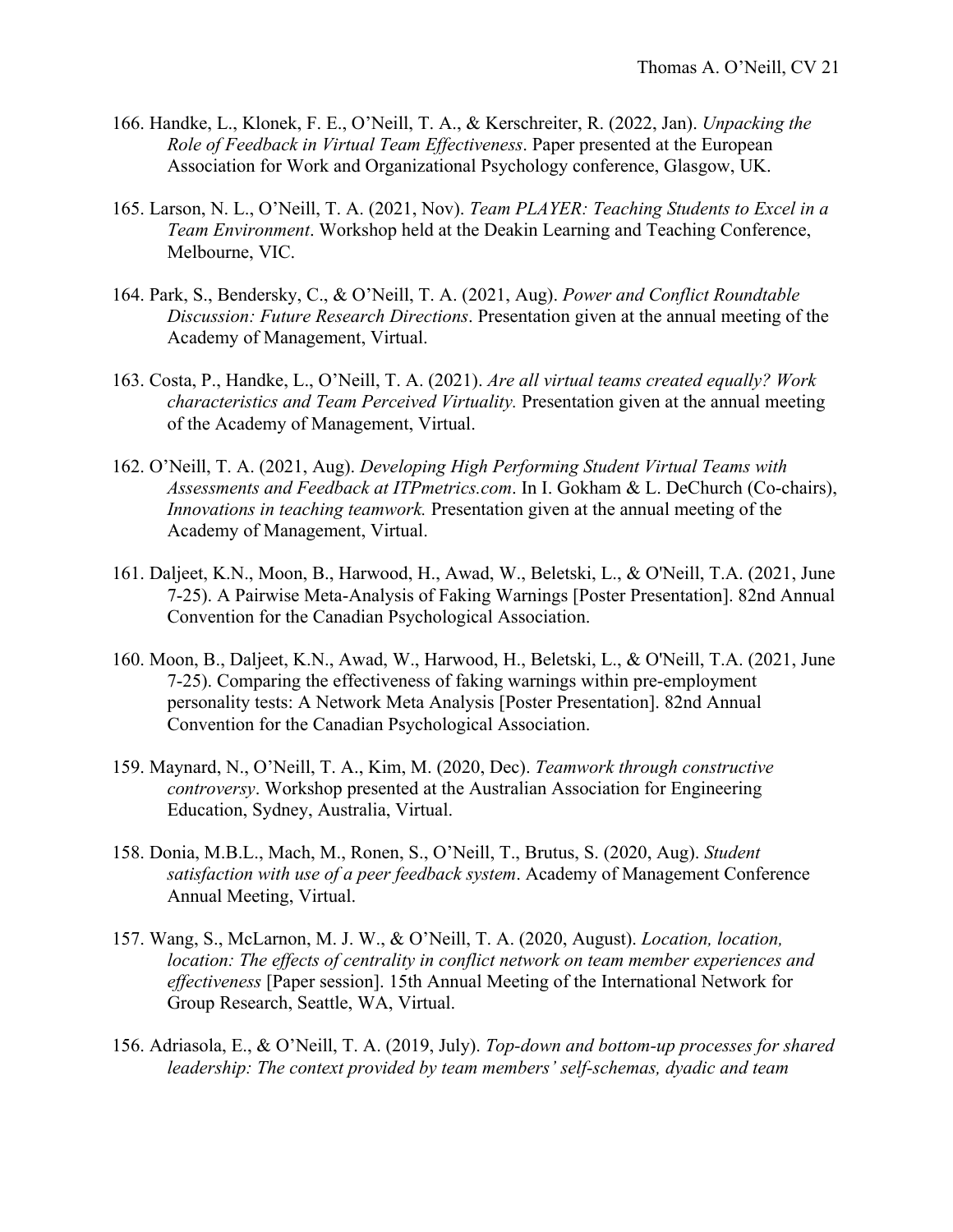*processes*. Paper accepted for presentation at International Perspectives on Leadership Symposium, Mykonos 2019 (now moved to 2020).

- 155. Handke, L., O'Neill, T. A., Tartler, D., & Kauffeld, S. (2020, July 30). The effects of process feedback on affect and performance in virtual teams. In C. H. Antoni (Chair), Team feedback and adaptation [Symposium]. 16th Annual INGroup Conference, Seattle, WA, Virtual.
- 154. Lieu, E. & O'Neill, T. (2020, July). *An examination of conflict in engineering multi-team systems*. In J. L. Wildman & N. S. Duong (Co-chairs), Conflict in organizations across time, levels, and methods. Symposium to be presented at the annual meeting of Interdisciplinary Network for Group Research (INGROUP), Virtual.
- 153. Li, S., O'Neill, T. A., Brennan, R., Gress, G., Ebufegha, A. J., Lee, M. (2020, June). *Informing team dynamics of capstone projects using peer evaluation scores*. Paper published in the proceedings of the annual conference of the Canadian Engineering Education Association, Montreal, QC, Canada. (conference canceled).
- 152. Grocutt, A., Barron, A., Khakhar, M., O'Neill, T. A., Rosehart, W. D., Brennan, R., Li, S. (2020, June). *Development of the individual and team work attribute among undergraduate engineering students: Trends across 4 years of assessment.* Paper published in the proceedings of the annual conference of the Canadian Engineering Education Association, Montreal, QC, Canada. (conference canceled).
- 151. Grocutt, A., Onen, D., O'Neill, T., Brennan, R., & Li, S. (2020, June). *Individual and team performance (ITP) metrics: A suite of online assessment and feedback reports for team development*. Workshop was to be presented at the annual conference of the Canadian Engineering Education Association, Montreal, QC, Canada. (conference canceled).
- 150. Handke, L. & O'Neill, T. A. (2020, April). *Past, present, and future of virtual teamwork in organizations*. Panel discussion with Leslie A. DeChurch (Northwestern University), Lucy Gilson (University of Connecticut), Steve W. J. Kozlowski (Michigan State University), and Eduardo Salas (Rice University). 35th Annual Conference of the Society for Industrial and Organizational Psychology, Austin, TX (conference canceled).
- 149. Sangar, P., Grocutt, A., O'Neill, T. A., Brennan, R., & Li, S. (2020, April). *Individual and team performance (ITP) metrics: A suite of online assessment and feedback reports for team development.* IEEE EDUCON 2020 – Global Engineering Education, Lisbon, Portugal. (conference canceled).
- 148. Maynard, N., O'Neill, T. A., Brennan, R., & Li, S. (2019, December). *Learn to use evidence-based team development assessments at ITPmetrics.com for free*. Australasian Association for Engineering Education, Brisbane, Australia.
- 147. Grocutt, A., Granger, S., Turner, N., & O'Neill, T. A. (2019, November). *HRM systems & employee injuries: Worker involvement & work intensification as competing*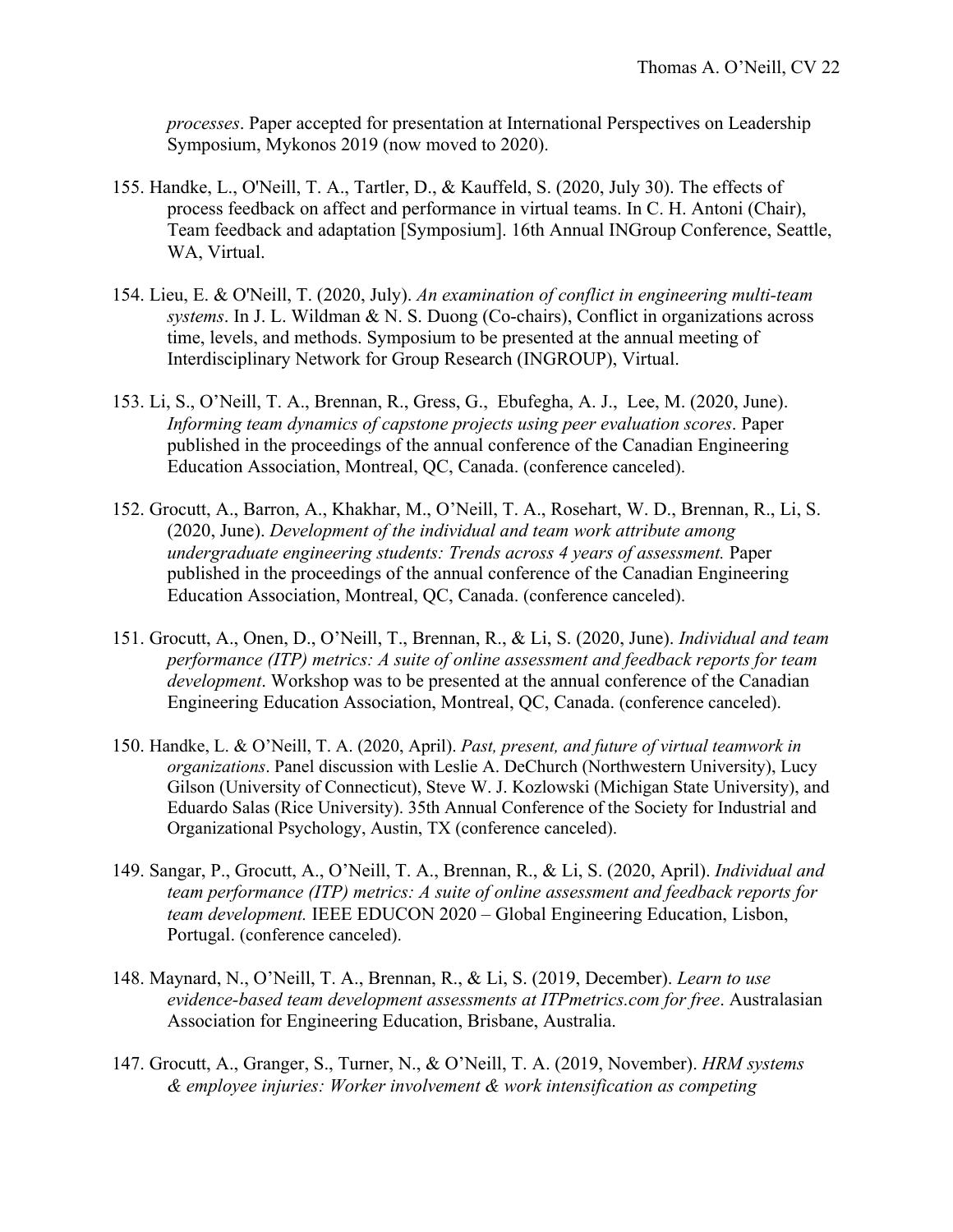*mechanisms*. Poster presented at the 13<sup>th</sup> Work, Stress and Health conference, Philadelphia, PA.

- 146. O'Neill, T. A. (2019, Aug). ITPmetrics.com: Free online assessment tools for teams. In I Gokham & L. DeChurch (Co-chairs), *Innovations in teaching teamwork.* Presentation given at the annual meeting of the Academy of Management, Boston, MA.
- 145. O'Neill, T. A., Khakhar, M., Barron, A., McLarnon, M. J. W., & Larson, N. (2019, August). *Team activity toward deadlines over multiple sequential performance episodes*. In N. Quigley & C. Collins (Chairs), Exploration of team dynamics: Advances in theory and methodology. Symposium presented at the annual meeting of the Academy of Management, Boston, MA.
- 144. Taras, V., Tullar, W., McLarnon, J. W., & O'Neill, T. A. (2019, Nov). *Free-riding in global virtual teams: An experimental study of antecedents and strategies to minimize the problem*. To be presented at the Association of International Business, San Antonio, TX.
- 143. O'Neill, T. A., McLarnon, M. J. W., & Taras, V. (2019, July). *Profiles of unhealthy conflict in global virtual teams.* Presented at the European Association for Work and Organizational Psychology Small Group Meeting on Virtual Teams.
- 142. Tasa, K., & O'Neill, T. A. (2019, July). *Political skill at the bargaining table: Linking social competence to negotiation outcomes.* Presented at the annual meeting of the International Association for Conflict Management, Dublin, Ireland.
- 141. Tasa, K., O'Neill, T. A., & Darvazehban, T. (2019, July). *The impact of political skill on team member effectiveness and team performance: A multilevel investigation.* Presented at the annual meeting of the International Network for Group Research, Lisbon, Portugal.
- 140. Schmidt, J., O'Neill, T. A., Dunlop, P. (2019, May). *The effects of group context on peer ratings of task performance.* Presented at the annual meeting of the European Association for Work and Organizational Psychology, Turin, Italy.
- 139. Kramer, W. S., O'Neill T. A., Shuffler, M. L., & McLarnon, M. J. W. (2019, May). *Capturing complexity across levels: A team-centered approach to profiles.* Presented at the annual meeting of the European Association for Work and Organizational Psychology, Turin, Italy.
- 138. O'Neill, T. A. (2019, April). Panelist In J. Wildman, & K. P. Nyein, *Longitudinal team research: Lessons learned and moving forward.* Panel presented at the annual meeting of the Society for Industrial and Organizational Psychology, National Harbor, MD.
- 137. O'Neill, T. A., & Shuffler, M. (2019, April). *Strategic HRM practices for high performance teamwork*. Panel presented at the annual meeting of the Society for Industrial and Organizational Psychology, National Harbor, MD.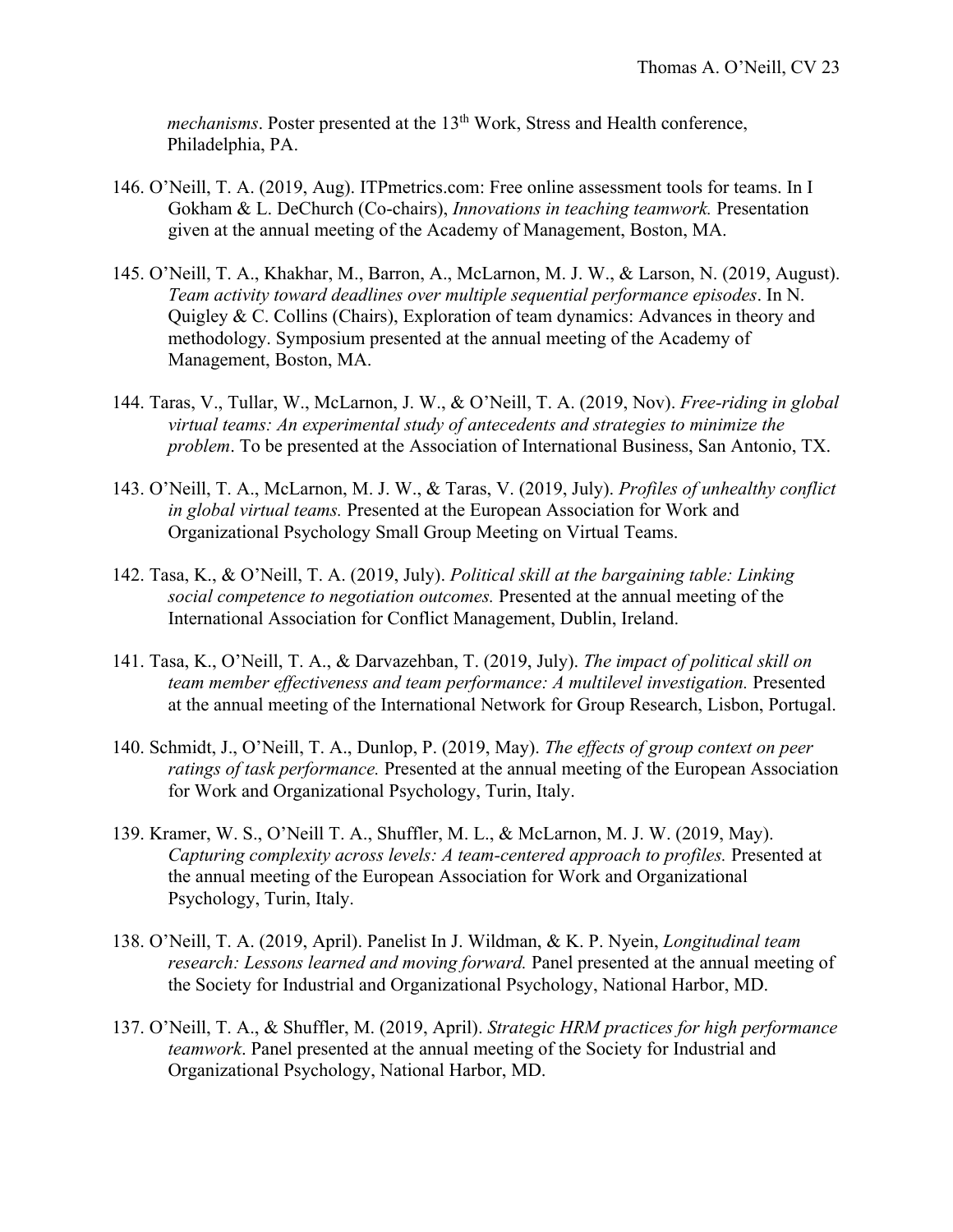- 136. Woodley, H., McLarnon, M. J. W., O'Neill, T. A., Allen, N. J. (2019, April). *Group potency: Emergence, dynamics, and team effectiveness implications*. Poster presented at the annual meeting of the Society for Industrial and Organizational Psychology, National Harbor, MD.
- 135. Deacon, A.K., O'Neill, T.A., Gilfoyle, E. (2019, March). *A Thematic Analysis of Family Presence During Resuscitation (FPDR) in a Paediatric Population.* Paper presented at the International Symposium on Human Factors and Ergonomics in Health Care 2019, Chicago, IL.
- 134. O'Neill, T. A., Barron, A., & McNeese, N. (2019, January). *Insights, theories, and models for human-agent teaming from the organizational and psychological science literature.* Presented at the 52<sup>nd</sup> Annual Hawaii International Conference on Systems Sciences, Wailea, HI.
- 133. Deng, C., Peschl, H., Larson, N., & Peschl, R., & O'Neill, T. A. (2018, Oct). *Development of entrepreneurial thinking in undergraduate students*. Presented at the annual conference of the International Society for the Scholarship of Teaching and Learning, Bergen, Norway.
- 132. Acai, A., Sonnadara, R. R., & O'Neill, T. A. (2018, Oct). *Getting with the times: Group decision making in virtual environments and implications for competence committees.* Poster presented at the 11th Annual International Conference on Residency Education, Halifax, NS, Canada.
- 131. Bok, H. G. J., de Jong, L. H., O'Neill, T. A, Maxey, C., & Hecker, K. G. (2018, Aug). *Programmatic assessment in competency-based workplace learning and the efficiency of learning over time: when theory meets practice.* Poster presented at the Association for Medical Education, Basal, Switzerland.
- 130. Larson, N., O'Neill, T. A., & McLarnon, J. W. (2018, Aug). A longitudinal study of antecedents and outcomes of team conflict dynamics. In G. Todorova and S. Park (Cochairs), *New directions in research on conflict dynamics*. Paper presented at the annual meeting of the Academy of Management, Chicago, IL.
- 129. O'Neill, T. A. (2018, Aug). ITPmetrics.com: Free online assessment tools for teams. In I Gokham & L. DeChurch (Co-chairs), *Innovations in teaching teamwork.* Presentation given at the annual meeting of the Academy of Management, Chicago, IL.
- 128. O'Neill, T. A. (2018, Aug). Effective use of Teamwork in the Classroom Through Course Design and ITP Metrics Assessments. In *Taylor Institute Teaching Days*. Calgary, AB.
- 127. McLarnon, M., O'Neill, T.A., Vasyl, T., Barron, A., Khakhar, M., Donia, M.B.L., & Steel, P. (2018, July). *Peer feedback in global virtual teams.* Poster presented at the Annual Meeting of the International Network for Group Research, Washington, DC.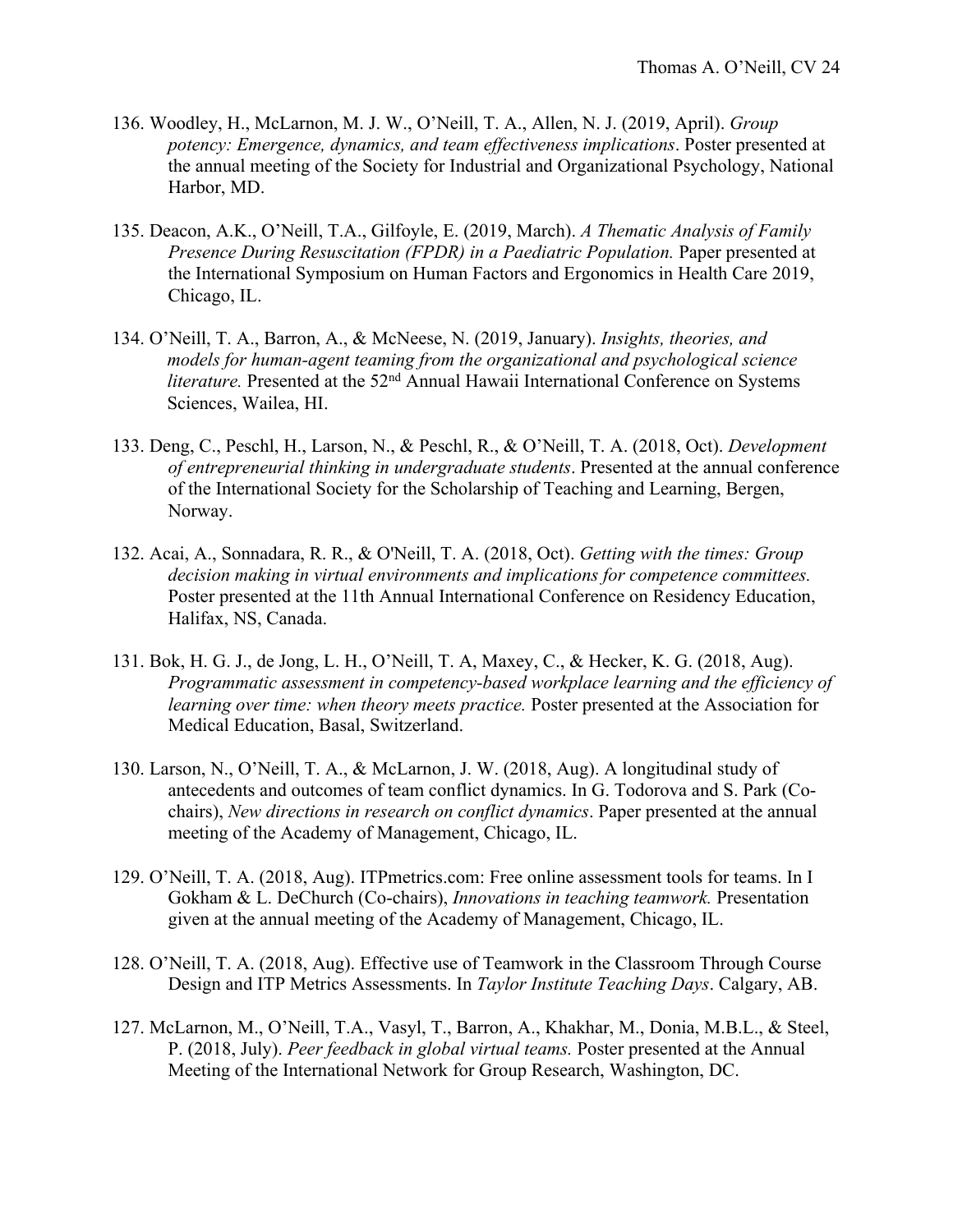- 126. Gibbard, K., Grocutt, A., Turner, A., O'Neill, T., Brennan, R., & Li, S. (2018, June). *Assessment of Individual and teamwork attributes in undergraduate engineering students*. Presented at the annual conference of the Canadian Engineering Education Association, Vancouver, BC, Canada.
- 125. Grocutt, A., Maynard, N., O'Neill, T. A., Zivkov, K., Brennan, R., & Li, S. (2018, June). *Teamwork assessment tools: Use for undergraduate engineering students*. Workshop to be presented at the annual international conference of Conceive Design Implement Operate, Kanazawa, Japan.
- 124. O'Neill, T. A., & Maynard, N. (2018, June). *How to make peer feedback in teams useful: An empirical study.* Presented at the annual conference of the Canadian Engineering Education Association, Vancouver, BC, Canada.
- 123. Turner, A.L.E., Barron, A.H., & O'Neill, T. (2018, June). *The Role of Personality on the Relationship Between Coping and Stress.* Poster presented at the 29<sup>th</sup> International Congress of Applied Psychology, Montreal, ON, Canada.
- 122. Boyce, M., & O'Neill, T. A. (2018, May). *Collaborative learning as a tool to support student well-being.* Presented at the annual conference of Postsecondary Teaching and Learning, University of Calgary, AB, Canada.
- 121. Deng, C., Peschl, H., Larson, N., & Peschl, R., & O'Neill, T. A. (2018, May). *Development of entrepreneurial thinking in undergraduate students*. Presented at the annual conference of Postsecondary Teaching and Learning, University of Calgary, AB, Canada.
- 120. Dyck, T., Larson, N., O'Neill, T. A., & Shah-Preusser, N. (2018, May). *Take the stress out of teamwork: Practical tools and coaching for the effective implementation of teamwork in post-secondary education*. Workshop presented at the annual BC Festival of Learning: Collaborative Teaching and Learning in Higher Education, Vancouver, BC, Canada.
- 119. Grocutt, A., Larson, N., Zivkov, K., O'Neill, T.A., Brennan, R., & Li, S. (2018, May). *Student learning of teamwork: The problem of team conflict.* Workshop presented at the annual conference of Postsecondary Teaching and Learning, University of Calgary, AB, Canada.
- 118. Hambley, L., & O'Neill, T.A. (2018, April). *Leading from a distance: The keys to distributed leadership and team success.* Workshop presented at HR Undefined, Calgary, AB, Canada.
- 117. McLarnon, M. J. W., Larson, N. L., & O'Neill, T. A. (2018, April). *A latent transition analysis of team conflict profiles*. Poster presented at the 33rd Annual Meeting of the Society for Industrial and Organizational Psychology, Chicago, IL.
- 116. O'Neill, T. A., Hambley, L. A., & VanHoutte, P. (2018, March). So you're leading from a distance…now what? *Presentation given at SxSW, Workplace Stream.* Austin, TX.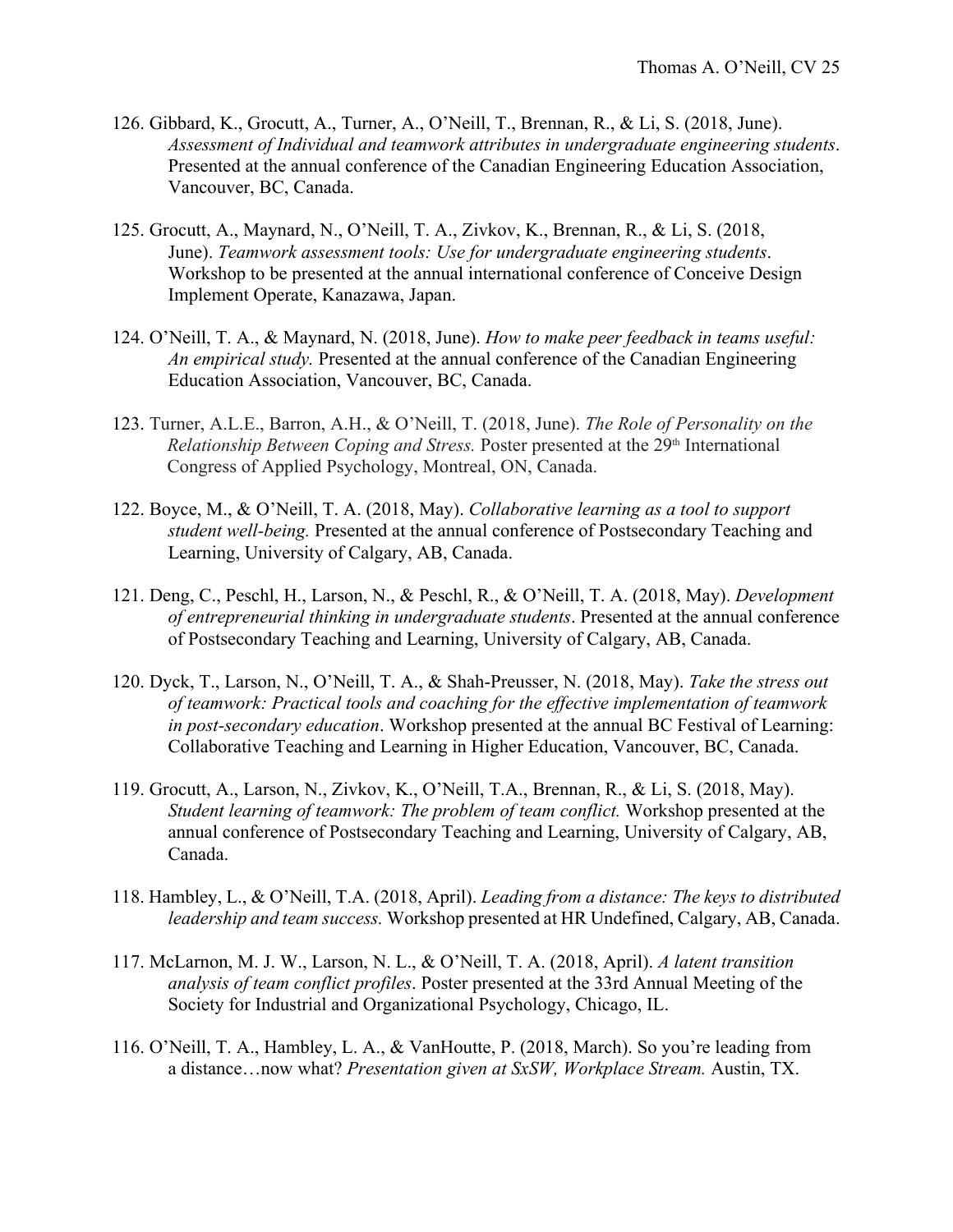- 115. Hambley, L. A., Balli, R., & O'Neill, T. A. (2018, March). Feeling connected in the virtual workplace. "*Meet Up" facilitated at SxSW, Workplace Stream.* Austin, TX.
- 114. Hambley, L. A. & O'Neill, T. A. (2018, March). Distributed work success. In VanHoutte, P. (chair), *Maverick World of Work.* Austin, TX.
- 113. Bok, H. G. J., de Jong, L. H., O'Neill, T. A, Maxey, C., & Hecker, K. G. (2018, Mar). *Programmatic assessment in competency-based workplace learning and the efficiency of learning over time: when theory meets practice.* Poster to be presented at Ottawa-ICME, Abu Dhabi, UAE.
- 112. Davies, J. M., Merchant, R., O'Neill, T., & Carli, F. (2017, Oct). *Canadian Anesthesiologists, fasting policies, trust and enhanced recovery programs.* To be presented at the Australian Society of Anesthetists National Scientific Congress, Perth, Australia.
- 111. O'Neill, T. A., Deacon, A., Gibbard, K., Larson, N., Hoffart, G., Smith, J., & Donia, M. M. (2017, August). *Team dynamics feedback for post-secondary student learning teams*. Paper presented at the annual meeting of the Academy of Management, Atlanta, GA.
- 110. Larson, N. L., O'Neill, T. A., & Peschl, H. (2017, July). *A longitudinal study of the relationship between team member personality, team processes, and team performance*. Presentation given at the annual meeting of the Interdisciplinary Network for Groups Research, St. Louis, MO.
- 109. O'Neill, T. A., Cunningham, Q., Larson, N., LeNoble, C., & Shuffler, M. (2017, July). *RAMS: Researchers Advancing Medical-teams Solutions*. Winners of the inaugural INGRoup Hack-man-athon competition at the annual meeting of the Interdisciplinary Network for Groups Research, St. Louis, MO.
- 108. Hoffart, G., Gibbard, K., O'Neill, T., Nygren, A., & Rosehart, W. (2017, June). *Assessing and developing the individual and teamwork attribute*. Presented at the annual meeting of the Canadian Engineering Education Conference, Toronto, ON, Canada.
- 107. Larson, N., Hoffart, G., O'Neill, T. A., Eggermont, M., & Rosehart, W. (2017, June). *Diversity in engineering education: Building and tracking interpersonal and teamwork skills in engineering students.* Workshop presented at the annual meeting of the Canadian Engineering Education Conference, Toronto, ON, Canada.
- 106. Maynard, N., & O'Neill, T. A. (2017, June). *Getting along with others while getting the job done: Embedding teamwork skills in engineering education.* Roundtable presented at the annual international conference of Conceive Design Implement Operate, Calgary, AB, Canada.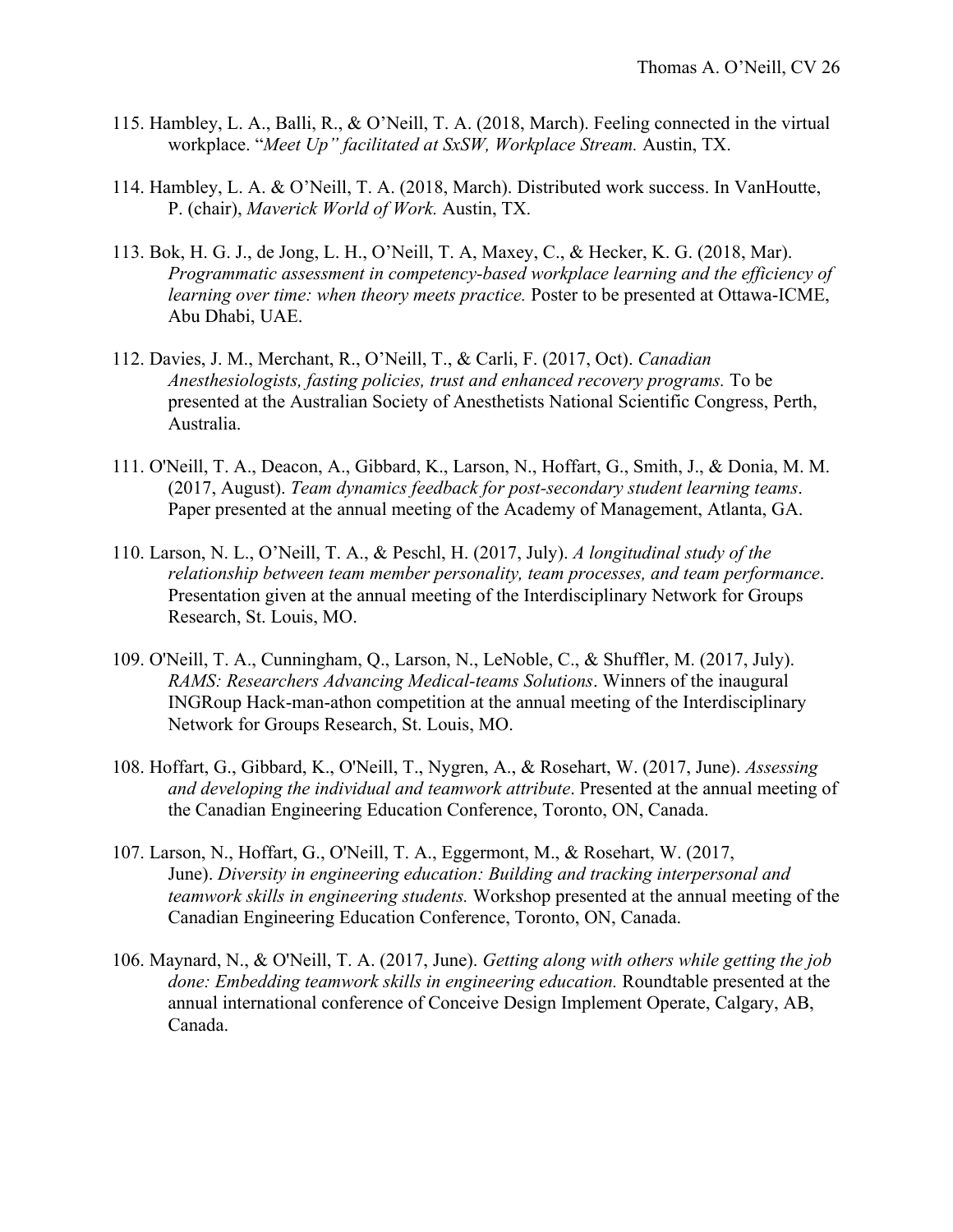- 105. O'Neill, T. A. (2017, June). *High performance teamwork in organizations*. Symposium presented at the annual meeting of the Canadian Psychological Association, Toronto, ON, Canada.
- 104. O'Neill, T. A. (2017, June). *SUIT team training for CDIO design competition.* Workshop presented at the annual international conference of Conceive Design Implement Operate, Calgary, AB, Canada.
- 103. Smith, J., & O'Neill, T. A. (2017, June). *Peer feedback over time*. Poster presented at the annual meeting of the Canadian Engineering Education Conference, Toronto, ON, Canada.
- 102. O'Neill, T. A. (2017, May). *Team conflict, virtual communication, and behavior in emergencies*. Presented at the Buzz Aldrin Space Institute Mars Meeting of the Social Sciences, Kennedy Space Center, Florida.
- 101. Peschl, H., Hoffart, G., Larson, N., Grocutt, K., & O'Neill, T. (2017, May). *Entrepreneurship education – Experimental education at scale*. Presentation given at the 2017 CCSBE/CCPME Conference, Quebec City, QC, Canada.
- 100. Hoffart, G., Gibbard, K., Larson, N., Peschl, H., O'Neill, T. A. (2017, May). *Exploring innovation: How entrepreneurs can capitalize on exploratory learning behaviours.* Presentation given at the annual meeting of the European Association of Work and Organizational Psychology, Dublin, Ireland.
- 99. Larson, N., Hoffart, G., Peschl, H., O'Neill, T. A. (2017, May). *The dynamic nature of trust: A longitudinal study of intrateam trust, innovation, and team member wellbeing.* Presentation given at the annual meeting of the European Association of Work and Organizational Psychology, Dublin, Ireland.
- 98. McLarnon, M. J. W., Law, D., O'Neill, T. A., Taras, V., Donia, M. B. L., & Steel, P. (2017, May). *Influence of peer feedback on the relations between communication, coordination, and performance in global virtual teams*. Paper presented at the Annual Meeting of the European Association of Work and Organizational Psychology, Dublin, Ireland.
- 97. McLarnon, M. J. W., Weinhart, J. M., O'Neill, T. A., & Dumaisnil, A. (2017, May). *A person-centered approach to expressed humility in leadership*. Presentation given at the annual meeting on Interdisciplinary Perspectives in Leadership, Mykonos, Greece.
- 96. O'Neill, T. A., & McLarnon, M. J. W. (2017, May). *Team conflict types, profiles, and management: Introducing the team conflict dynamics model*. Poster presented at the annual meeting of the European Association of Work and Organizational Psychology, Dublin, Ireland.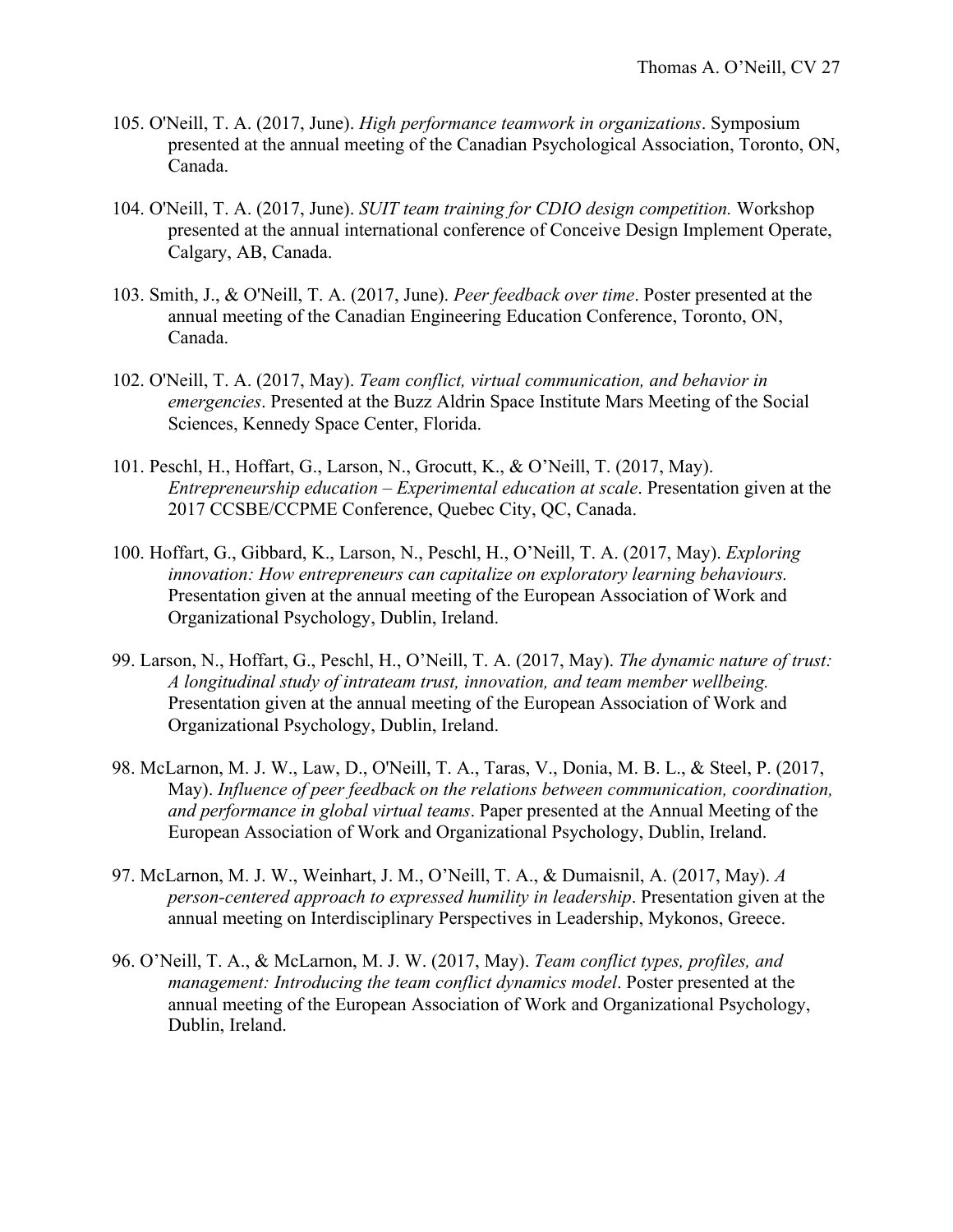- 95. O'Neill, T. A., Varty, C., & Hambley, L. A. (2017, May). *Collective team identity and effective virtual team leadership behavior*. Presentation given at the annual meeting on Interdisciplinary Perspectives in Leadership, Mykonos, Greece.
- 94. Varty, C., O'Neill, T. A., & Hambley, L. A. (2017, May). *The development and application of a taxonomy of virtual leadership effectiveness behaviors*. Poster presented at the annual meeting of the European Association of Work and Organizational Psychology, Dublin, Ireland.
- 93. Christiansen, N., Foster, J., Labrador, J. R., O'Neill, T. A., Tafero, T., Tett, R. P., & Vasilopoulos, N. L. (2017, April). *Best practices in personality-oriented job analysis.* Panel presented at the annual meeting of the Society for Industrial and Organizational Psychology, Orlando, FL.
- 92. McLarnon, M. J. W., Weinhardt, J. M., O'Neill, T. A., & Dumaisnil, A. (2017, April). *Profiles of expressed humility in leadership***.** Poster presented at the annual meeting of the Society for Industrial and Organizational Psychology, Orlando, FL.
- 91. O'Neill, T. A. (2017, April). Session discussant. In Feitosa, J., O'Neill, T. A. *Studying the dynamics of team dynamics*. Symposium presented at the annual meeting of the Society for Industrial and Organizational Psychology, Orlando, FL.
- 90. Switzer, F. S. III, Verhoeven, D. C., Bell, S. T., Contractor, N., Kozlowski, S. W. J., Landen, L. B., & O'Neill, T. A. (2017, April). *More than just average: Novel approaches to measurement in teams.* Panel presented at the annual meeting of the Society for Industrial and Organizational Psychology, Orlando, FL.
- 89. Delaloye, N., Grant. E., Krueger. C., Deacon. A., O'Neill. T. A., Koot. D., & Gilfoyle. E. (2017, Jan). *The interaction between teamwork and leadership in pediatric resuscitation*. Paper presented at the Society of Critical Care Medicine Congress, Honolulu, HI.
- 88. Delaloye, N., Ellaway, R., Oddone Paolucci, E., Kassam, A., Deacon, A., O'Neill, T. A., & Gilfoyle, E. (2016, Oct). *Provisional model of deference behavior observed within pediatric resuscitation*. Poster presented at the annual meeting of Leaders in Medicine, Calgary, AB.
- 87. Deacon, A., O'Neill, T. A. (2016, August). *Team membership change and the role of behavioural integration*. Paper presented at the Annual Meeting of Academy of Management, Anaheim, CA.
- 86. Deacon, A., O'Neill, T.A., Murari, K. (2016, June). *Team membership change and the critical role of communication.* Paper presented at the Annual American Society for Engineering Education Conference, New Orleans, LA.
- 85. Hancock, S., O'Neill, T. A., & Holland, T. (2016, June). *Constructive controversy training for face-to-face and virtual teams.* Poster presented at the annual meeting of the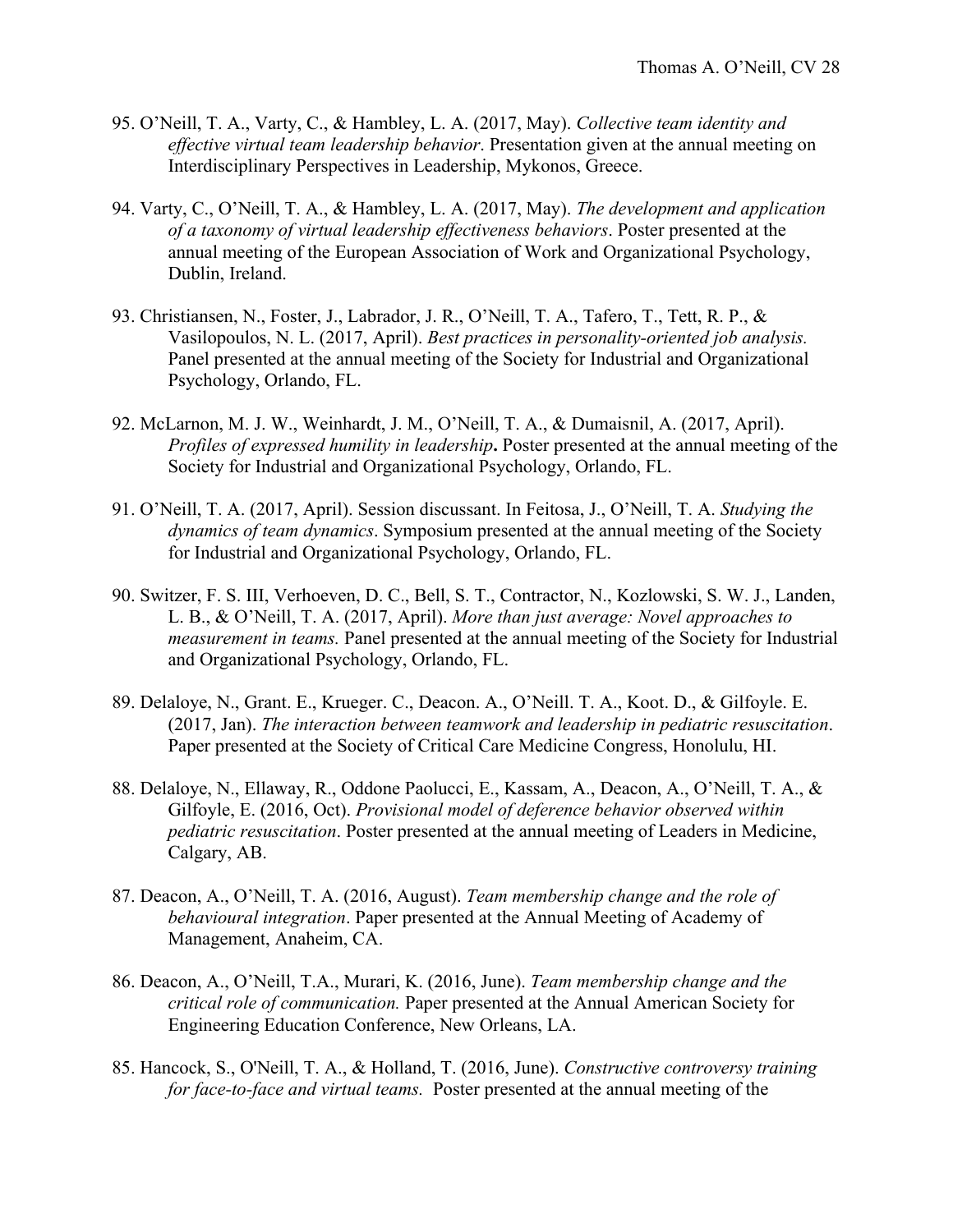Canadian Psychological Association, Victoria, B.C.

- 84. Hoffart, G., O'Neill, T. A., Larson, N., Eggermont, M., & Rosehart, W. (2016, June). *Enhancing teamwork skills in undergraduate students: Empirical evidence for training program and demo.* Workshop presented at the annual international conference of Conceive Design Implement Operate, Turku, Finland.
- 83. Larson, N., O'Neill, T. A., Hoffart, G., Eggermont, M., & Rosehart, W. (2016, June). *An evidence-based approach to assessing and developing teamwork skills in undergraduate engineering students*. Paper presented at the annual international conference of Conceive Design Implement Operate, Turku, Finland.
- 82. Larson, N., Hoffart, G., Eggermont, M., O'Neill, T. A., & Rosehart, W. (2016, June). *Team learning behaviors: Supporting team-based learning in a first-year design and communications course.* Paper presented at the annual meeting of the American Society of Engineering Education, New Orleans, LA.
- 81. Law, D. S., O'Neill, T. A., & Donia, M. (2016, June). *Configural dispersion and use of technology matters for performance ratings*. Poster presented at the annual meeting of Canadian Psychological Association, Victoria, BC.
- 80. McLarnon, M., O'Neill, T. A., Taras, V., & Steel, P. (2016, June). *Trajectories of interpersonal conflict in teams.* Poster presented at the annual meeting of the Canadian Psychological Association, Victoria, B.C.
- 79. Smith, J., Hoffart, G., & O'Neill, T. A. (2016, June). *Peer feedback on teamwork behaviors: Reactions and intentions to change.* Paper presented at the annual meeting of the American Society of Engineering Education, New Orleans, LA.
- 78. Taras, V., Steel, P., O'Neill, T. A., Tullar, W., & McLarnon, M. (2016, June). *Free-riding in global virtual teams: An experimental study of antecedents and strategies to minimize the problem.* Paper presented at the annual meeting of Academy of International Business, New Orleans, LA. \*Best Paper Award.
- 77. Deacon, A., Gilfoyle, E., O'Neill, T. A. (2016, May) *Family presence during resuscitation on increased error in medical teams*. Poster to be presented at the Patient-Oriented Research Summer Institute: Connecting, Engaging & Capacity-Building, Calgary, AB.
- 76. Hambley, L. A., & O'Neill, T. A. (2016, May). *Let's stop guessing! Exploring the attributes that matter for distributed workers, leaders, and teams.* Presentation at the annual meeting of the International Facilities Management Association, Montreal, QC.
- 75. O'Neill, T. A. Brennan, R., Eggermont, M., Peschl, H., & Weinhardt, J. (2016, May). *Creative designs and tools that enhance the learning experience II.* Symposium presented at the annual meeting of University of Calgary Conference on Postsecondary Learning and Teaching, Calgary, AB.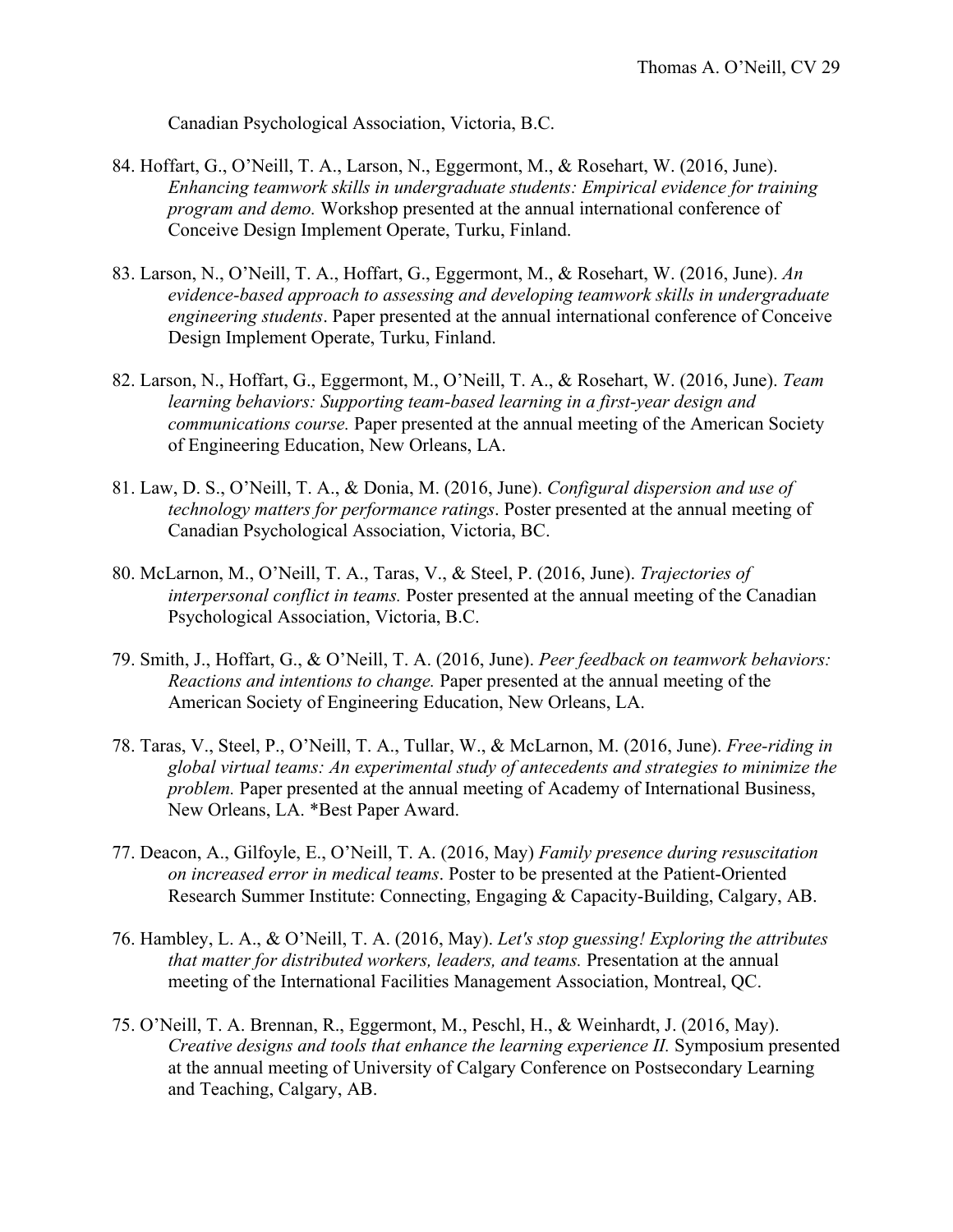- 74. Hambley, L. A., O'Neill, T. A., Varty, C., Vanhoutte, & Wright-Schwietz, S. (2016, April). *Combining science and practice to develop world class distributed leaders.* Presented at the annual meeting of the Society for Industrial and Organizational Psychology, Anaheim, CA.
- 73. Larson, N. L., Hoffart, G. C., O'Neill, T. A., Eggermont, M., & Rosehart, W. (2016, April). *The temporal transition of team exploratory and exploitative learning*. Presented at the annual meeting of the Society for Industrial and Organizational Psychology, Anaheim, CA.
- 72. Varty, C., O'Neill, T. A., Hambley, L. A., & Kendall, M. (2016, April). *A taxonomy of virtual team leadership effectiveness behaviors.* Poster presented at the annual meeting of the Society for Industrial and Organizational Psychology, Anaheim, CA.
- 71. Delaloye, N., Charles, J., O'Neill, T. A., Kotsakis, A., Bank, I., & Gilfoyle, E. (2016, April). *The consequences of hierarchy in resuscitation.* Presented at the annual The Canadian Conference on Medical Education, Montreal, QC.
- 70. O'Neill, T. A. (2016, April). *Preparing students for career success.* Alternative session format presented at the annual meeting of the Alberta Career Development Conference, Calgary, AB.
- 69. Delaloye, N., Charles, J., O'Neill, T. A., Kotsakis, A., & Gilfoyle, E. (2016, February). *The hidden curriculum: Hierarchy in acute care medicine*. Symposium presented at the Health and Medical Education Scholarship Symposium, Calgary, AB.
- 68. Taras, V., Steel, P., O'Neill, T. A., & Tullar, W. (2015, November). *Free-riding in global virtual teams: An experimental study of antecedents and strategies to minimize the problem*. Paper presented at the annual meeting of Academy of International Business, Savanna, GA.
- 67. Davies. J. M., Merchant, R., O'Neill, T. A., & Carli, F. (2015, September). *Canadian anesthesiologists and enhanced recovery programs.* Paper presented at the annual meeting of Australian Society of Anesthetists, Darwin, AUS.
- 66. Donia, M., O'Neill, T. A., & Brutus S. (2015, August). *Peer feedback increases team member performance, confidence and work outcomes: A longitudinal study.* Paper presented at the annual meeting of Academy of Management, Vancouver, BC. \*Best Paper Proceedings.
- 65. Deacon, A., O'Neill, T. A., Larson, N., Eggermont, M., & Rosehart, W. D. (2015, August). Implementation of community-based experiential learning: Challenges, opportunities and insights. In C. Willness (Chair), *Student perceptions of service learning and non-service learning in engineering team projects*. Paper presented at the annual meeting of Academy of Management, Vancouver, BC.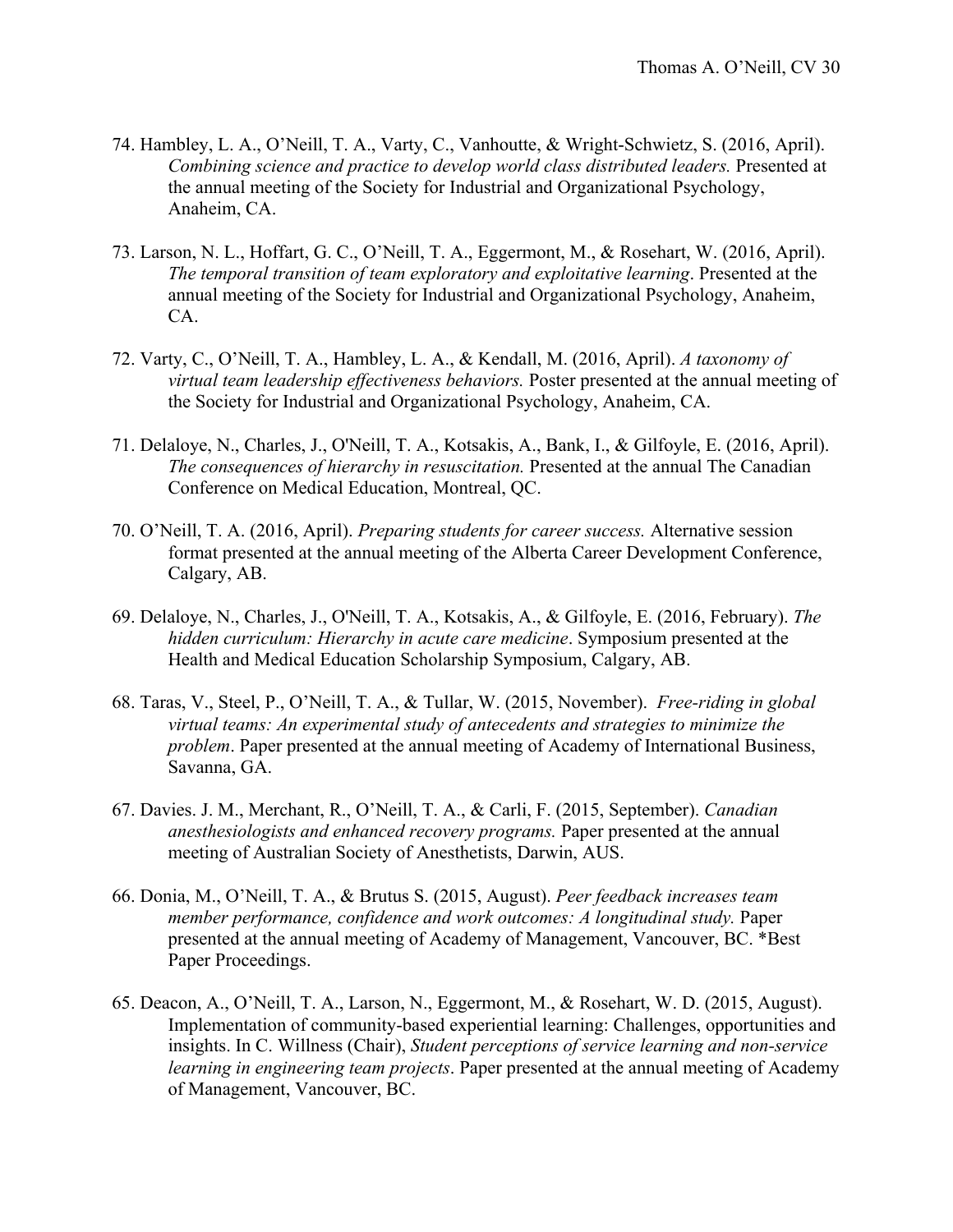- 64. Taras, V., Steel, P., O'Neill, T. A., Jimenez, A., Shah, G., & Donia, M. (2015, August). *Data sharing, research crowdsourcing, and open collaboration: Latest developments and opportunities in management research.* Panel presented at the annual meeting of Academy of Management, Vancouver, BC.
- 63. Brennan, R., Clitheroe, H., Deacon, A., Eggermont, M., Larson, N., O'Neill, T.A., & Rosehart, W. (2015, June). *Diversity in engineering undergraduate education: A case for noncognitive variables in engineering admissions*. Paper presented at the annual meeting of the Canadian Engineering Education Association, Hamilton, ON.
- 62. Donia, M., O'Neill, T. A., & Brutus, S. (2015, June). *The power of awareness: Increasing student performance in teams through repeated exposure to peer feedback.* Poster presented at the annual meeting of the Canadian Psychological Association, Ottawa, ON.
- 61. Eggermont, M., Brennan, R., & O'Neill, T. A. (2015, June). *The impact of project-based learning on self-directed learning readiness*. Paper presented at the annual meeting of the Conference on Engineering Education for Sustainable Development, Vancouver, CA.
- 60. Hoffart, G., Ferguson, C., & O'Neill, T. A. (2015, June). *Influence climate: Exploring teamlevel influence tactics.* Poster presented at the annual meeting of Canadian Psychological Association, Ottawa, ON.
- 59. Hoffart, G., Larson, N., O'Neill, T. A., McLarnon, M., Eggermont, M., Brennan, R., & Rosehart, W. (2015, June). *Evaluating a communication framework for team effectiveness in a first-year design and communication course*. Paper presented at the annual meeting of the American Society of Engineering Education, Seattle, WA.
- 58. Larson, N. L., Hoffart, G., O'Neill, T. A., Rosehart, W., Brennan, R., & Eggermont, M. (2015, June). *Team CARE model: Assessing team dynamics in first-year engineering student teams.* Poster presented at the annual meeting of the American Society for Engineering Education, Seattle, WA.
- 57. O'Neill, T. A., Park, S., Larson, N., Deacon, A., Hoffart, G., Brennan, R., Eggermont, M., & Rosehart, W. (2015, June). *Peer ratings and intentions to change: Adopting the CATME to explore outcomes of peer ratings*. Paper presented at the annual meeting of the American Society of Engineering Education, Seattle, WA.
- 56. O'Neill, T. A. Brennan, R., Eggermont, M., Peschl, H., & Weinhardt, J. (2015, May). *Creative designs and tools that enhance the learning experience.* Symposium presented at the annual meeting of University of Calgary Conference on Postsecondary Learning and Teaching, Calgary, AB.
- 55. Law, S. J., O'Neill, T. A. & Bourdage, J. S. (2015, April). Recent development in interview impression management and faking research. In J. S. Bourdage  $& N$ . Roulin (Chairs), *Interview faking: Investigation of who engages in IM and why*. Paper presented at the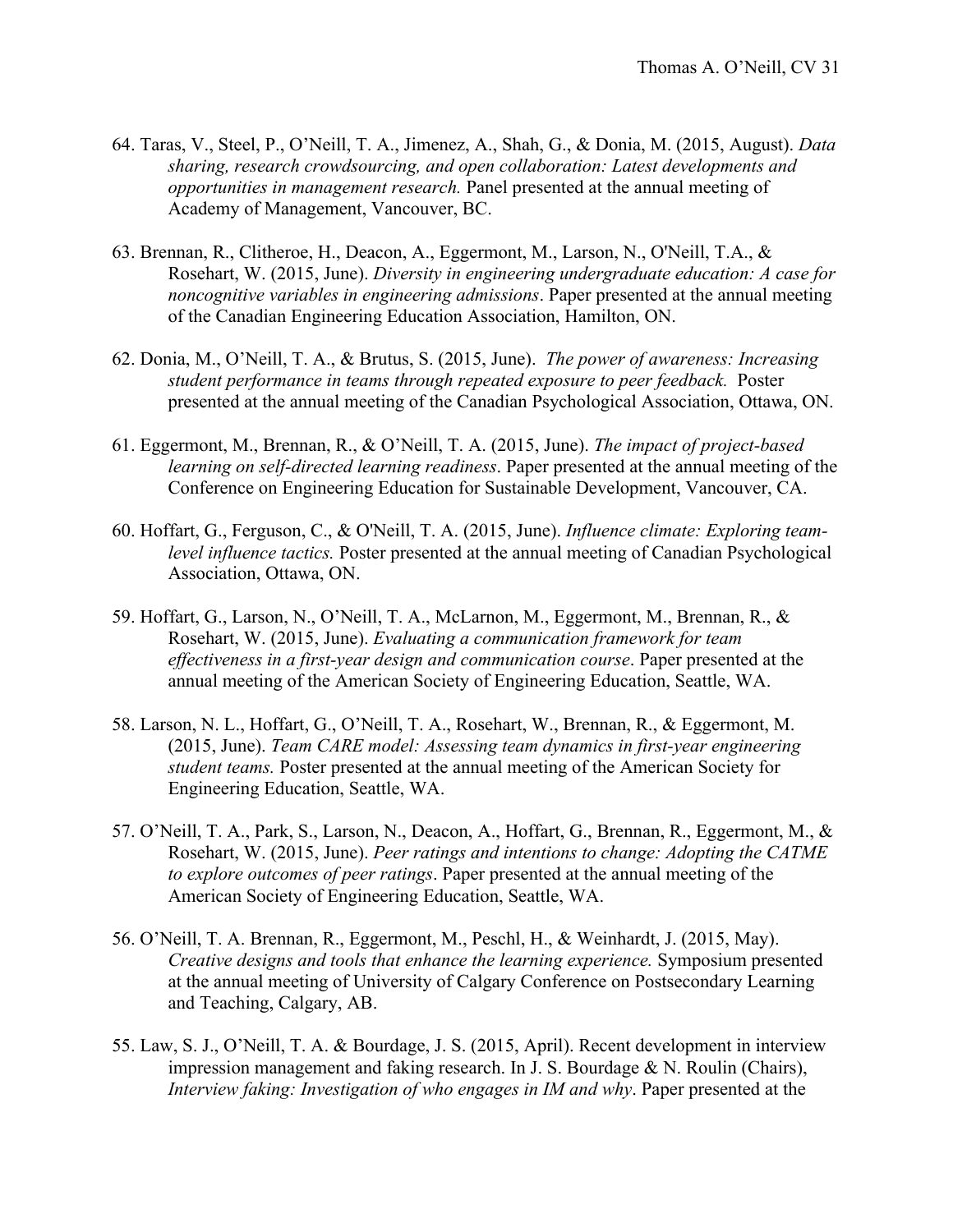annual meeting of the Society for Industrial and Organizational Psychology, Philadelphia, PA.

- 54. McLarnon, M. J. W., Woodley, H., O'Neill, T. A. & Hoffart, G. C. (2015, April). *Team conflict profiles and the mediating role of conflict management*. Poster presented at the annual meeting of the Society for Industrial and Organizational Psychology, Philadelphia, PA.
- 53. Park, S., Larson, N., Hoffart, G. C., Deacon, A. & O'Neill, T. A. (2015, April). Multilevel models of learning and motivation. In J. E. Mathieu & Park, S (Co-Chairs), *Motivation individuals in teams: Cross-level influence of relationship conflict*. Paper presented at the annual meeting of the Society for Industrial and Organizational Psychology, Philadelphia, PA.
- 52. Brennan, R., Eggermont, M., Deacon, A., Larson, N., & O'Neill, T. A. (2014, June). *Assessing life-long learning in a first-year design and communication course.* Paper presented at the annual meeting of the Canadian Education Engineering Association, Banff, AB.
- 51. Deacon, A., Larson, N. L., O'Neill, T. A., Brennan, R., Eggermont, M., & Rosehart, W. (2014, June). *The self-directed learning readiness scale, conscientiousness, and the prediction of student learning outcomes.* Paper presented at the annual meeting of the Canadian Education Engineering Association, Banff, AB.
- 50. Hoffart, G., O'Neill, T. A., Ferguson, C., & Hastings, S. E. (2014, June). *Identifying the Vengeful employee: An investigation of negative exchange ideology, injustice, and organizational deviance in the workplace.* Poster presented at the annual meeting of the Canadian Psychological Association, Vancouver, BC.
- 49. Larson, N., Deacon, A. & O'Neill, T. A. (2014, June). *Conscientiousness and learning: Using narrow facets to understand student motivation, engagement, self-directed learning, and satisfaction with work.* Poster presented at the annual meeting of the Canadian Psychological Association Conference, Vancouver, BC.
- 48. McLarnon, M.J.W., O'Neill, T. A., Woodley, H.J., Allen, N.J. (June, 2014). *Teams, conflict, and types: A latent profile examination of team conflict.* Poster presented at the annual meeting of the Canadian Psychological Association, Vancouver, BC.
- 47. O'Neill, T. A., Hoffart, G., McLarnon, M. J. W., Eggermont, M., Rosehart, W., & Brennan, R. (2014, June). *Constructive conflict team training: Empirical evidence and demon.*  Paper presented at the annual meeting of the Canadian Education Engineering Association, Banff, AB.
- 46. O'Neill, T. A., & Steel, P. (2014, June). *Personality and the prediction of work behavior: Narrow is better*. Symposium presented at the annual meeting of the Canadian Psychological Association Conference, Vancouver, BC.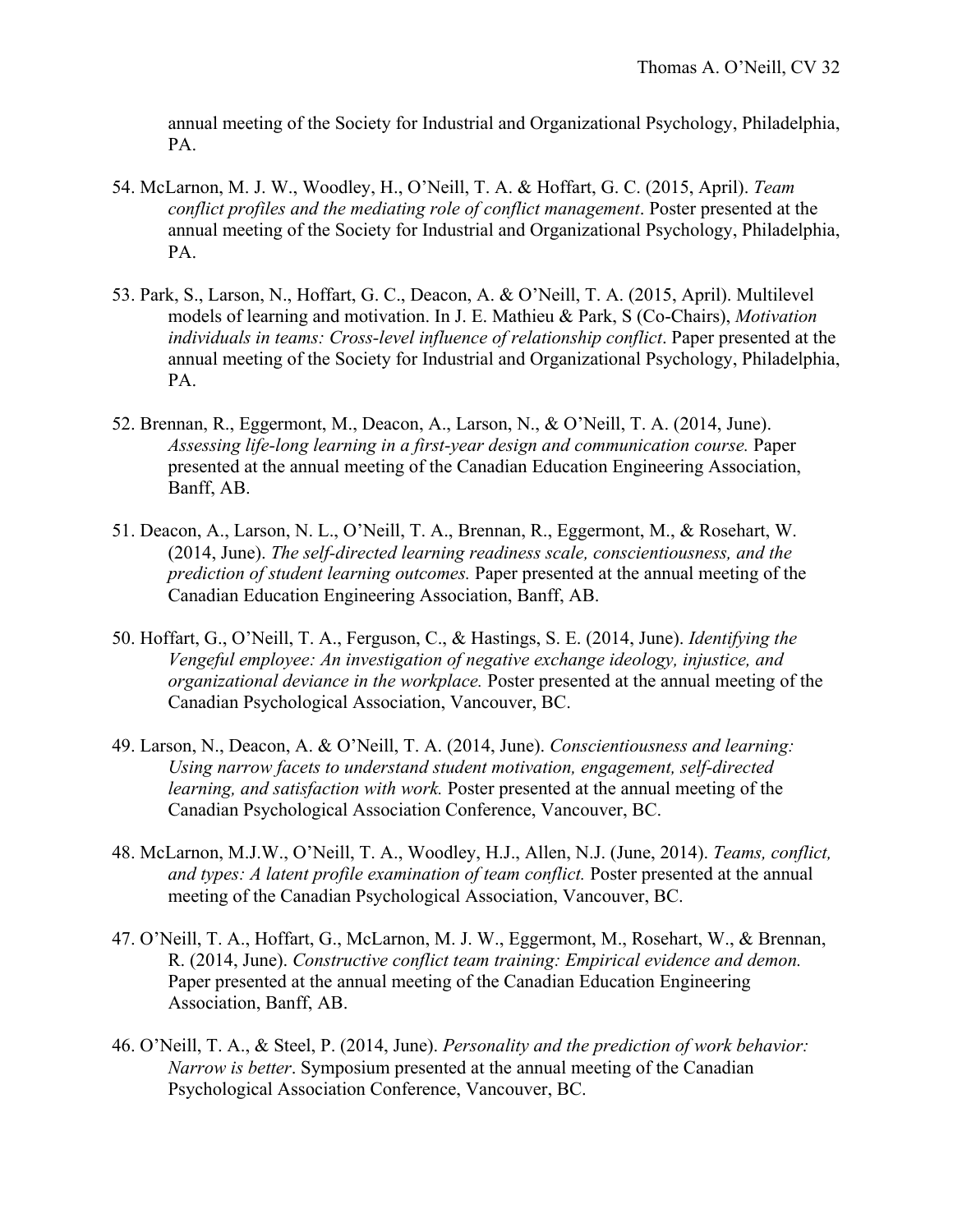- 45. O'Neill, T. A., & Steel, P. (2014, June). *Subject matter experts, relevance ratings, and the prediction of CWB*. In T. A. O'Neill & P. Steel (Co-Chairs), Personality and the prediction of work behaviour: Narrow is better. Presented at the annual meeting of the Canadian Psychological Association, Vancouver, BC.
- 44. O'Neill, T. A., Xiu, L., Law, S. J., & Lee, K. (June, 2014). *Core self evaluations and group*  efficacy perceptions: Moderation of individualism and collectivism. Poster presented at the annual meeting of the Canadian Psychological Association, Vancouver, BC.
- 43. Law, S. J., O'Neill, T. A., McCarthy, J. M., & Jelley, R. B. (2014, May). *Test-taking motivation and promotional exam performance.* Poster presented at the annual meeting of the Society for Industrial and Organizational Psychology, Honolulu, HI.
- 42. Lee, N. M., O'Neill, T. A., Radan, J., Law, S. J., Lewis, R. J., & Carswell, J. J. (2014, May). *The faking warning in conventional and forced-choice personality measures.* Poster presented at the annual meeting of the Society for Industrial and Organizational Psychology, Honolulu, HI.
- 41. MacDonnell, R., Hambley, L. A., Martin, B. H., Wright-Schwietz, S., & O'Neill, T. A. (2014, May). *Workshift, Telework, Flexwork: The Psychology of Work Outside The Office*. Alternative session type presented at the annual meeting of the Society for Industrial and Organizational Psychology, Honolulu, HI.
- 40. O'Neill, T. A., Hancock, S., Larson, N., Law, S. J. & Zivkov, K. (2014, May). *How virtuality and task demonstrability affect decision-making teams.* Poster presented at the annual meeting of the Society for Industrial and Organizational Psychology, Honolulu, HI
- 39. O'Neill, T. A., McLarnon, M. J. W., Woodley, H., & Allen, N. J. (2014, May). *A teamcentric view of conflict: Implications for team outcomes.* Poster presented at the annual meeting of the Society for Industrial and Organizational Psychology, Honolulu, HI. \*Top Poster Award
- 38. O'Neill, T. A., & Steel, P. (2013, August). SME prediction of CWB with factor and facet level data. In T. A. O'Neill & P. Steel (Chairs), *Broad factors versus narrow facets: Prediction at optimal resolution.* Symposium presented at the annual meeting of the Academy of Management, Orlando, FL.
- 37. Steel, P., & O'Neill, T. A. (2013, August). Prediction of OCB at the factor and facet level. In T. A. O'Neill & P. Steel (Chairs), *Broad factors versus narrow facets: Prediction at optimal resolution.* Symposium presented at the annual meeting of the Academy of Management, Orlando, FL.
- 36. Arthurson-McColl, Z., Hoffart, G., O'Neill, T. A., & Hastings, S. E. (2013, June). *Hell hath no fury like an employee scorned: An investigation of negative exchange ideology*. Poster presented at the annual meeting of the Canadian Psychological Association, Quebec, QC.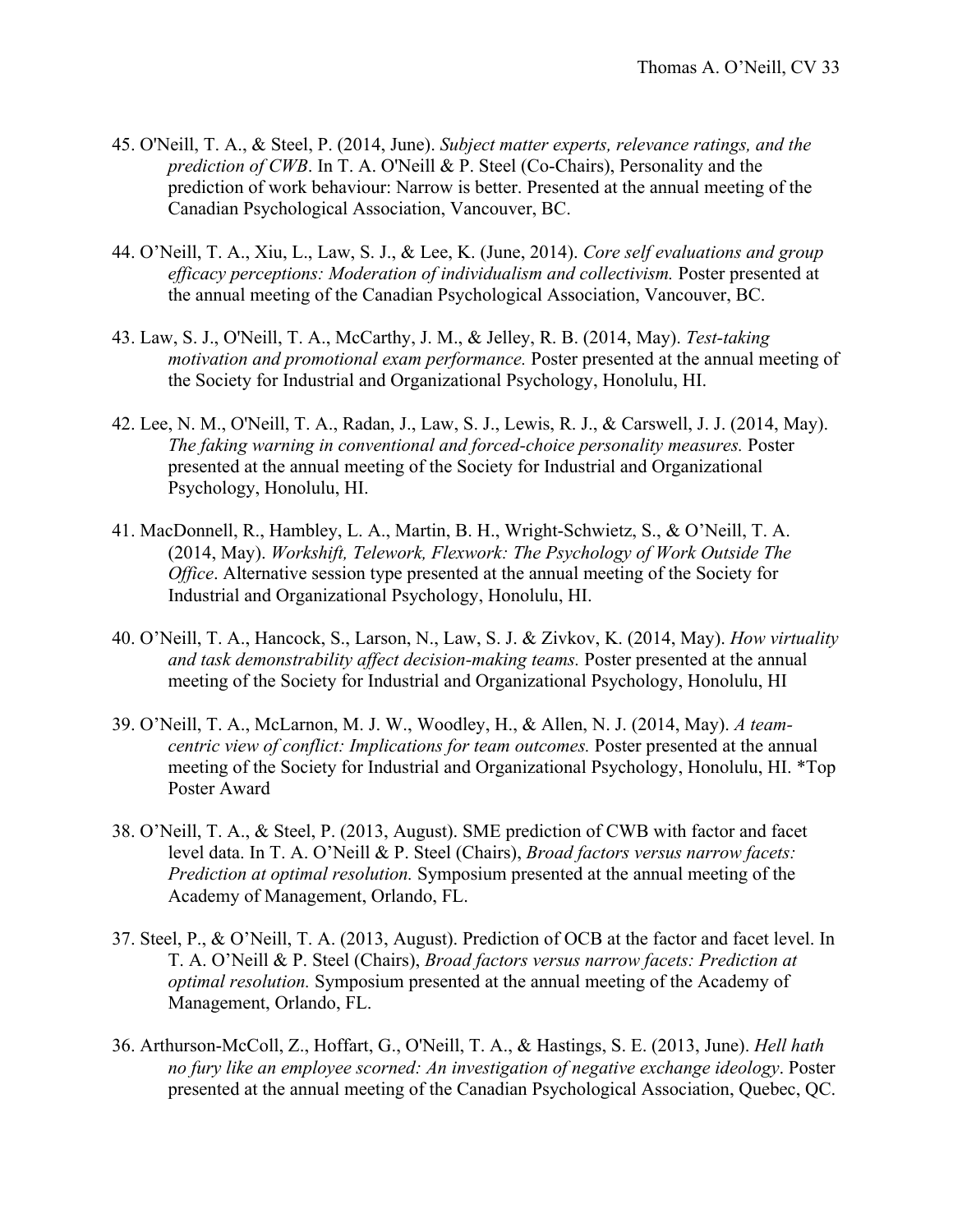- 35. Bonaccio, S., Chiocchio, F., Forget, A., Forget, C., Foucher, R., Kelloway, E. K., & O'Neill, T. A.\* (2013, June). *Bridging Divides in Industrial and Organisational Psychology in Canada: An Action-Oriented Collaborative Framework*. Panel discussion presented at the annual meeting of the Canadian Psychological Association, Quebec, QC. \*Last four authors contributed equally.
- 34. Lee, H. H., Woodley, J. R., Allen, N. J., & O'Neill, T. A. (2013, June). *Predicting team conflict with the five-factor personality model*. Poster presented at the annual meeting of the Canadian Psychological Association, Quebec, QC.
- 33. Larson, N. L., Lewis, R. J., O'Neill, T. A., & Carswell, J. J. (2013, April). *Are Forced Choice Personality Measures Contaminated by General Mental Ability?* Poster presented at the annual meeting of the Society for Industrial and Organizational Psychology, Houston, TX.
- 32. O'Neill, T. A., Lewis, R. J., Carswell, J. J., & Law, S. (2013, April). *Pre-employment Personality Test Faking and the Forced-Choice Method.* Poster presented at the annual meeting of the Society for Industrial and Organizational Psychology, Houston, TX.
- 31. Law, S. J., O'Neill, T. A., Lewis, R. J., & Carswell, J. J. (2013, January). *Psychometric properties of D. N. Jackson's forced-choice personality measure*. Poster presented at the annual meeting of the Society for Personality and Social Psychology, New Orleans, LA.
- 30. Woodley, H., O'Neill, T. A., Thussu, S., Marcotte, E., & Allen, N. (2012, July). *Group potency and team performance: The moderating role of team cohesion*. Poster presented at the annual meeting of the International Network for Group Research, Chicago, IL.
- 29. Arthurson-McColl, Z., O'Neill, T. A., & Hastings, S. E. (2012, June). *Broad and narrow core self evaluations and the prediction of workplace criteria*. Poster presented at the annual meeting of the Canadian Society for Industrial and Organizational Psychology, Halifax, NS.
- 28. McLarnon, M. J. W., O'Neill, T. A., & Carswell, J. J. (2012, June). An examination of job performance ratings using multilevel factor analysis. In T. Oliver (Chair), *Graduate student research in I-O psychology*. Symposium presented at the annual meeting of the Canadian Society for Industrial and Organizational Psychology, Halifax, NS.
- 27. McLarnon, M. J. W., O'Neill, T. A., & Schneider, T. (2012, April). *Current practices in the use (and misuse?) of regression coefficients.* Poster presented at the annual meeting of the Society for Industrial and Organizational Psychology, San Diego, CA.
- 26. O'Neill, T. A., Carswell, J. J., & McLarnon, M. J. W. (2012, April). *Performance ratings have large rater and small ratee components, usually*. Poster presented at the annual meeting of of the Society for Industrial and Organizational Psychology, San Diego, CA.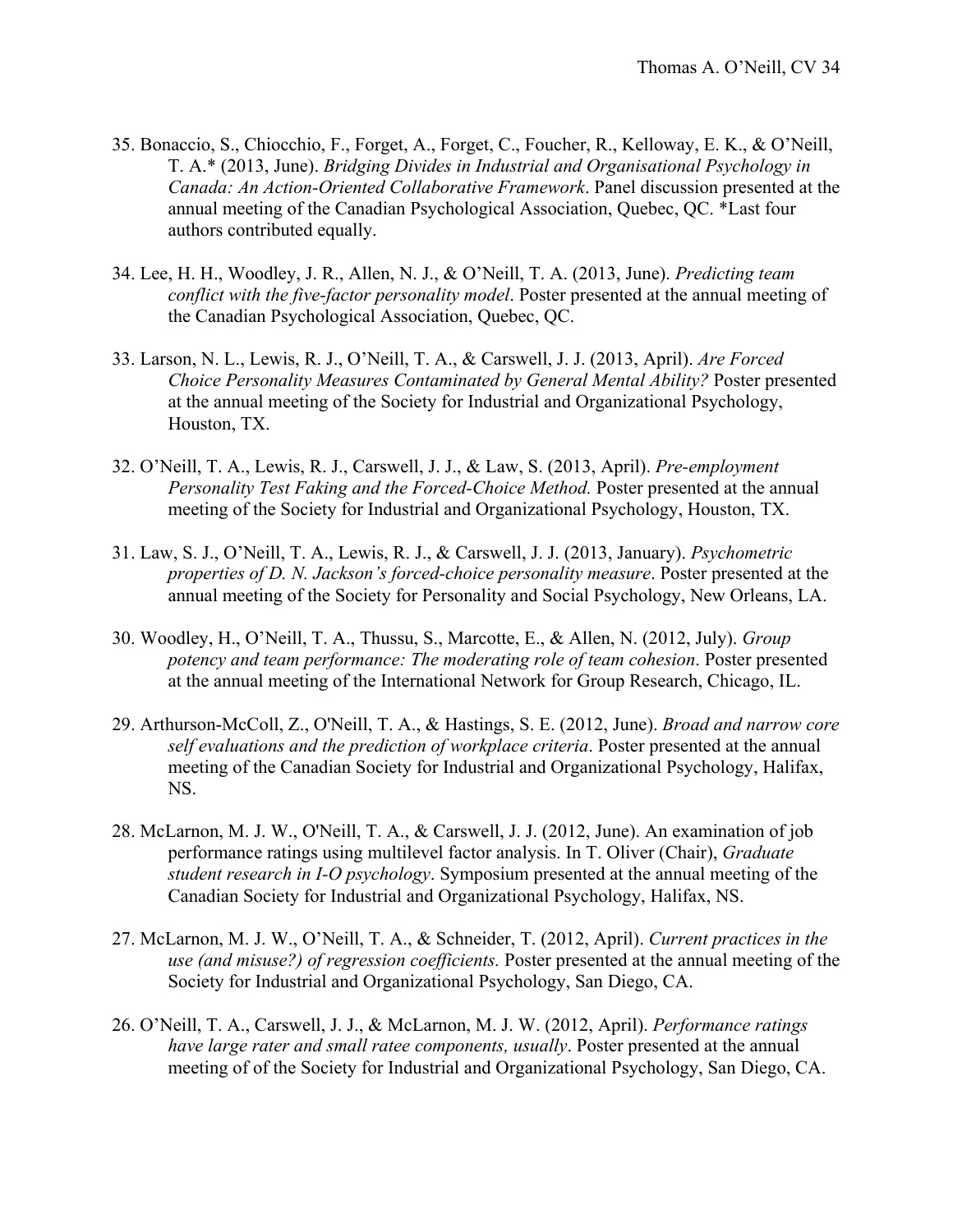- 25. O'Neill, T. A., & Allen, N. J. (2011, August). Presenting a new measure of task conflict and an integrative model of team conflict and conflict management. In A. G. Tekleab  $&N$ . Quigley (Chairs), *New perspectives in teams research*. Symposium presented at the annual meeting of the Academy of Management, San Antonio, TX.
- 24. O'Neill, T. A., McLarnon, M., & Gardner, R. C. (2011, June). *Use (and misuse?) of regression coefficients in management research*. Poster presented at the annual meeting of the Canadian Society for Industrial and Organizational Psychology, Toronto, ON, Canada.
- 23. O'Neill, T. A., & Schneider, T. (2011, June) *Graduate-student research in I-O psychology*. Symposium presented at the annual meeting of the Canadian Society for Industrial and Organizational Psychology, Toronto, ON, Canada.
- 22. Doyle, K., O'Neill, T. A., & Allen, N. A. (2011, June). *Personality and the prediction of group processes and emergent states*. Poster presented at the annual meeting of the Canadian Society for Industrial and Organizational Psychology, Toronto, ON, Canada.
- 21. O'Neill, T. A., Goffin, R. D., & Gellatly, I. R. (2011, April). *Do supervisor ratings of employee performance reflect actual job performance?* Poster presented at the annual meeting of the Society for Industrial and Organizational Psychology, Chicago, IL.
- 20. Schneider, T., O'Neill, T. A., Stirling, A., & Paunonen, S. V. (2011, April). *Measurement specificity and the relation between personality and emotional intelligence*. Poster presented at the annual meeting of the Society for Industrial and Organizational Psychology, Chicago, IL.
- 19. O'Neill, T. A., Allen, N. J., & Klammer, J. D. (2010, August). The elusive search for the potentially positive effects of task conflict. In F. Chiocchio (Chair), *Dynamics of team conflict*. Symposium presented at the annual meeting of the Academy of Management, Montreal, QC, Canada.
- 18. Allen, N. J., & O'Neill, T. A. (2010, July). *The trajectory of emergence: Mining the literature for clues*. Extended abstract presented at the annual meeting of the Interdisciplinary Network for Group Research, Washington, DC.
- 17. O'Neill, T. A., Goffin, R. D., & Tett, R. P. (2010, June). Personality and behavior in organizations: Can we do better than the "Big Five?" In L. K. Hamilton (Chair), *Applications of personality in organizations: Recent empirical finding and theoretical issues*. Symposium presented at the annual meeting of the Canadian Psychological Association, Winnipeg, Canada.
- 16. O'Neill, T. A. (2010, April). *A Simple, Parsimonious Overview of Interrater Agreement for Industrial-Organizational Psychologists*. Paper presented at the annual meeting of the Society for Industrial and Organizational Psychology, Atlanta, GA.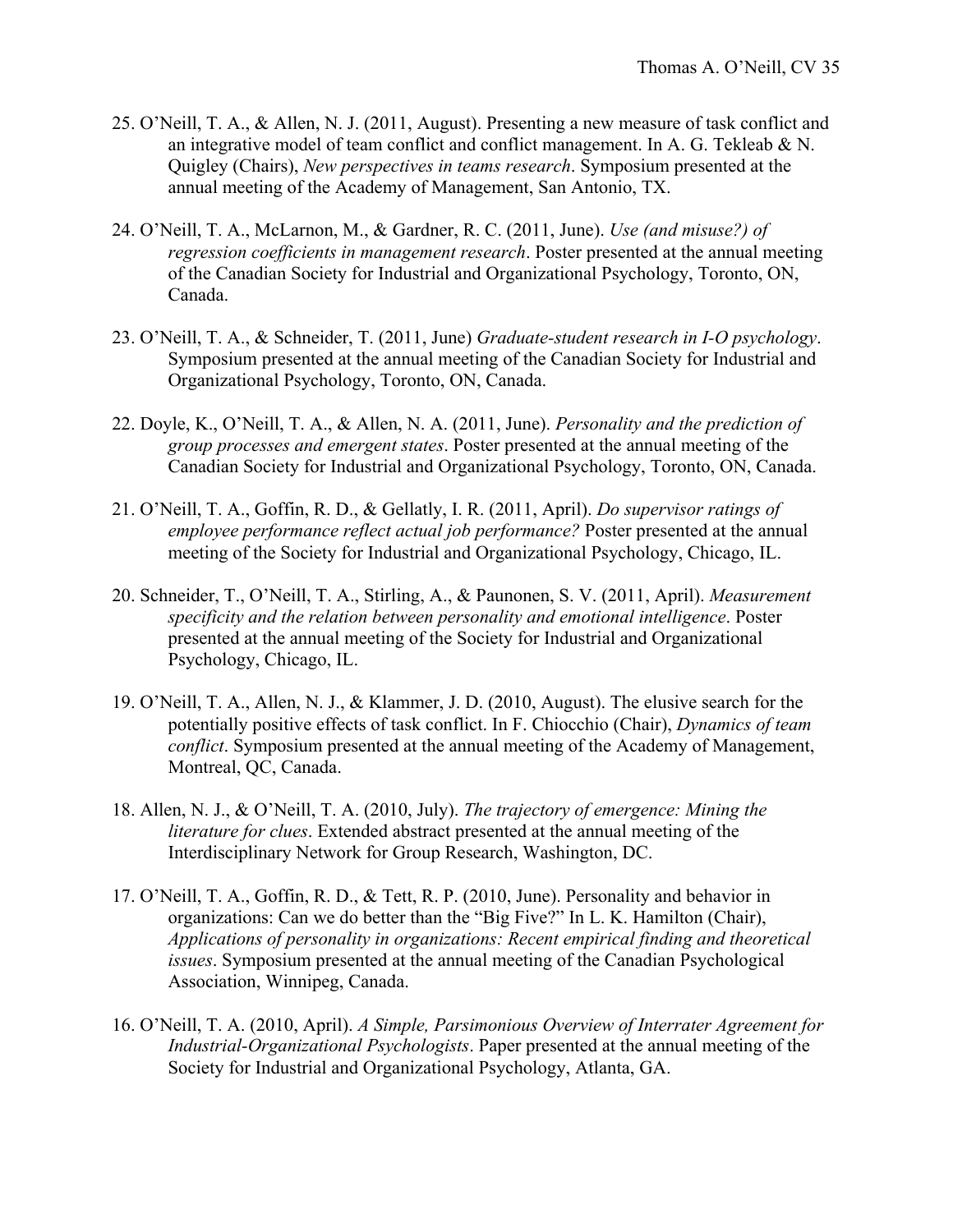- 15. O'Neill, T. A., Goffin, R. D., & Gellatly, I. R. (2009, August). *The teamwork-knowledge, skills, and abilities test: Its validity and psychometric properties*. Paper presented at the annual meeting of the American Psychological Association, Toronto, Ontario.
- 14. O'Neill, T. A., & Hastings, S. E. (2009, June). *Predicting workplace deviance using Big Five and non-Big Five personality variables*. Poster presented at the annual meeting of the Canadian Psychological Association, Montreal, QC, Canada.
- 13. O'Neill, T. A. (2009, June). Team members interacting over time: Do emergent states actually emerge? In N. A. Allen (Chair), *Engineering the study of teams over time.* Symposium presented at the annual meeting of the Canadian Psychological Association, Montreal, QC, Canada.
- 12. O'Neill, T. A., Goffin, R. D., & Gellatly, I. R. (2009, April). *Test-taking motivation and personality test validity*. Paper presented at the annual meeting of the Society for Industrial and Organizational Psychology, New Orleans, LA.
- 11. Hastings, S. E., & O'Neill, T. A. (2008, June). *Predicting workplace deviance using broad and narrow personality traits.* Poster presented at the annual meeting of the Canadian Psychological Association, Halifax, NS, Canada.
- 10. Wang, X-H., O'Neill, T. A., Klammer, J., & Allen, N. A. (2008, April). *Committed to the team: Want to, ought to, or have to?* Paper presented at the annual meeting of the Society for Industrial and Organizational Psychology, San Francisco, CA.
- 9. O'Neill, T. A., & Allen, N. A. (2007, July). *Broad versus narrow traits: Assessing the bandwidth-fidelity tradeoff at the team-level.* Poster presented at the annual meeting of the Interdisciplinary Network for Group Research, Lansing, MI.
- 8. O'Neill, T. A., Allen, N. J., Klammer, J., Ross, S., & Lundberg, E. (2007, June). *Personality in teamwork: An empirical evaluation of "Big Five" factors versus facets.* Poster presented at the annual meeting of the Canadian Psychological Association, Ottawa, ON, Canada.
- 7. Hambley, L. A., O'Neill, T. A., Greidanus, N., MacDonnell, R., & Kline, T. J. B. (2007, April). *Predicting teleworker success: Personality and motivational traits*. Paper presented at the annual meeting of the Society for Industrial and Organizational Psychology, New York.
- 6. MacDonnell, R., O'Neill, T. A., Kline, T. J. B., & Hambley, L. A. (2007, April). *Personality in virtual teams: A lab-based study.* Paper presented at the annual meeting of the Society for Industrial and Organizational Psychology, New York.
- 5. O'Neill, T. A., & Parfyonova, N. M. (2006, July). *Team performance measurement: Problems and pitfalls*. Paper presented at the annual meeting of the Administrative Sciences Association of Canada, Banff, AB, Canada.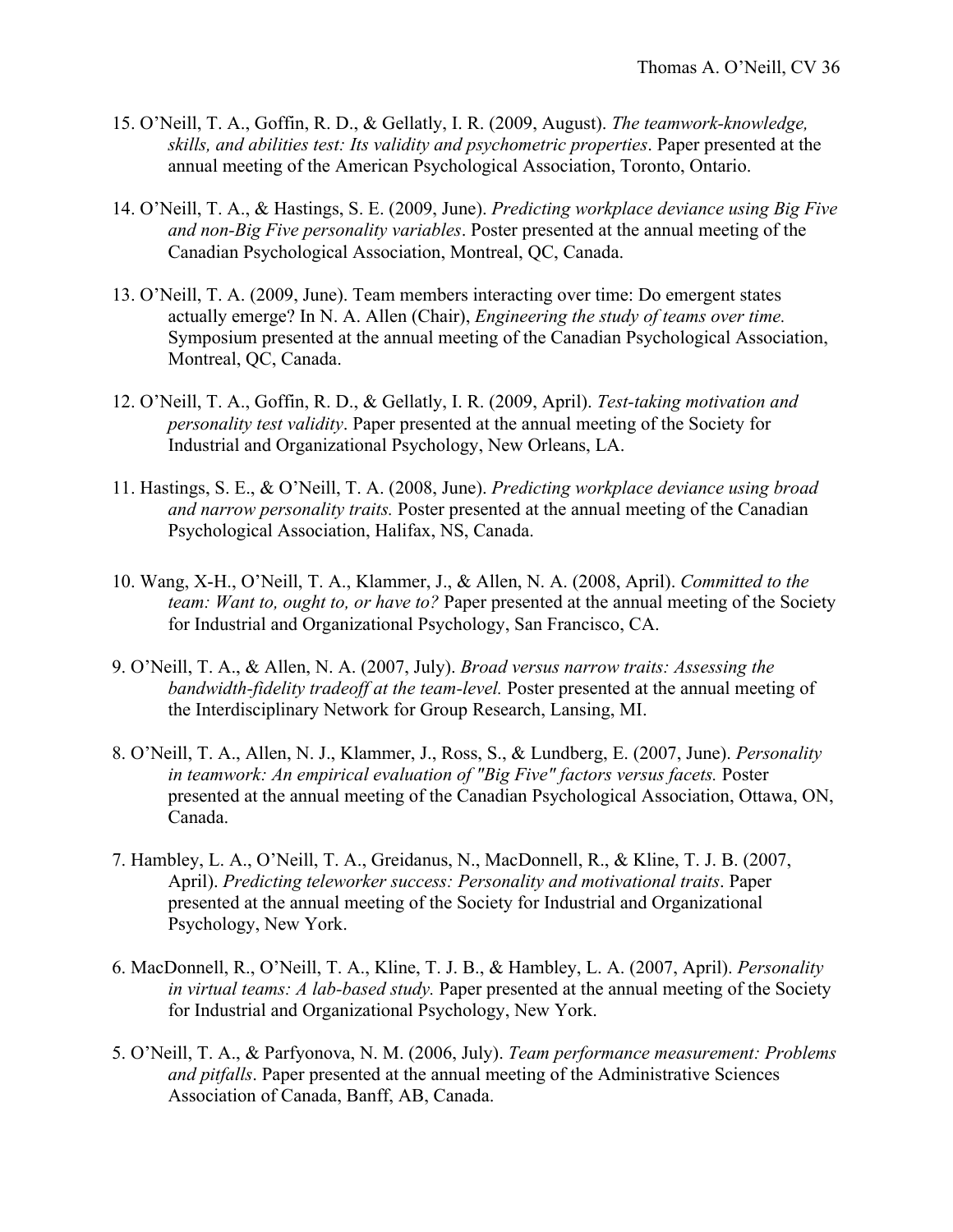- 4. O'Neill, T. A., & Kline, T. J. B. (2006, July). *Personality as a predictor of teamwork: A business simulator study*. Poster presented at the annual meeting of the Canadian Psychological Association, Calgary, AB, Canada.
- 3. Hambley, L. A., O'Neill, T. A., & Kline, T. J. B. (2006, April). *Virtual team leadership: Perspectives from the field.* Paper presented at the annual meeting of the Society for Industrial and Organizational Psychology, Dallas, TX.
- 2. O'Neill, T. A., Kline, T. J. B., & Hambley, L. A. (2005, August). *The effects of personality and communication medium on team outcomes.* Paper presented at the annual meeting of the Academy of Management, Honolulu, HI.
- 1. Hambley, L. A., O'Neill, T. A., & Kline, T. J. B. (2005, August). The effects of leadership style and communication medium on team interaction styles and outcomes*.* In D. A. Waldman (Chair), *Formal and shared leadership in virtual teams*. Symposium conducted at the annual meeting of the Academy of Management, Honolulu, HI.

# **TEACHING**

| The University of Calgary<br>1. Identifying and Managing Talent in the Workplace (503)<br>2. Personnel Psychology (421, 483)<br>3. Advanced Research Design and Analysis II (graduate level, 617)<br>4. Teams in Organizations (graduate level, 739)<br>5. I/O Research Methods (graduate level, 739)<br>6. Advanced Research Design and Analysis I (graduate level, 615) | 2011-2012<br>2012-present<br>2013-2017<br>2014, 2020<br>2015<br>2017-present |
|---------------------------------------------------------------------------------------------------------------------------------------------------------------------------------------------------------------------------------------------------------------------------------------------------------------------------------------------------------------------------|------------------------------------------------------------------------------|
| The University of Western Ontario<br>1. The Psychology of People, Work, and Organizations (taught 4 times)<br>2. Statistics in Education Research (graduate course)<br>3. Introduction to Industrial and Organizational Psychology<br>4. Applications of Psychology (online course)                                                                                       | 2009-2011<br>2010<br>2009, 2011<br>2008                                      |

#### **AWARDS & SMALL GRANTS (TOP 5 ARE BOLDED)**

| 24. University of Calgary Department of Psychology Citizenship Award<br>Faculty member demonstrating outstanding service contributions | 2020-2021 |
|----------------------------------------------------------------------------------------------------------------------------------------|-----------|
| 23. UCVM Veterinary Education Research Fund<br>Hecker, K., Kirgoloson, O., O'Neill, T. A., Warren, A., Anderson, S.,                   | 2020-2022 |
| Cortese, F. Optimizing Team Based Learning in Veterinary Medicine                                                                      |           |
| Through Hyperscanning.                                                                                                                 |           |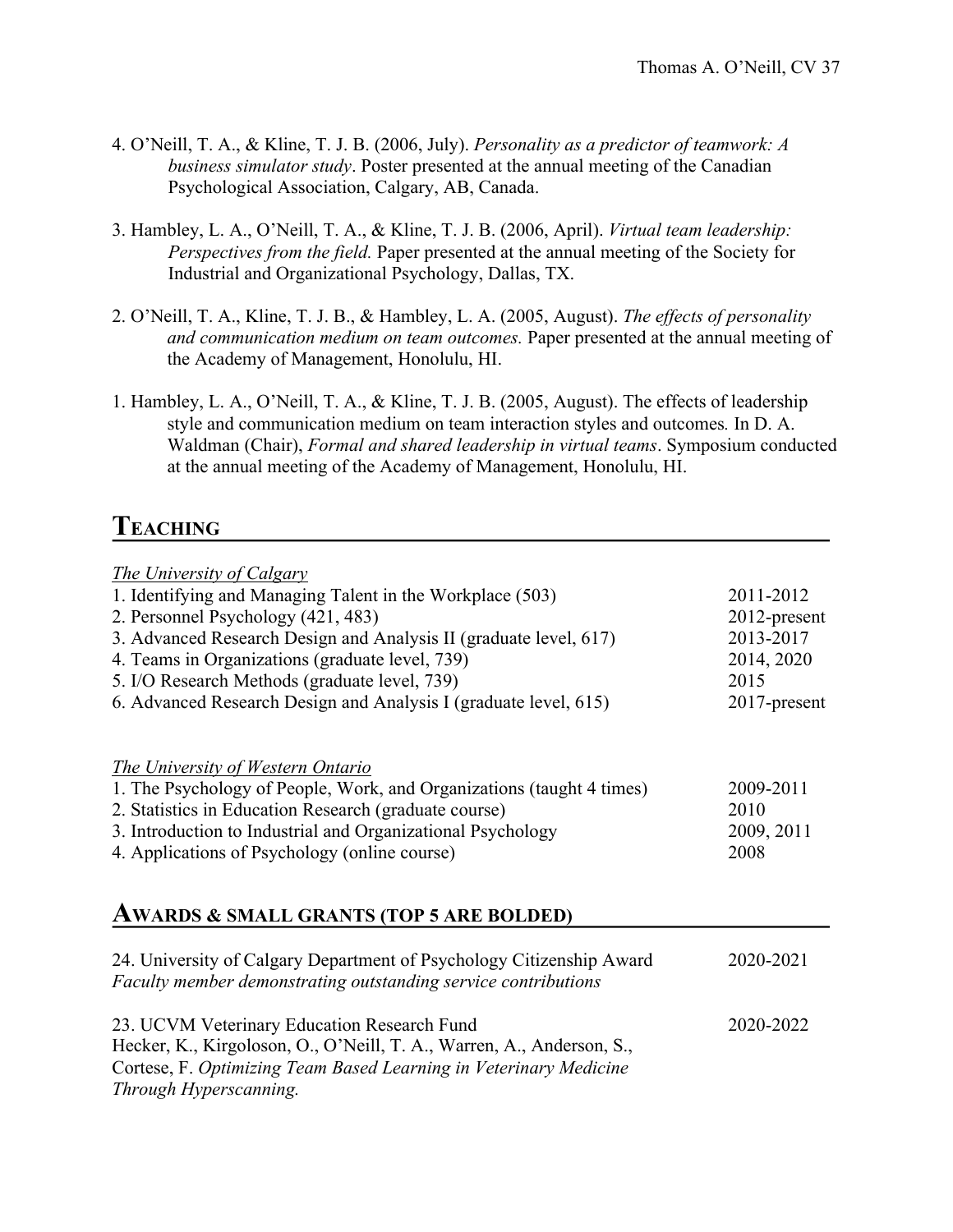Value: \$10,000

22. **Peak Scholar Award in Entrepreneurship, Innovation, and Knowledge** 2019 University of Calgary VPR Office

*"Creating Healthy and High-Performance Teamwork in Organizations" These are scholars whose academic work in knowledge engagement, entrepreneurship, tech transfer, innovation or collaborative research has resulted in a positive social or economic impact in our communities.*

21. Association for Medical Education in Europe 2019-2020 Hecker, K., Olave, K., & O'Neill, T. A. *Neuroeducation Mechanisms of Psychosocial Contexts on Team-Based Learning* Value: \$17,000

#### 20. **Killam Emerging Research Leader Award** 2018

*Presented to the individual in the university who has, at an early career stage equivalent to 10 years post-awarding of the highest degree, made outstanding contributions to research at an area of research recognized by the Social Sciences and Humanities Research Council of Canada."* Value: \$13,000

| 19. ACHRI Healthy Outcomes Theme Small Equipment Grant                                                                                 | 2018      |
|----------------------------------------------------------------------------------------------------------------------------------------|-----------|
| Gilfoyle, E., Brooks, B., Cheng, A., Esser, M., & O'Neill, T. A.<br>Improving Outcomes from Pediatric Cardiac Arrest and Major Trauma: |           |
| Evaluation of Impact of Team Performance and Error (\$4820.45).                                                                        |           |
| 18. Faculty of Graduate Studies, Graduate Student Career &                                                                             | 2017-2018 |
| Professional Development Curriculum Grant                                                                                              |           |
| Curtin, S., O'Neill, T. A., Smith, J. N., & Amistad, C.                                                                                |           |
| Psychology Professional Development Seminar (\$10,000)                                                                                 |           |
| 17. Scholarship of Teaching & Learning Research Grant, University of Calgary                                                           | 2016-2018 |
| Well-Being in the U of C Student Body: Developing a Feedback-Based<br><b>Intervention Program</b>                                      |           |
| Weinhard, J., O'Neill, T.A., & Friedman, A.                                                                                            |           |
| Value: \$40,000                                                                                                                        |           |
| 16. Faculty of Graduate Studies & My Supervisor Skills                                                                                 | 2016-2017 |
| <b>GREAT Supervisor Award</b>                                                                                                          |           |
| 15. OHMES Health Science and Medical Education Research                                                                                | 2016-2017 |
| and Innovation Funding Competition.                                                                                                    |           |
| Deacon, A., Gilfoyle, E., & O'Neill, T. A.                                                                                             |           |

*Family Presence During Resuscitation: A Needs Assessment* (\$3,887)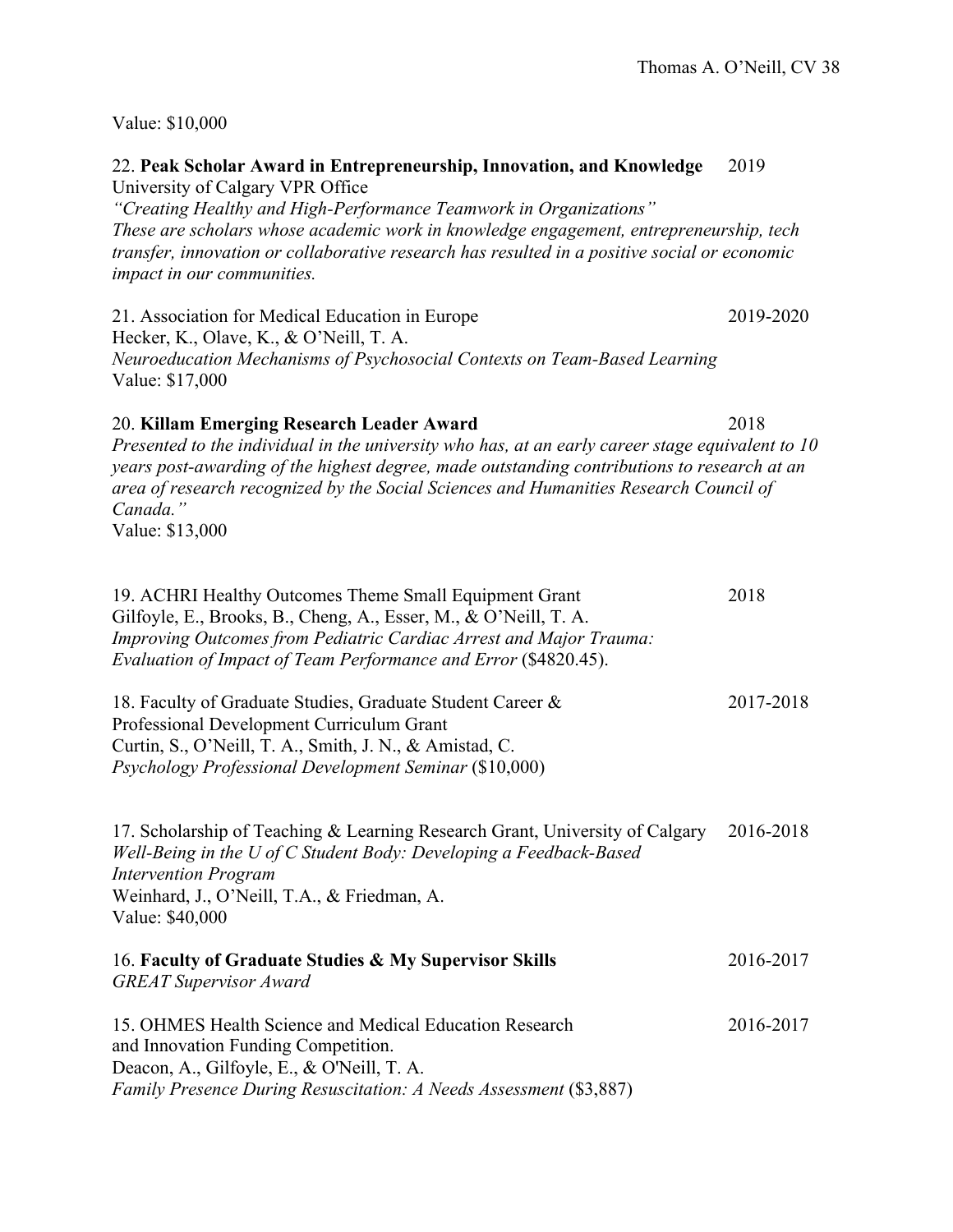14. ACHRI Small Research Grant Competition 2016 Gilfoyle, E, Oddone-Paloucci, E., Ellaway, E., Kassam, A., O'Neill, T. A., Delaloye, N., & Deacon, A. *Understanding the Impact of Professional Deference on Compromised Patient Care within a Pediatric Resuscitation Environment* (\$3000) 13. Canadian Centre for Advanced Leadership in Business 2016-2017 Haskayne School of Business Peschl, H., & O'Neill, T. A. *Building Teamwork Skills in Entrepreneurs* (\$5,950) 12. University of Calgary Research Grants Committee 2015 Seed Grant – *The Intersection of Teamwork, Culture, and Technology: Enhancing Soft Skill Development in Post-Secondary Education through Student-Centered Feedback* (\$4,950) 11. Undergraduate Research Supervision Award, Department of Psychology 2015 10. **Canadian Psychological Association President's New Researcher Award** 2015 *These awards recognize the exceptional quality of the contribution of new researchers to psychological knowledge in Canada. Selection of award recipients is based on the examination of the applicant's record of early career achievement.* (\$500) 9. **Faculty of Arts New Scholar Award** 2014 *Research awards consider a faculty member's contributions through research creation, journal publications, grantsmanship, conference presentations and invited symposia, exhibitions, graduate student supervision, community engagement and other forms of output.* (\$1000) 8. Teaching Innovation Award in Service-Learning and Student Engagement 2013 Tom O'Neill (PI), Marjan Eggermont, & William Rosehart. *Service-Learning Initiative in Engineering 200: Identifying Sustainable Redesigns for the 49 Bridges Destroyed by Flooding in Banff National Park.* (\$3,100) 7. Society for Industrial and Organizational Psychology 2012 Small Grant Competition Tom O'Neill (PI), Rhys Lewis, & Julie Carswell *Combating Pre-employment Personality Test Faking using the Forced-Choice Format* (\$7,400) 6. University of Calgary Research Grants Committee 2012 Seed Grant – *Conflict and Conflict Management in Decision-Making and Production Teams* (\$18,000)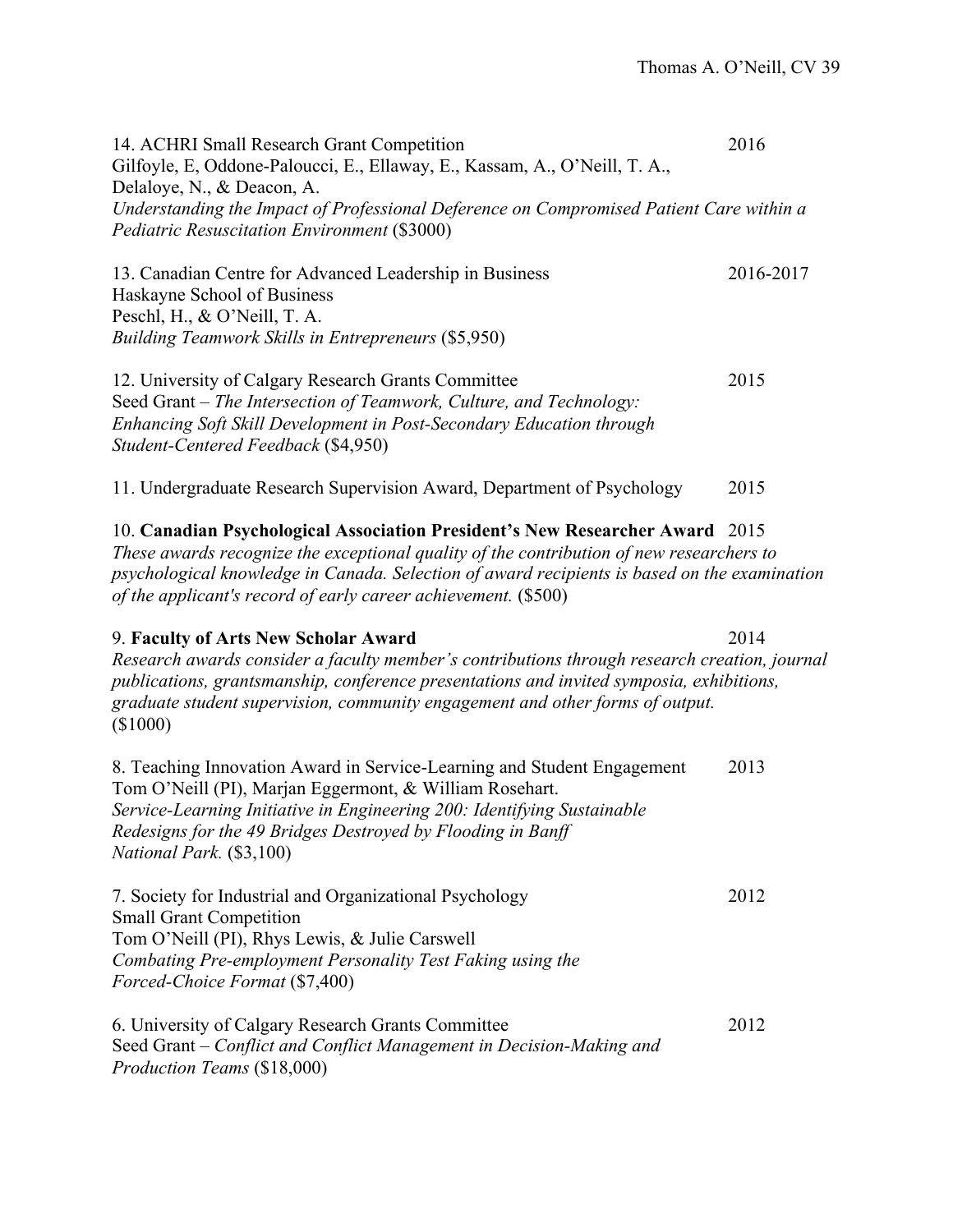| 5. University of Calgary SSHRC Enhancement Award<br>Conflict Management in Organizational Work Teams (\$5,000)                                                                                                                                                                                         | 2012      |
|--------------------------------------------------------------------------------------------------------------------------------------------------------------------------------------------------------------------------------------------------------------------------------------------------------|-----------|
| 4. Matthew McLarnon won the RHR Kendall (\$1000) award for the best<br>graduate-student paper submitted to the Canadian Society for<br>Industrial and Organizational Psychology for his paper with me and Julie Carswell<br>An examination of job performance ratings using multilevel factor analysis | 2012      |
| 3. Communications Coordinator on the executive committee<br>of the Canadian Society for Industrial and Organizational Psychology                                                                                                                                                                       | 2011-2014 |
| 2. Graduate student representative on the executive committee<br>of the Canadian Society for Industrial and Organizational Psychology                                                                                                                                                                  | 2010-2011 |
| 1. Nominated for UWO Award of Excellence in Undergraduate Teaching (UWO) 2010-2011                                                                                                                                                                                                                     |           |

# **STUDENTS**

| <b>Post-Doctorate Students Advised</b><br>2. Lisa Handke, PhD<br>Telecommuting Program Effects on Work Design<br>Current: Post-doctoral fellow in Germany. The system there has post-docs<br>and assistant professors on equivalent levels and it is not unusual to do $5$ -10<br>years of post-doc activity. She is clearly on the academic path. | 2019-2020    |
|----------------------------------------------------------------------------------------------------------------------------------------------------------------------------------------------------------------------------------------------------------------------------------------------------------------------------------------------------|--------------|
| 1. Matthew McLarnon, PhD<br>Dynamic Team Processes Through a Team-Centered Lens<br>Current: Tenure-track assistant professor at Mount Royal University, Canada                                                                                                                                                                                     | 2015-2016    |
| <b>Doctoral Students Graduated</b><br>2. Amanda Deacon<br>Team Adaptation in High Reliability Teams<br>Current: Junior consultant with Plum Assessments, Ontario                                                                                                                                                                                   | 2020         |
| 1. Nicole Larson<br>Psychological Needs Satisfaction and Trust Emergence in Teams<br>Current: Tenure-track assistant professor at Deakin University, Australia                                                                                                                                                                                     | 2020         |
| <b>Current Doctoral Students</b><br>4. Samantha Jones $(3rd$ year)<br>A Dynamic Model of Psychological Contracts                                                                                                                                                                                                                                   | 2019-Present |
| 3. Leah Pezer $(3rd$ year)<br>Thriving in Organizational Work Teams                                                                                                                                                                                                                                                                                | 2018-Present |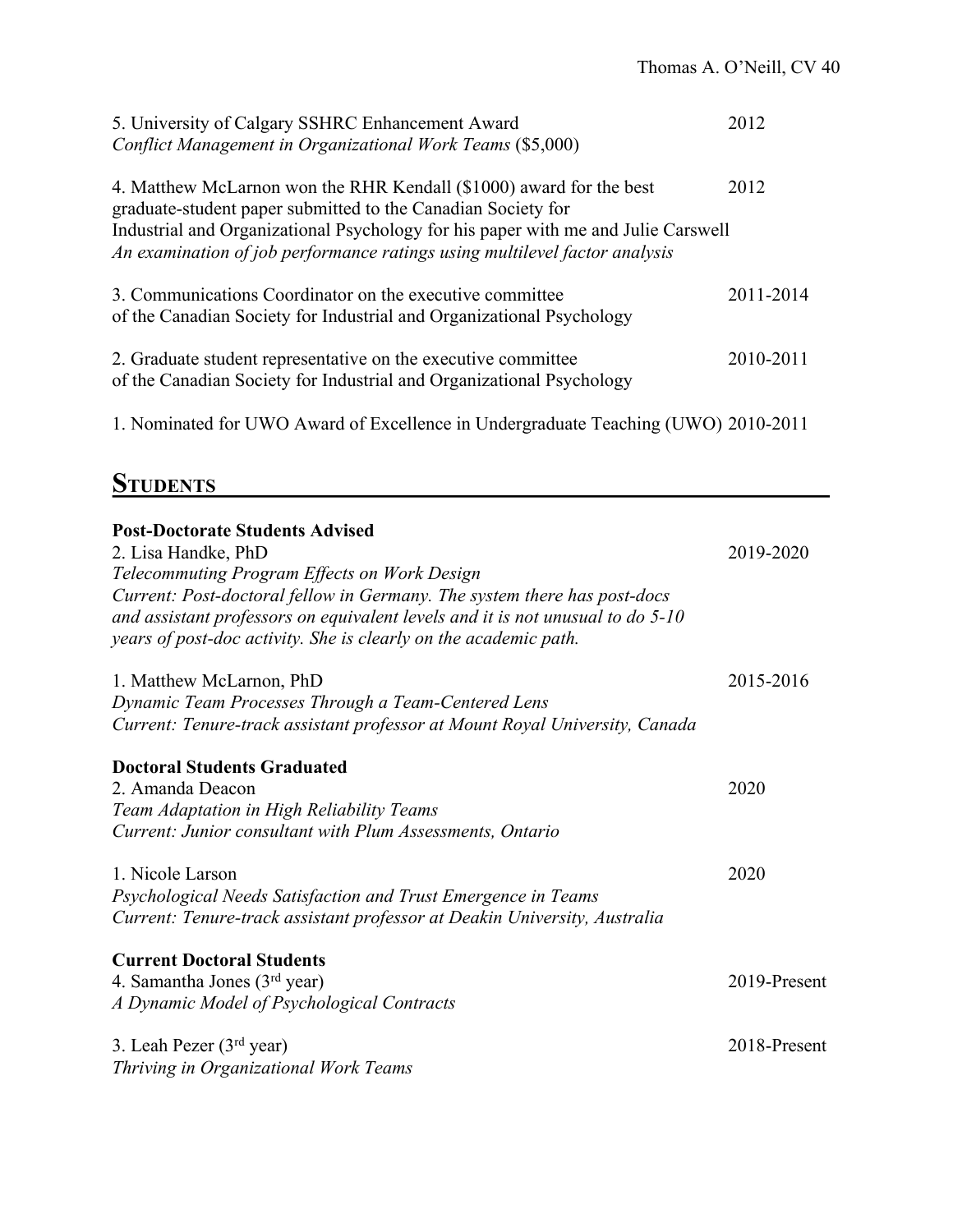| 2. Lorena Solis $(3rd$ year)<br>Team Diversity, Openness Climate, and Team Effectiveness | 2018-Present |
|------------------------------------------------------------------------------------------|--------------|
| 1. Renata Godlewski (4 <sup>th</sup> year)<br>Team Resilience in the Canadian Military   | 2017-Present |
| <b>Masters Thesis Advisor</b>                                                            |              |
| 8. Erika Lieu                                                                            | 2020-Present |
| 7. Jonathan Henke                                                                        | 2020-Present |
| 6. Julia Smith                                                                           | 2015-2017    |
| The Impact of Core Self-Evaluations and Team                                             |              |
| Conflict on Individual Burnout                                                           |              |
| 5. Genevieve Hoffart                                                                     | 2015-2017    |
| The Structure and Function of Task Conflict:                                             |              |
| An Investigation of Quality and Frequency                                                |              |
| 4. Amanda Deacon                                                                         | 2014-2016    |
| Team Membership Change and the Role of Behavioral Integration on                         |              |
| Team Performance                                                                         |              |
| 3. Nicole Larson                                                                         | 2014-2016    |
| The Temporal Transition of Team Exploratory and Exploitative Learning                    |              |
| 2. Stephanie Law                                                                         | 2012-2014    |
| Examining the Effect of Warning Instructions in the Interview                            |              |
| 1. Luyao Xiu                                                                             | 2011-2013    |
| Relationships Between Core Self-evaluation, Perception of                                |              |
| Group Potency, and Job Performance: The Critical Role of                                 |              |
| Individual Cultural Orientations                                                         |              |

#### **Honors Thesis Advisor**

| 15. Erika Lieu                                                        | 2019-2020 |
|-----------------------------------------------------------------------|-----------|
| A Qualitative Study of Multi-Team System Integration Teams            |           |
| 14. Malika Khakhar                                                    | 2018-2019 |
| A Longitudinal Study of Team Task Conflict                            |           |
| 13. Paul Jones                                                        | 2018      |
| <b>Activity-Based Working</b>                                         |           |
| 12. Kyra Grocutt                                                      | 2016-2017 |
| Peer Feedback Ratings in Teams and the Role of Individual Differences |           |
| 11. Denise Law                                                        | 2015-2016 |
| The Effect of Configural Dispersion on Peer Ratings in Teams          |           |
| 10. Genevieve Hoffart                                                 | 2014-2015 |
| Influence Climate: Team-Level Influence Behaviours                    |           |
| 9. Jesse White (Co-Supervised with Dr. Elaine Gilfoyle)               | 2014-2015 |
| <b>Measuring Situation Awareness in Medical Teams</b>                 |           |
| 8. Katarina Zivkov                                                    | 2014-2015 |
|                                                                       |           |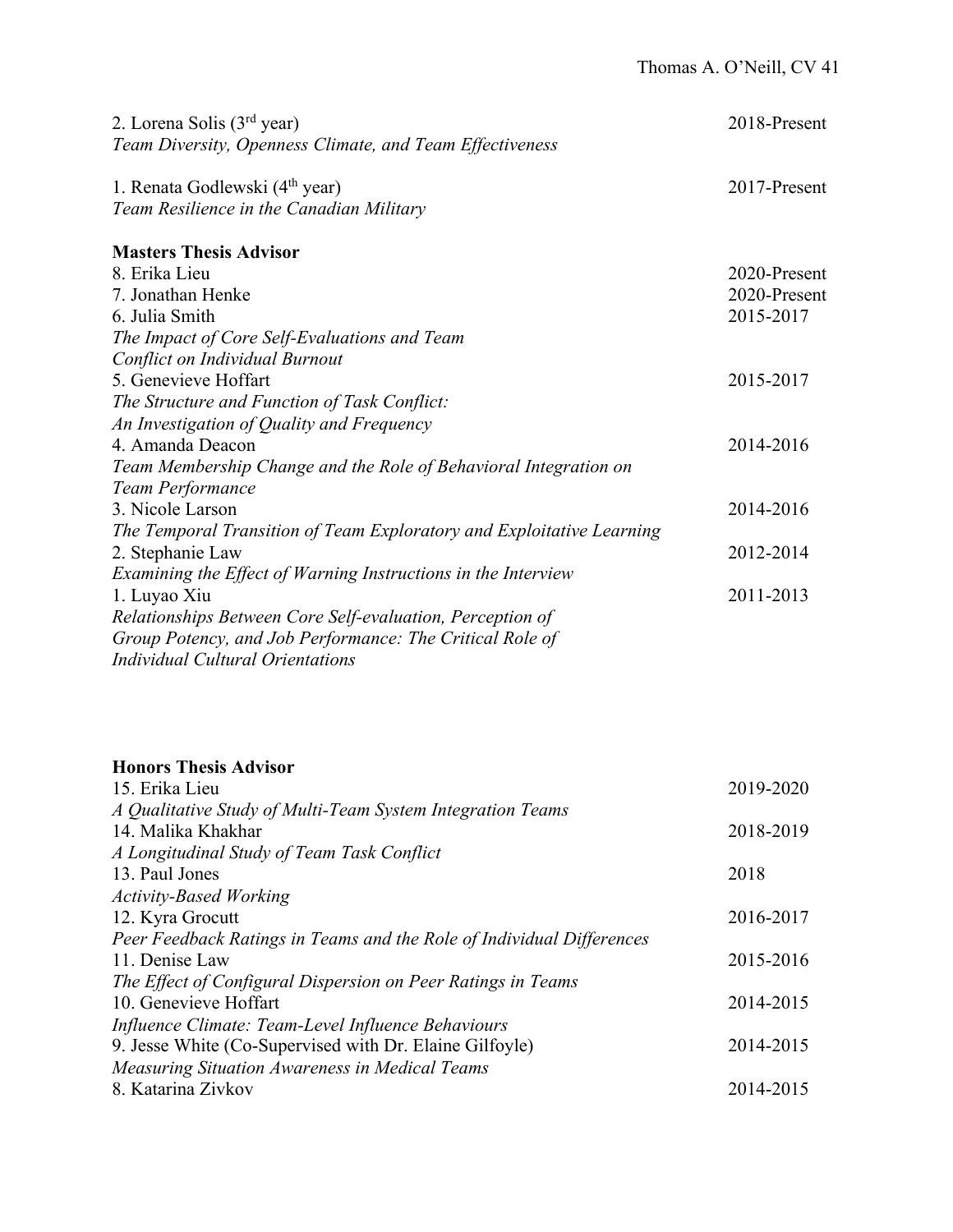| Configural Dispersion in Organizational Work Teams                   |           |
|----------------------------------------------------------------------|-----------|
| 7. Gina Chatellier (Co-Supervised with Dr. Laura Hambley)            | 2013-2014 |
| Personality and Working Remotely: Investing the Traits that          |           |
| <b>Matter for Telework Success</b>                                   |           |
| 6. Samantha Hancock                                                  | 2013-2014 |
| Constructive Controversy Training for Teamwork                       |           |
| 5. Taylor Holland                                                    | 2013-2014 |
| Examining Decision-Making in Face-to-Face and Virtual Teams          |           |
| 4. Angelina Bercovich                                                | 2012-2013 |
| WORKshifter Personality: Investigating the Traits that Matter to     |           |
| <b>Satisfaction and Success</b>                                      |           |
| 3. Naomi Lee                                                         | 2012-2013 |
| The Impact of "Non-targeted Traits" on Personality Test Faking,      |           |
| Hiring, and Workplace Deviance                                       |           |
| 2. Jelena Radan                                                      | 2012-2013 |
| Forced-Choice and the Faking Warning: A Solution to Personality      |           |
| Test Faking?                                                         |           |
| 1. Kevin Doyle                                                       | 2009-2010 |
| Facet-level Personality Predictors of Perceptions of Group Processes |           |
| <b>Independent Studies Thesis Advisor</b>                            |           |
| 4. Alyssa Grocutt                                                    | 2018      |
| <b>HRM Systems and Safety Outcomes</b>                               |           |
| 3. Erika Lieu                                                        | 2018-2019 |
| Conflict in Multi-Team Systems                                       |           |
| 2. Adam Turner                                                       | 2017-2018 |
| Social Networks in Engineering Teams                                 |           |
| 1. Alicia Murji                                                      | 2009-2010 |
|                                                                      |           |

# **JOURNAL REVIEWS**

*Review of the Antecedents of Team Performance*

| <b>Special Issue Guest Editor</b>      |              |
|----------------------------------------|--------------|
| Computers in Human Behavior            | 2022-2023    |
| Organizational Dynamics                | 2020-2021    |
| Canadian Journal of Behavioral Science | 2019-2021    |
| Human Resource Management Review       | 2017-2018    |
| <b>Editorial Board Member</b>          |              |
| 1. Human Resource Management           | 2022-Present |
| 2. Group and Organization Management   | 2020-Present |
| 3. Human Resource Management Review    | 2019-Present |
| 4. Small Groups Research               | 2011-Present |
| • Best Reviewer Award                  | 2013         |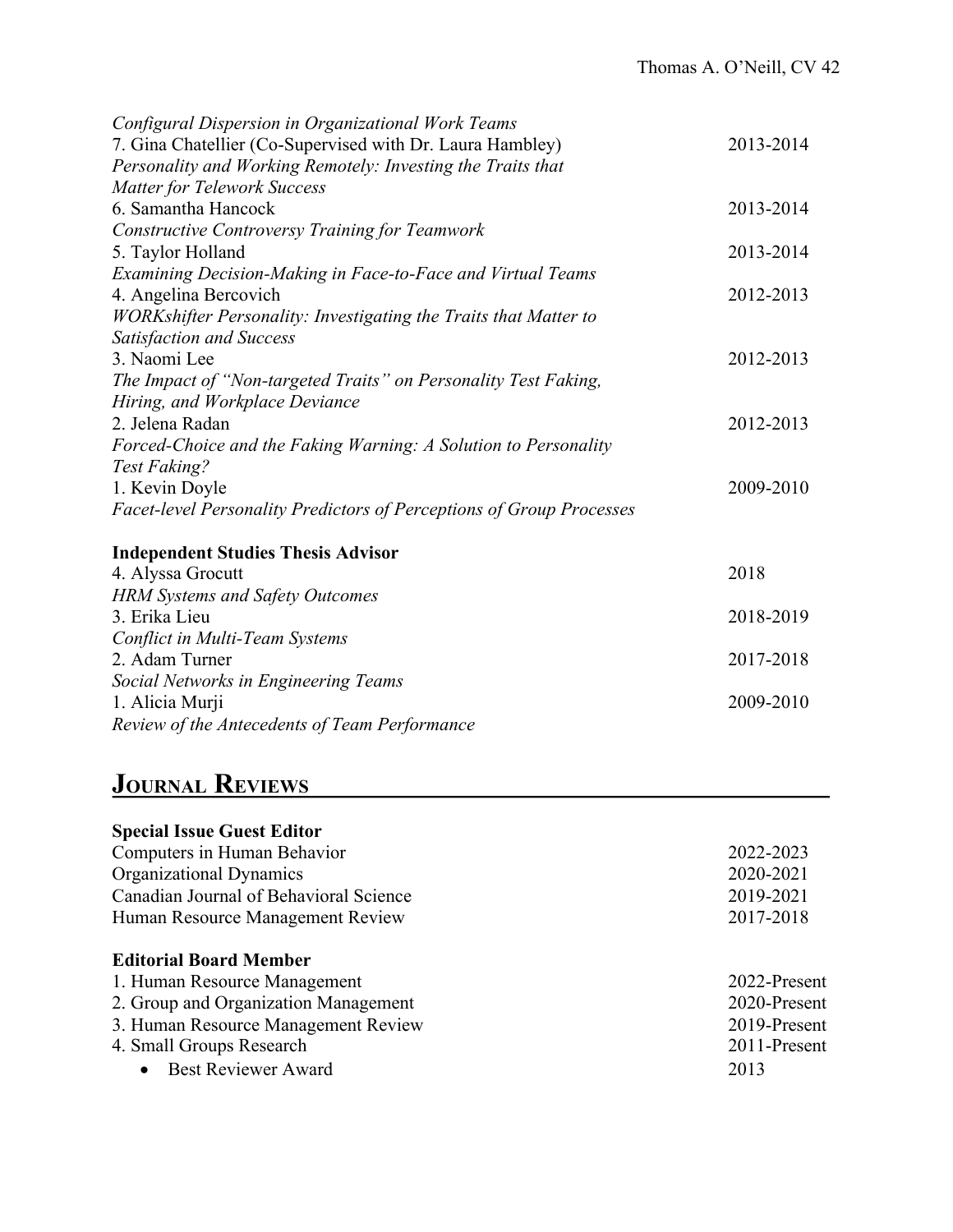#### **Ad-hoc Reviewer**

- 1. Academy of Management Journal
- 2. Advances in Health Sciences Education
- 3. Applied Psychology: An International Review
- 4. Assessment and Evaluation in Higher Education
- 5. BMC Nursing
- 6. Canadian Journal of Administrative Sciences
- 7. Canadian Journal of Behavioural Sciences
- 8. Computers in Human Behavior
- 9. Cornell Hospitality Quarterly
- 10. Current Psychology
- 11. Cyberpsychology: Journal of Psychosocial Research on Cyberspace
- 12. Educational Psychology
- 13. European Journal of Work and Organizational Psychology
- 14. Frontiers
- 15. Group Decision and Negotiation
- 16. Group Dynamics: Theory, Research, and Practice
- 17. Group and Organization Management
- 18. Human Performance
- 19. Human Relations
- 20. Human Resource Management Review
- 21. International Journal of Human Computer Interaction
- 22. International Journal of Human Resource Management
- 23. International Journal of Psychology
- 24. Journal of Applied Psychology
- 25. Journal of Business and Psychology
- 26. Journal of Business Ethics
- 27. Journal of Business Research
- 28. Journal of Cognitive Engineering and Decision Making
- 29. Journal of Health Organization and Management
- 30. Journal of Management
- 31. Journal of Managerial Psychology
- 32. Journal of Occupational and Organizational Psychology
- 33. Journal of Organizational Behavior
- 34. Journal of Personality Assessment
- 35. Journal of Personnel Psychology
- 36. Journal of Psychophysiology
- 37. Nature Human Behavior
- 38. Negotiation and Conflict Management
- 39. Organizational Behavior and Human Decision Processes
- 40. Organizational Dynamics
- 41. Organization Science
- 42. Personality and Individual Differences
- 43. Plos One
- 44. Project Management Journal
- 45. SAGE Open